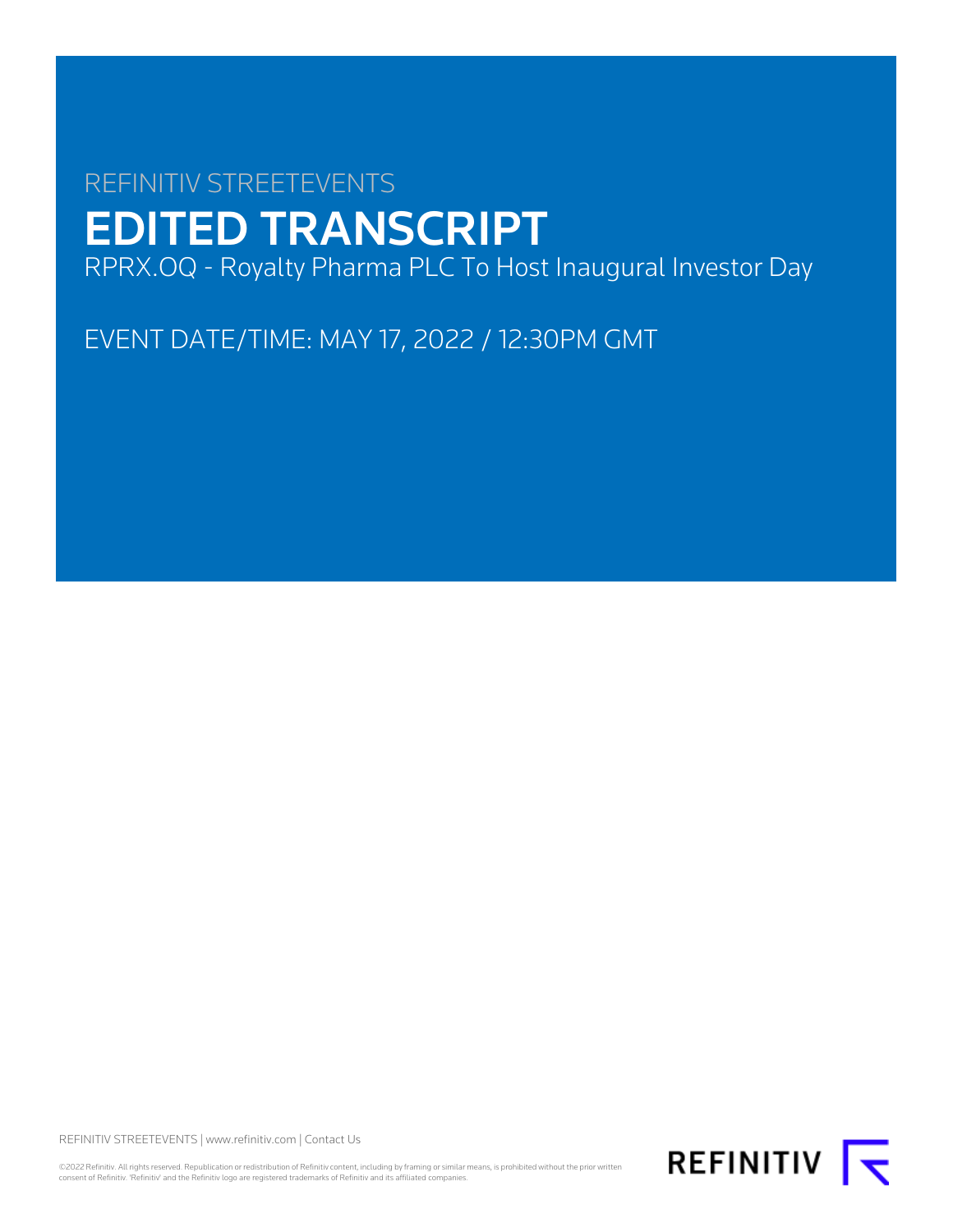#### **CORPORATE PARTICIPANTS**

**[Pablo Legorreta](#page-2-0)** Royalty Pharma plc - Founder & CEO, Chairman of the Board **[Terrance Coyne](#page-18-0)** Royalty Pharma plc - Executive VP & CFO **[Christopher Hite](#page-7-0)** Royalty Pharma plc - Vice Chairman & Executive VP **[Marshall Urist](#page-11-0)** Royalty Pharma plc - Executive VP and Head of Research & Investments **[George Grofik](#page-1-0)** Royalty Pharma plc - Senior VP and Head of IR & Communications **[Sara Klymkowsky](#page-26-0)** Royalty Pharma plc - VP, Research & Investments **[Brienne Kugler](#page-25-0)** Royalty Pharma plc - VP, Research & Investments

#### **CONFERENCE CALL PARTICIPANTS**

**[Stephen Michael Scala](#page-17-0)** Cowen and Company, LLC, Research Division - MD & Senior Research Analyst **[Terence C. Flynn](#page-18-1)** Morgan Stanley, Research Division - Equity Analyst **[Geoffrey Christopher Meacham](#page-19-0)** BofA Securities, Research Division - Research Analyst **[Chris Shibutani](#page-20-0)** Goldman Sachs Group, Inc., Research Division - Research Analyst **[Gregory Daniel Fraser](#page-21-0)** Truist Securities, Inc., Research Division - Research Analyst **[Michael Bunyaner](#page-23-0)** TLF Capital **[Michael DiFiore](#page-40-0)**

#### <span id="page-1-0"></span>**PRESENTATION**

#### **George Grofik** - Royalty Pharma plc - Senior VP and Head of IR & Communications

Good morning. My name is George Grofik, and I head Investor Relations and Communications at Royalty Pharma. It's my privilege to extend a warm welcome to our inaugural Investor Day, and thank you all for attending. It's great to see everyone in person. It's been quite some time.

We have a full agenda, which I'll discuss in just a minute. However, before I do that, I'd like to mention a few housekeeping details. First, just a comment on COVID safety. While masks are not required, we have placed some at the entrance for anyone who would like to wear them, along with hand sanitizer for your convenience. Second, for those who are viewing our live webcast, a copy of our presentation can be found on the Investors page of our website at royaltypharma.com. You'll also find a copy of the press release for this event on our website. Third, there will be two question-and-answer sessions during the event. If you do ask a question, please identify yourself and use a microphone. And lastly, after the final Q&A session, there will be an opportunity to join Royalty Pharma's management team for lunch and to ask questions in a more informal setting.

I would like to remind you that information presented at today's event contains forward-looking statements that involve known and unknown risks, uncertainties and other factors that may cause actual results to differ materially from these statements. I refer you to our 10-K on file with the SEC for a description of these risks. And all forward-looking statements are based on information currently available at or to Royalty Pharma, and we assume no obligation to update any such forward-looking statements. Non-GAAP financial measures will be used to help you understand our financial performance. GAAP to non-GAAP reconciliations are provided in each of the quarterly earnings press releases available on our website.

And with that, our speakers today are Pablo Legorreta, Founder and Chief Executive Officer; Chris Hite, EVP and Vice Chairman; Marshall Urist, EVP, Head of Research & Investments; Terry Coyne, EVP, Chief Financial Officer; and Brienne Kugler, VP, Research & Investments; and Sara Klymkowsky, VP, Research and Investments. Pablo will start off by discussing our unique business model, strategy and track record; after which Chris will detail the enormous opportunity for the biopharma royalty market. Marshall will then outline the unique capabilities of our Research & Investments team, and we will then move to the first Q&A session, followed by a short break.



 $\overline{2}$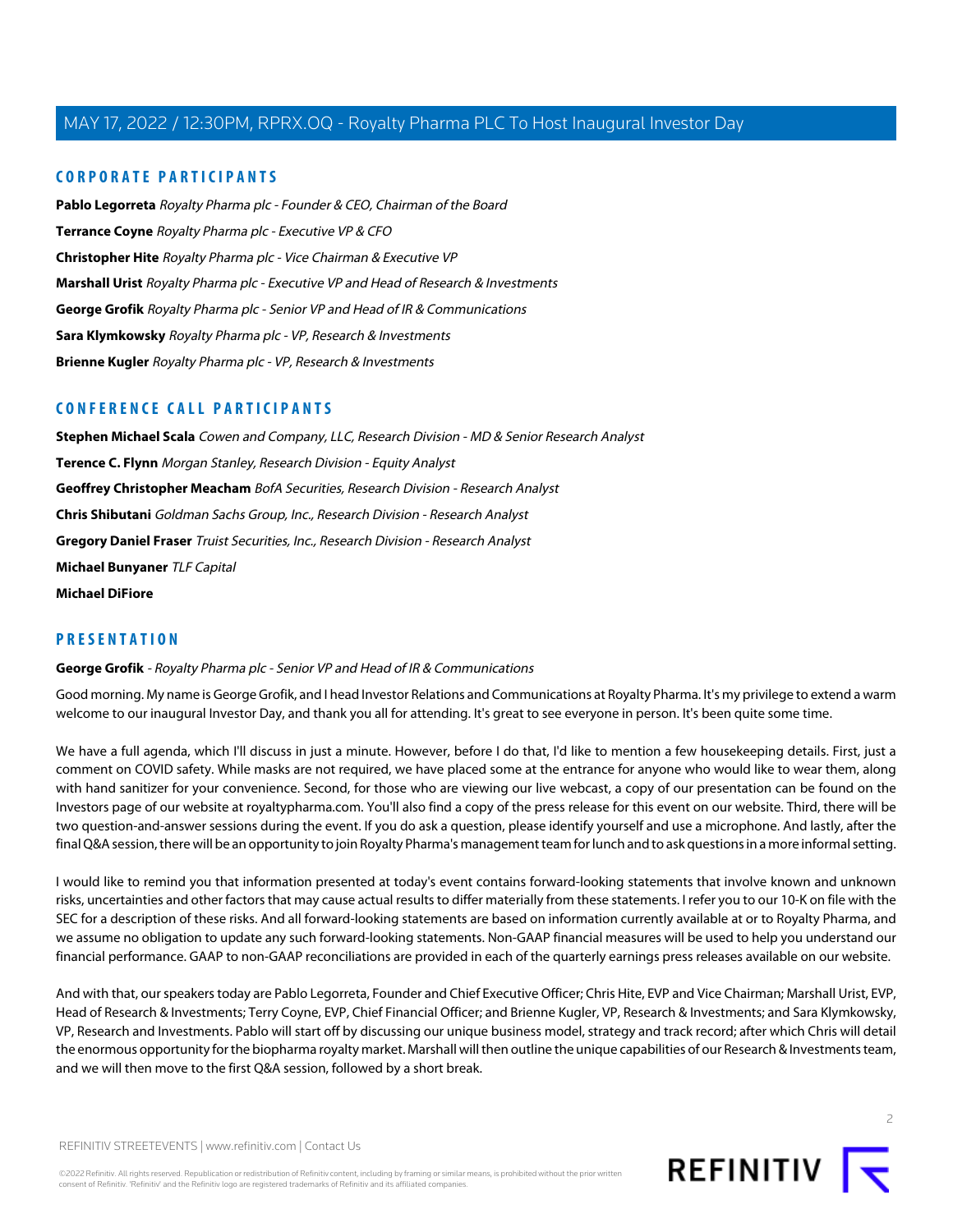In the second session, Brienne and Sara will discuss case studies of how we support biotech companies on their growth journeys to provide win-win solutions. As part of this discussion, we'll feature a video from Vlad Coric, CEO of Biohaven, in which Vlad underscores how Royalty Pharma has been an important partner to his company. Terry will then discuss our outlook for compounding growth over this decade. And after some brief final remarks from Pablo, we will close the formal part of the event with a second Q&A session. As I mentioned earlier, there will be a lunch with management afterwards, and we would be delighted if you could join us.

Now for those less familiar with Royalty Pharma, this slide provides a brief overview of our business. Since Pablo founded the business in 1996, Royalty Pharma has become the largest buyer of biopharma royalties and a leading funder of innovation across the industry. We have a portfolio of royalties on about 45 approved and development-stage products, which includes 12 blockbusters and some of the most transformative therapies in the industry. The right-hand side shows a selection of some of these important medicines. And based on this broad portfolio, we reported top line Adjusted Cash Receipts of over \$2 billion in 2021, and our efficient business model converted the vast majority to adjusted EBITDA.

We would now like to play a short video, which provides more insight into the culture and people of Royalty Pharma.

(presentation)

#### **George Grofik** - Royalty Pharma plc - Senior VP and Head of IR & Communications

<span id="page-2-0"></span>And with that, I'd like to turn the podium over to Pablo.

#### **Pablo Legorreta** - Royalty Pharma plc - Founder & CEO, Chairman of the Board

Thank you, George. I'm super, super excited to be here today with all of you and to address our existing shareholders and the potentially new shareholders. And as a result, I'd like to extend a warm welcome to Royalty Pharma's inaugural Investor Day. I'm delighted that so many of you have been able to join us in person and online.

For those of you newer to our story, I'm Pablo Legorreta, Founder and CEO of Royalty Pharma. I started my business career in 1987 as an M&A banker before founding Royalty Pharma in 1996. I've always been very intrigued by biotechnology and its potential to transform drug discovery and development and its potential to cure disease. Royalty Pharma started making royalty investments in 1996 by acquiring Neupogen royalties that came out of an R&D partnership. And now from this initial \$20 million investment, we have grown to a publicly listed company with a top line in excess of \$2 billion, enormous potential to fund important medical breakthroughs and improve human health.

I'm immensely proud of Royalty Pharma and the progress we have made since our IPO in June of 2020. We are the pioneers and leaders in the biopharma royalty market. We have a unique and powerful business model and have tremendous prospects for compounding growth in the coming years. And most importantly, by funding and accelerating the golden age of life sciences innovation, we're helping to transform patients' lives.

Today, my team and I are excited to provide a deeper understanding of the fundamental elements of our business and outlook. And ultimately, why we believe we represent a uniquely attractive and straightforward investment proposition to both health care dedicated investors as well as generalist investors seeking consistent growth.

Let me begin today with our vision and our mission, which guides us. Our vision is straightforward. We aspire to be the leading partner funding innovation in life sciences. Our mission is to accelerate innovation in life sciences and transform patients' lives globally. By successfully living our vision and mission, we are confident we can deliver against our organizational goals.

We have a clear strategic plan to drive robust and value-enhancing growth. This is based on 5 pillars. First, we will continue to seek to capture a leading share of third-party royalty acquisitions for approved products and select late-stage development opportunities. When we look at development-stage opportunities, we more than doubled the number of therapies in our portfolio in 2021 and added some really interesting

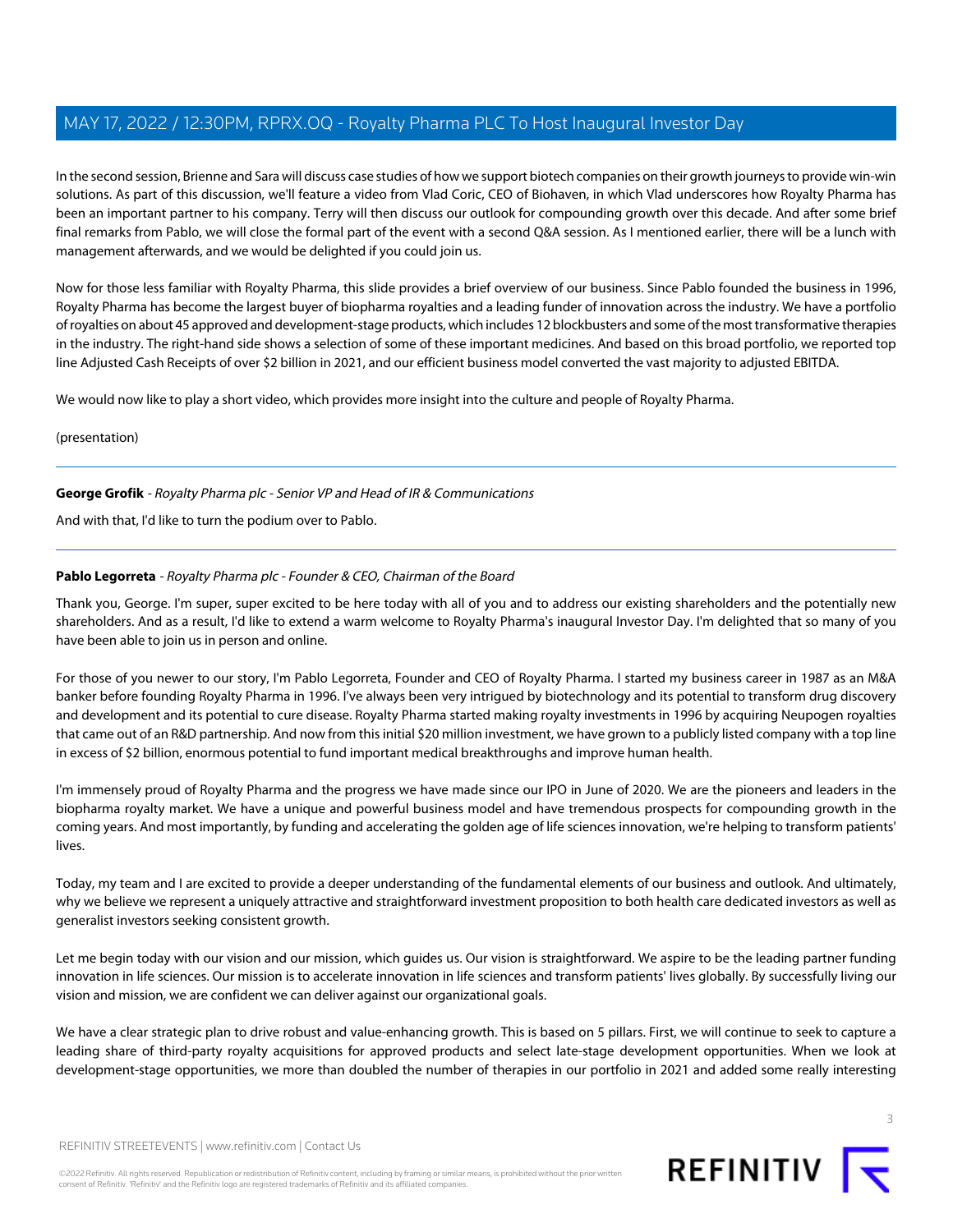medicines like gantenerumab for Alzheimer's, otilimab for rheumatoid arthritis, seltorexant for depression, and aficamten for hypertrophic cardiomyopathy. You will hear later from Marshall how we have generated above-industry success rates in our development-stage investments.

Our second pillar is to acquire newly created royalties, what we term synthetic royalties, on both approved and development-stage products, typically to help biotech partners fund R&D and commercial launches. This is an innovative funding mechanism that we developed in recent years, and you will hear more about this from Chris, including why we believe this approach provides a huge opportunity for us going forward.

Our third pillar is to provide additional funding in the form of launch and development capital. This is a smaller part of our strategy, but it's nevertheless important as it allows us to tailor individualized solutions for partners in return for long-term payment streams.

Cutting across each of these pillars is our fourth pillar, M&A. We have a multifaceted strategy, which enables us to acquire royalties through facilitating M&A transactions. We can partner with buyers when nonstrategic royalties are disposed of after the close of the deal. We can also help fund the acquisitions of companies that have significant royalties and further create synthetic royalties. A great example of this last approach is the MorphoSys transaction which we announced in June of 2021, under which we agreed to provide up to \$2 billion of funding for their acquisition of Constellation. In this acquisition, we utilized our full suite of funding tools to enable mid-cap M&A, which has historically been an area of limited M&A activity given funding challenges.

Lastly, since our IPO, we have added a fifth pillar to our strategy, which is to identify opportunities in synthetic adjacencies, which leverages our team's capabilities. An early example is our strategic alliance with MSCI to develop thematic life sciences indices.

So having set out our vision and mission and strategy, I want to dive a little deeper now into our business proposal -- business prospects. Today, I want to leave you with a few key messages, which we will expand on during the course of our presentation. First, we have a tremendous track record of growth. From 2010 to 2020, our pioneering of the biopharma royalty market has enabled Royalty Pharma to deliver a 13% compounded annual growth rate in Adjusted Cash Receipts, our top line.

Second, our unique and flexible business model allows investors to gain access to the best of the biopharma industry without exposure to many of the common industry challenges and risks. Third, we have a large economic moat. We have maintained around a 60% share of the royalty funding market and even greater share for larger transactions. Our model, scale and platform provide durable competitive advantages, which we're confident will sustain our clear industry leadership going forward.

Fourth, while we have been at this for over 25 years, we see enormous opportunity and feel we're just getting started. There are strong fundamental tailwinds supporting growth of the royalty funding market. The wave of life sciences innovation that is underway will create huge demand for capital from the biopharma industry, which we estimate at over \$1 trillion. We're uniquely positioned to play a leading role in providing funding solutions to accelerate this wave of innovation. And in doing so, we will help transform patients' lives.

And lastly, by capturing the clear opportunities we see ahead, we expect to deliver attractive compounding growth. We expect to deliver double-digit top-line growth through 2025 and achieve at least a 10% top-line CAGR through 2030. This would position us as one of the fastest-growing biopharma companies over the decade. This is a bold claim, and we will describe in detail how we expect to achieve this growth over the course of today's event. So let's drill down into these five factors that have and will continue to drive our success.

By successfully pursuing our strategy, Royalty Pharma has become the partner of choice and the leading provider for delivering royalty-based solutions across the biopharma ecosystem, from global pharmaceutical companies to small mid-cap biotechs to academic institutions and nonprofit organizations. We have built a deep network and unique relationships through a consistent innovation of tailored funding mechanisms to meet the specific and often very different needs of our partners. Our approach is always to achieve win-win solutions.

We have built a track record of exceptional financial performance that my team and I are very proud of. Since 2012, we have doubled our top line. And in the past five years, we have deployed an average of \$2.1 billion of capital in royalty acquisitions, representing around a 40% increase over the average of the prior five years. This reflects the growing demand for royalty funding, our market leadership position and consistent innovation in funding solutions, our best-in-class platform and research process and the ongoing wave of life sciences innovation, further supported by our

©2022 Refinitiv. All rights reserved. Republication or redistribution of Refinitiv content, including by framing or similar means, is prohibited without the prior written consent of Refinitiv. 'Refinitiv' and the Refinitiv logo are registered trademarks of Refinitiv and its affiliated companies.



 $\Delta$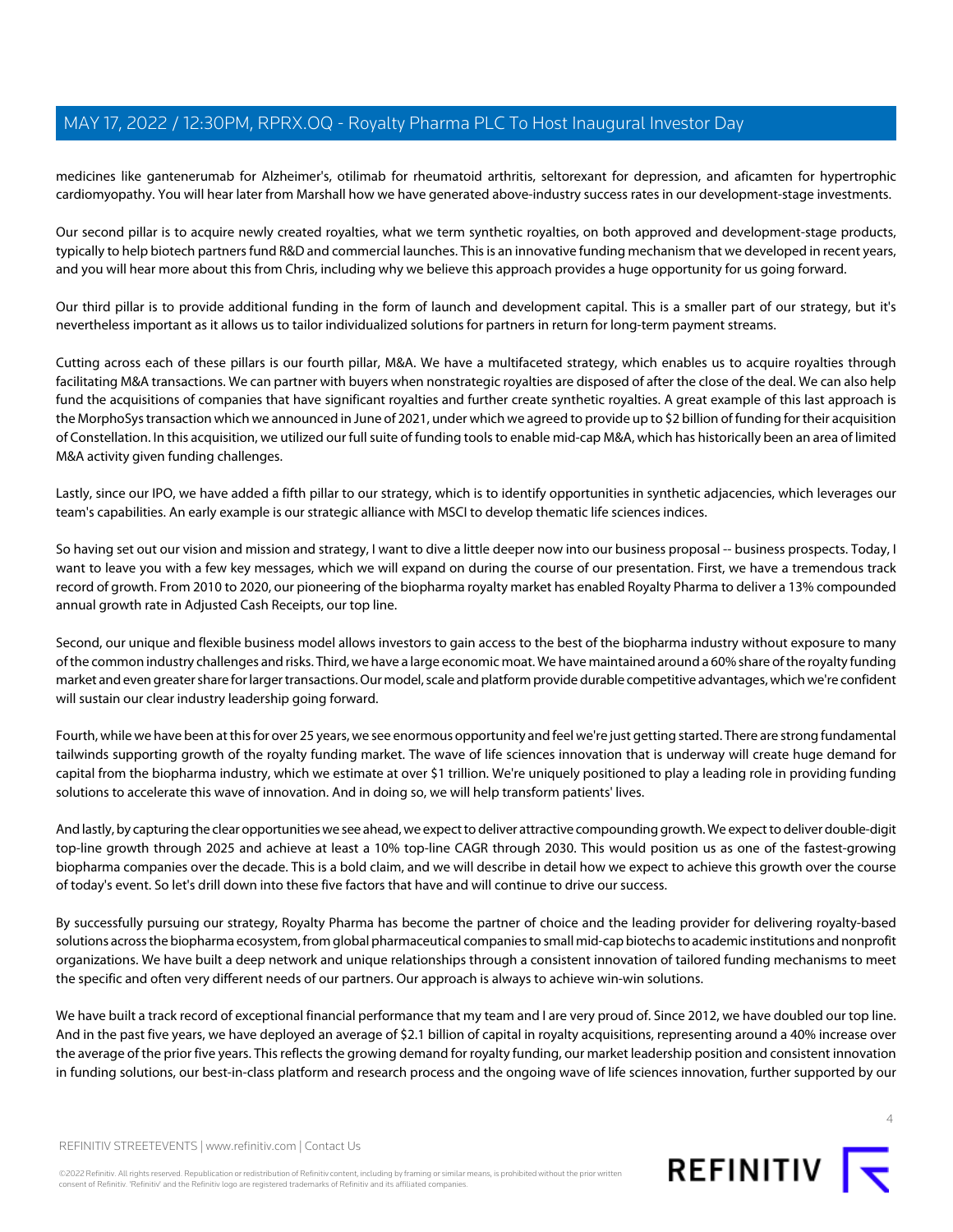public company status as we become even more well-known to the global industry. As Terry will discuss later, we have continued to achieve attractive returns on this capital deployment, which have remained consistent over time.

It's important to understand where we've been to appreciate where we are, and more importantly, where we're going. We have consistently innovated new funding solutions as we have evolved and scaled our business. In the 1990s, we operated as a closed end serial fund focused on third-party royalties and achieved proof-of-concept in our business model. In that period, we deployed around \$40 million in capital. In the 2000s, we converted into an ongoing business with an indefinite life and lowered our cost of capital with leverage. Over this period, we deployed around \$4 billion in capital, and we expanded into M&A-related royalties. Since 2010, we have substantially expanded the investment scope of our business, grown our team and evolved our model further. The types of funding solutions we provide have expanded to include development-stage funding, synthetic royalties and supplemental funding. In total, we have invested around \$20 billion in capital over the period since 2010.

As I will discuss shortly, we took a major step forward with our IPO in June of 2020, which gave us deeper access to the capital markets, increased our transaction capacity and broadened our shareholder base. With our significantly larger balance sheet, we were able to announce \$5.9 billion of royalty transactions in the past two years, well ahead of the run rate we indicated at the time of our IPO. Looking forward, I am as excited as ever about the prospects for our business. We have maintained our market leadership position and built a strong track record through consistent innovation and a deep understanding of the needs of our partners. With an addressable market of well over \$1 trillion, we plan to significantly scale our business to meet the enormous opportunities we see ahead. Lastly, we plan to continue to innovate with new funding solutions as we believe there is no shortage of opportunities to deploy capital towards attractive value-enhancing transactions.

With that, I want to expand on my point earlier about how our business model offers a unique way to invest in biopharma by maximizing exposure to many of the industry's trends while minimizing exposure to many of its common challenges. In terms of biopharma industry strengths, our portfolio provides broad exposure to some of the most transformative therapies in the industry, including 12 therapies with more than \$1 billion in end market sales and many well-known best-in-class brands. We have a top level -- we have a level of diversification of the top line and especially the bottom line, which is unique, given the breadth of our portfolio. This also brings us a high level of therapeutic area diversification, which is not common in the industry. Our portfolio benefits from long product life cycles; our average expected duration is around 13 years, exceeding that of many big pharmas and large biotechs.

Our broad portfolio, which is characterized by waves of growth, also means we're less exposed to losses of exclusivity or so-called patent cliffs. And this, in turn, supports our expectation of delivering more consistent and sustainable growth than the biopharma industry. We have an exceptional level of management continuity, an owner-operator mindset and are aligned with shareholders, with employees and the Board owning 34% of Royalty Pharma shares. Lastly, we're not constrained in our investment choices. Effectively, the entire life sciences R&D ecosystem is our pipeline. When we turn to industry challenges, we do not take on early-stage development risk, which clearly differentiates us from biopharma.

Our pre-approval investments are focused on late-stage products with compelling proof-of-concept, which combined with deep due diligence increases our chances for success. We do not bear the high R&D and SG&A cost basis of big pharma or biotech, and we're able to scale our business at marginal additional cost. We're not constrained in terms of therapy area in which we choose to invest and in the different modalities within any given therapeutic area. We focus solely on the strength of the science and the level of unmet patient need. Finally, our proprietary sourcing provides a competitive advantage: around half of our deals are negotiated on a bilateral basis and are not auction-driven as Chris will highlight later.

Moving on to our competitive advantages. Over more than two decades, pioneering this industry, we have developed significant strengths and built deep capabilities, ultimately creating a strong competitive moat. Today, our business is stronger than ever. As a result, we remain the leader in the royalty funding market with around a 60% share of transactions by value. Our business model differs from other royalty buyers. We're a publicly traded company with a long-duration portfolio, a mid-single-digit cost of capital and a low cost of debt. Our competitors, by contrast, are typically based around serial structures as we were when we first started 25 years ago with shorter portfolio duration, higher cost of capital and asset-specific debt or equity investments.

Our scale also sets us apart. Our royalty portfolio of around 45 approved and development-stage products is uniquely broad and we have a proven ability to execute large and complex deals. We have deep capital markets access, both equity and debt bonds and the ability to leverage our portfolio. By contrast, our competitors typically have smaller, more concentrated portfolios and are limited to more costly, private debt and equity.

REFINITIV STREETEVENTS | [www.refinitiv.com](https://www.refinitiv.com/) | [Contact Us](https://www.refinitiv.com/en/contact-us)

©2022 Refinitiv. All rights reserved. Republication or redistribution of Refinitiv content, including by framing or similar means, is prohibited without the prior written consent of Refinitiv. 'Refinitiv' and the Refinitiv logo are registered trademarks of Refinitiv and its affiliated companies.

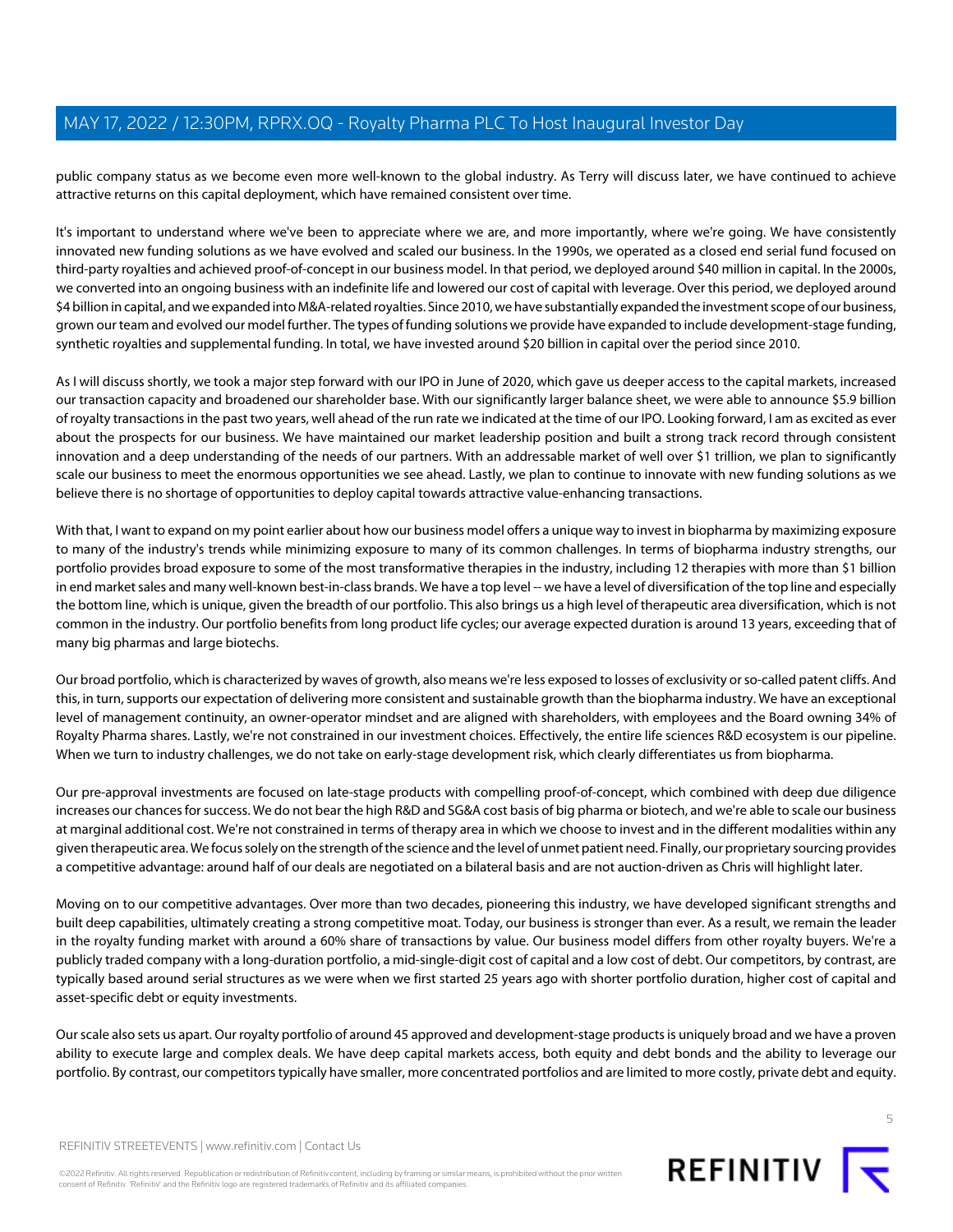Lastly, our platform has a strong competitive and durable advantage. We pioneered the market for life sciences funding, and we have a long-tenured experienced team, which we continue to grow.

We have a singular focus on biopharma, and we have a long history of successful collaboration and deep industry relationships, which continue to make us the partner of choice. Our competitors typically have a multi-strategy approach without a sole focus on biopharma and they lack the history, track record and network that we have painstakingly built over the past 25 years or so. Importantly, our competitive position has strengthened further since our IPO.

Across multiple metrics, our business model, scale and platform have each benefited from our becoming a public company. As well as improved access to capital, we have more than doubled the weighted average maturity on our debt to over 12 years, and we have nearly doubled our capital deployment and cash flow streams compared with pre-IPO levels. We have also increased the number of in-depth reviews we conduct of investment opportunities as well as the size of our team by a factor of nearly 2x.

Over the last decade, we have been the market leader in royalty transactions with an overall share of around 60%. But especially striking is our share of the larger, more complex transactions. For deals valued at between \$250 million and \$500 million, our share is 53%. While for those valued at more than \$500 million, our share is 83%. In short, we're the go-to partner of choice for larger transactions. This reflects our deep access to capital and diversified portfolio, as well as our proven ability and long track record in innovating and executing funding solutions for our biopharma partners.

Royalty Pharma has a diversified collection of growth drivers across our portfolio. First, we have a base royalty portfolio of around 25 approved products, including 12 blockbusters. As we will explain later, this portfolio is performing well and has contributed to increasing in our top line guidance. Second, we expect significant growth in the coming years from the 9 recent product launches across our portfolio. Based on consensus models, six of these products are expected to become blockbusters by 2025. The list includes truly transformative medicines that many of you will be familiar with, such as Erleada for prostate cancer, Evrysdi for spinal muscular atrophy and Nurtec ODT for migraine. Third, we have a pipeline of 10 development-stage candidates. Here, we have a highly competitive track record of picking winners with great success rates.

And lastly, future royalty acquisitions. Terry will detail our new capital deployment target of around \$10 billion to \$12 billion over the next five years, which we expect to drive further growth and value creation for our shareholders.

An important differentiator of our business, especially when looking at other biopharma companies, is our long-duration portfolio and ability to consistently replenish and add to our growth. Currently, our portfolio has a weighted average duration of around 13 years, which compares very favorably to many large biopharmas. And of course, we will seek to deploy capital in value and growth-enhancing transactions so that our runway is consistently extended. Since our IPO, we have increased the duration of our portfolio that extends beyond 2030 to 80% from 70% through new royalty acquisitions.

This process of consistent portfolio replenishment and diversification allows us to absorb losses of exclusivity in a way that other biopharma companies cannot. As an example, last year, we faced the expiration of royalties on our HIV franchise. This was our fourth largest source of royalties in 2020, accounting for 13% of total royalty receipts. Despite the resulting 900 basis point drag from losses of exclusivity on our top line, we still delivered high teens growth in 2021.

Royalty Pharma offers access to a broad range of market-leading therapies. Around 1/4 of our royalty streams currently come from blockbuster products. In fact, 12 products in our royalty portfolio have end-user sales of more than \$1 billion. And of these, four have global sales greater than \$3 billion. This degree of exposure to the growth of premier therapies is rarely available in the biopharma industry. This is also important because these are products that marketers will continue to aggressively invest in given their importance to the company.

Another important advantage of Royalty Pharma, which sets us apart from big pharma and biotech, is that we're not constrained in terms of therapy area in which we choose to invest and in the different modalities or drug classes within any given therapy area. We're generally agnostic in this regard and are led purely by the strength of the science and the unmet patient need.

©2022 Refinitiv. All rights reserved. Republication or redistribution of Refinitiv content, including by framing or similar means, is prohibited without the prior written consent of Refinitiv. 'Refinitiv' and the Refinitiv logo are registered trademarks of Refinitiv and its affiliated companies.

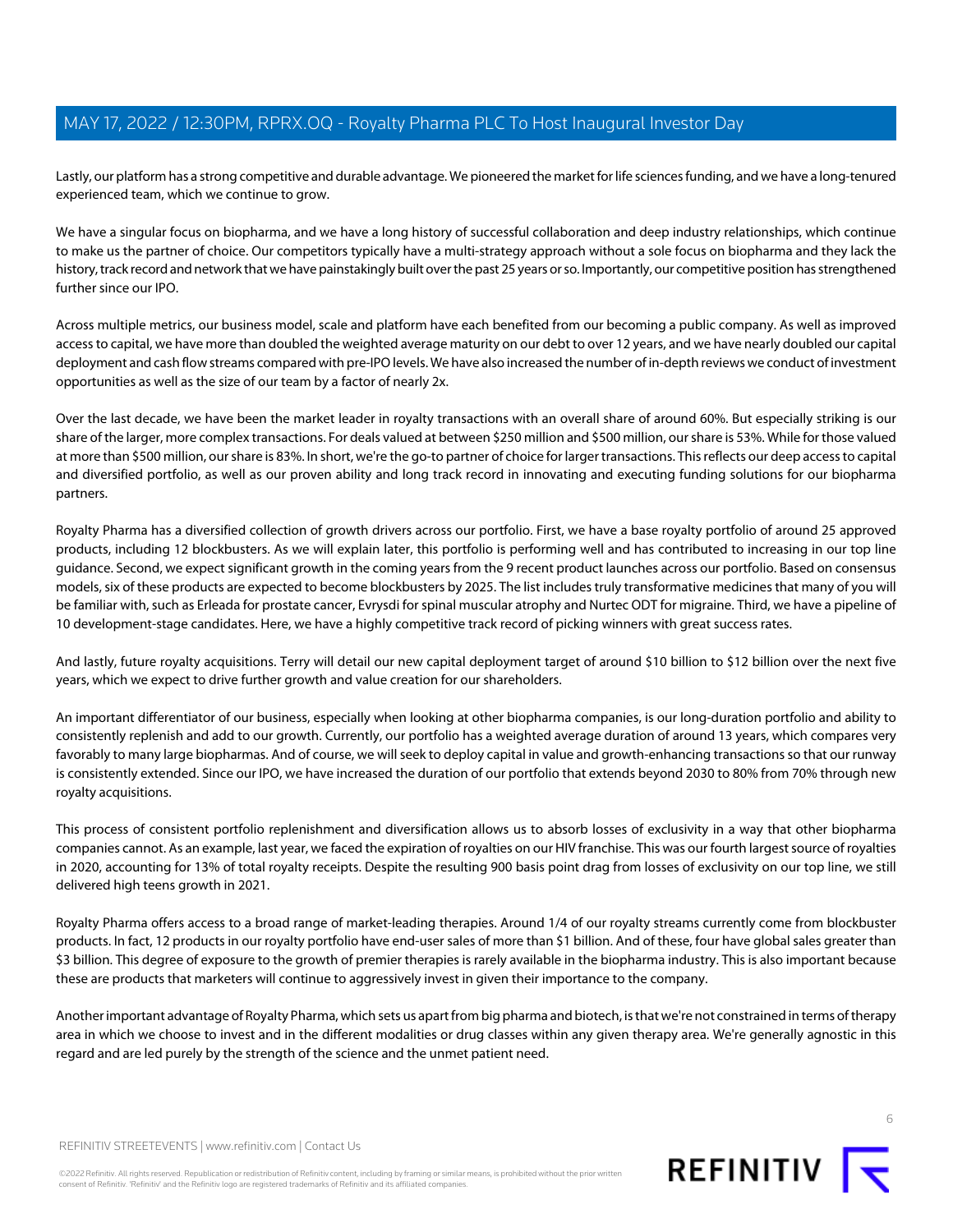Over our history, we have been able to invest in multiple core products in the same class, which is unique, and which also builds deep capabilities in certain areas. For example, in the anti-TNF category, we received royalties from Humira, Remicade and Cimzia. And in prostate cancer, we received royalties on Erleada and Xtandi. For us, the primary advantage is our ability to expand investments in the most practice-changing and innovative therapeutic categories in the industry, with minimal to no regulatory complications. A secondary benefit is that this provides us with a partial hedge against competitive shifts in these therapeutic areas.

We intend to capture the leading share of this very large opportunity by accelerating our deployment of capital. Most recently, you will have seen that the rapid expansion in the royalty funding market and our strengthened competitive position as a public company have resulted in us investing in royalty transactions at a rate that exceeded our initial target. At the time of our IPO, we provided a five-year forward capital deployment target of greater than \$7 billion, which implied an average annual cash spend on royalty acquisitions of around \$1.5 billion.

To reflect our most up-to-date assessment, today, we're increasing our five-year forward capital deployment target to around \$10 billion to \$12 billion. This implies an average annual investment of \$2 billion to \$2.5 billion. And when we look further out, we see the potential that this annual spend could increase to around \$4 billion to \$5 billion per year given the very significant opportunity we see for funding life sciences innovation.

Based on the strong secular trends, the business momentum we're experiencing and the increase in our capital deployment plans, we are today raising our long-term top-line growth guidance. At the time of our IPO, we forecasted a compounded annual growth rate in Adjusted Cash Receipts, our top line, of 6% to 9% for the period 2020 to 2025. In February 2021, we lifted this by 100 basis points to 7% to 10%. Today, we're significantly raising this outlook by around 50% to 11% to 14%, annually.

On a relative basis, our new long-term growth target compares very favorably to the S&P 500, the S&P Health Care sector and our biopharma peer group, and it's a healthy 1.5x to 2x these benchmarks. Furthermore, as Sara will detail later, we now expect to achieve at least 10% top-line CAGR through 2030, which would likely position us as one of the fastest-growing biopharma companies over the decade. This is a bold statement but reflects our confidence in our competitive position and capabilities together with a very large opportunity set I just described.

Importantly, we're committed to delivering premier growth while operating as a responsible business. We consider ESG to be an important driver of value for all our stakeholders. We're a relatively small company in terms of headcount and footprint, but we're putting in place an environmental program centered on carbon neutrality and waste reduction, supported by employee engagement and training. Our social commitments to our people, our stakeholders and our community are already well embedded in our policies and behaviors. We have a strong focus on diversity and inclusion and on employee development and satisfaction, which has resulted in a very low employee turnover.

We also issued a \$600 million social bond last year, which aligns with the United Nations sustainable development goals. We committed to use the funds from this bond to invest in innovation for underserved diseases, such as rare diseases and for top diseases or leading causes of death as defined by the World Health Organization or United Nations. Lastly, we're very committed to philanthropy.

On governance, risk management, compliance and the highest ethical standards are foundational to our culture. We maintain a diverse independent Board, many of whom are with us today here, with robust ESG policies, practices and oversight. And we're increasingly using ESG to inform our investment process.

Expanding on my comments on philanthropic support, the slide shows select examples of the important donations that Royalty Pharma and its management have made since 2020. In total, we have contributed \$62 million to non-profits. Most recently, we signed a collaboration with Mount Sinai Hospital, under which we will provide \$20 million to help understand and combat health disparities. Our donations have also helped to advance a world-class National Cancer Institute at Brown University, and we have provided support for the COVID-19 response, as well as improving access to blood cancer care.

This slide summarizes our recently announced alliance with Mount Sinai to improve health equity. Many of you will be aware that there are disparities in health outcomes in some communities as a result of racial, ethnic, gender and other factors. Through this alliance, we will provide financial support over the next five years together with our data and analytics capabilities to advance the care of these underserved communities.



7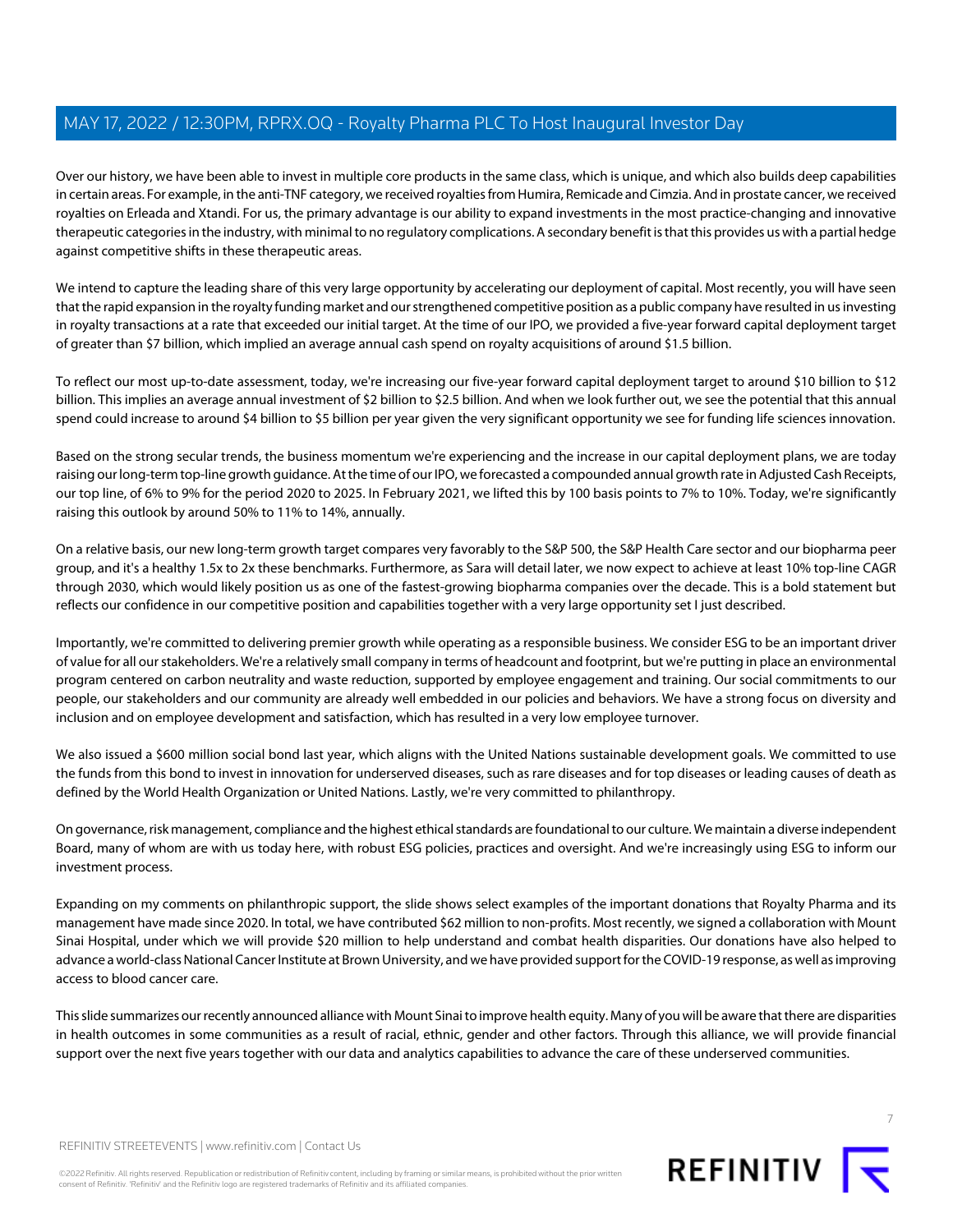Fundamental to our success is a team-oriented culture, an owner-operator mindset. We have 66 highly engaged employees with an equal gender balance and significant diversity, including by ethnicity and national origin. Our executive team has an average tenure of around 12 years, and around 1/4 of our people have advanced degrees. As I mentioned earlier, we pay close attention to employee satisfaction, and as a result, have experienced very low turnover at around 7%. Lastly, around 34% of our capital is owned by employees and the Board, which means that we're fully aligned with the best interest of our shareholders because we, too, are shareholders.

At Royalty Pharma, we have built a powerful engine, which we are confident will sustain value creation and compounding growth for many years to come. At its heart is our flexible business model, our platform and our scale. By leveraging these core attributes, we build on our role as a leading partner in life sciences innovation, providing sophisticated, tailored funding solutions. This, in turn, allows us to accelerate innovation and improve human health. With our low cost of capital, we generate returns on investment, which we reinvest in our virtuous cycle. The output from this engine is compounding top line growth, which coupled with our efficiency and high cash conversion, enables us to deliver sustained attractive shareholder returns.

In closing, Royalty Pharma offers a simple investment thesis. Successfully investing in the biopharma industry requires a very particular skill set. It requires deep understanding of the science, of competitive and technological risks, of regulatory and clinical trial risks, of trends in drug pricing and reimbursement, and of litigation and IP risks. It also requires strong financial know-how, including the ability to accurately model the impact of losses of exclusivity. And our successful investment in biopharma often requires an investor to tie all of these inputs into a financial model. The key here is that we need to get most of this, if not all of them, right. You get a few wrong and things go not well.

Through our business model, we bring access to many of the most transformative products in the industry. We have a long history of picking winners, blockbusters supported by a rigorous and institutional diligence process. We offer a broad and highly diversified portfolio with very limited binary risk. Our business model allows Royalty Pharma to consistently replenish and extend the duration of our portfolio, supporting the longevity and sustainability of our compounding growth outlook. We think this is a compelling proposition. Finally, we bring the depth of experience, a proven track record and a real passion for what we do.

With that, I'd like to thank you for your time, and I will now hand it over to Chris to expand on the enormous business opportunity we see ahead of us.

<span id="page-7-0"></span>Thank you.

#### **Christopher Hite** - Royalty Pharma plc - Vice Chairman & Executive VP

Okay. Can you hear me? I'm going to come over here, switch it up a little bit on everybody. I'm Chris Hite, I'm an Executive Vice President at Royalty Pharma. I've been at RP now just over two years. Prior to joining RP, I was an investment banker for 25 years, don't hold that against me. And primarily focused on pharma and biotech and the M&A and capital formation activities.

So today, I'm going to talk about our market opportunity. And I want to leave you with five key messages. One, we have an expanding opportunity in the existing royalty space. This is really driven by the industry fragmentation of R&D and marketing drugs, all of which leads to royalty creation. Two, the sector has significant capital needs. We estimate that unprofitable biotechs over the next 10 years will need, between SG&A and R&D, over \$1 trillion. It's a lot of capital. Three, we've come up with innovative funding solutions to meet that capital needs, which dramatically expand the market opportunity beyond existing royalties. Four, we can use all of our structures and investment techniques to facilitate M&A. And then five, we believe that we have a differentiated sourcing and engagement with our partners, it gives us a competitive advantage. So those are the key messages. Let's jump into it.

You're going to hear this a lot today from people at RP and also from our partners, which is we create win-win solutions. And you heard Pablo talk about the structures and how we invest. They're on the left-hand side part of the slide. And on the right, you can see in the bubble, the partners and where we use the structures to invest.

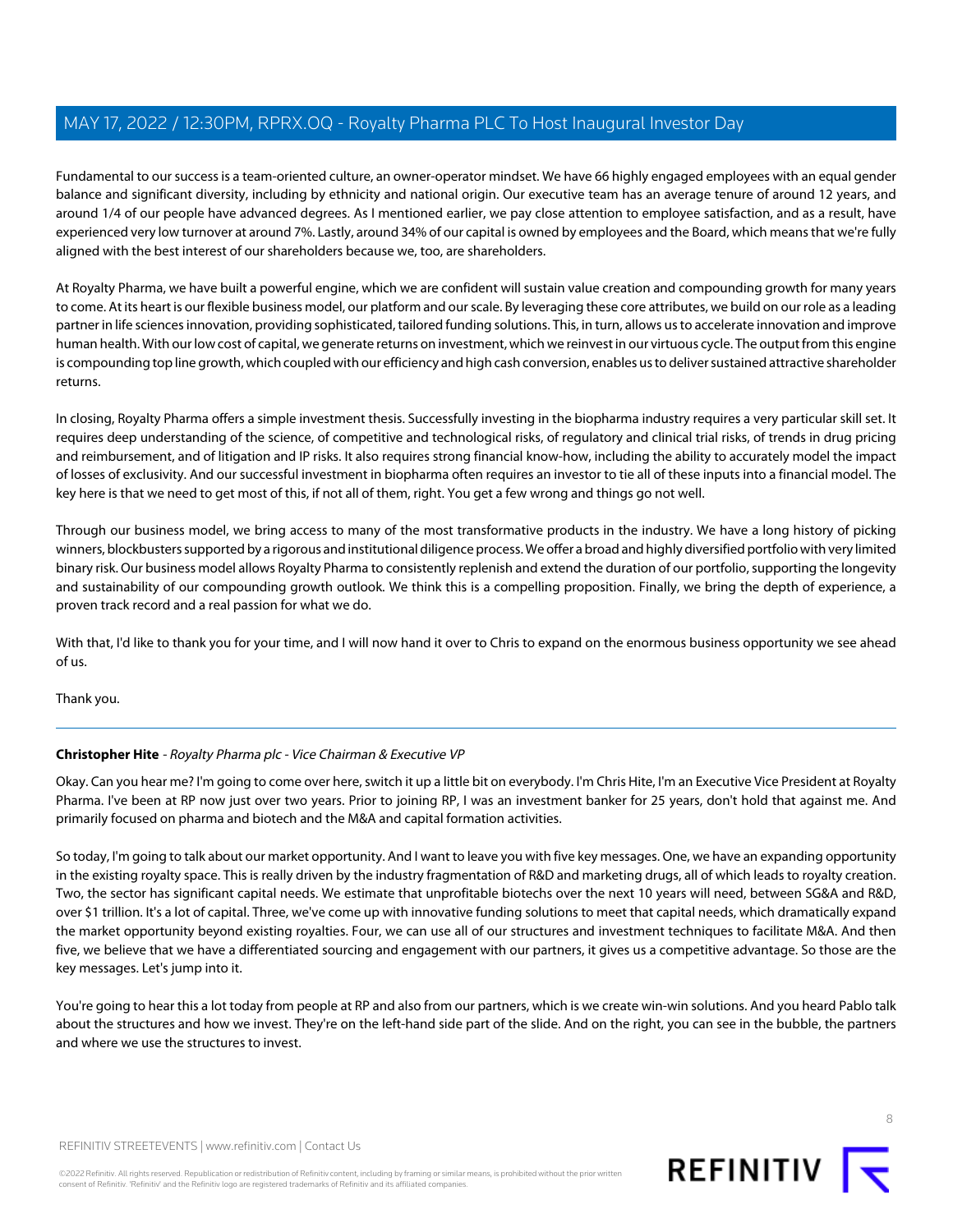So let's start with existing royalties. You can see that we've done a lot of deals with foundations, hospitals, pharma. There's biotechs that we've done with PTC and Dicerna most recently, where an existing royalty exists. We acquired the royalty. We take the long-term risk of the drug. Why is that good for our partners? Well, it diversifies their assets for biotech companies that sell us the royalties, it's a non-dilutive financing mechanism, and it allows them to get upfront capital today as opposed to long-dated payments. Win-win solution.

Next, synthetic royalties. This is a dramatic increase in the total addressable market for Royalty Pharma. We came up with this innovative solution. You can see the folks that we've done this with both large pharma, as well as biotech. And why is it a win for our partners? One, if you're a biotech company and you do this, it's much lower cost of capital than selling equity. Two, it allows the biotech and the pharma who sometimes partner with other pharmas, to retain operational control of the programs and of the marketing of the drug. And three, it's just a significant lower cost of equity.

So let's move down to launch and development capital as the next structure. You can see some of the companies we've partnered with in this: Biohaven Cytokinetics, MorphoSys. We provide this funding mechanism in addition to the synthetic royalties to get companies more capital, especially around the launch of their drugs. Why is this a win for them? Once again, lower cost of capital then issuing equity and far less restrictive than debt. We provide this capital, and we're willing to be very flexible and patient as opposed to the debt providers.

And then finally, we can use all of these structures to help facilitate M&A. And you're going to hear a lot about the MorphoSys transaction, and we'll talk a little bit later on how we help large pharma when they acquire biotechs.

So let's dig into the existing royalty marketplace. This is a complicated slide because the industry is complicated. The industry is highly fragmented. So when you think about it, there are more than 5,000 labs out there, academia, not-for-profit labs that get funding from governments, raise their own capital, do basic research. They out-license that research and form companies both on the biotech side and they out-license with a pharma in exchange for royalties. Large pharma and biotechs also cross license programs in exchange for royalties. And you can see that Royalty Pharma has for the last 25 years, played in between every one of these bubbles, where they've acquired these existing royalties from either academia, from large pharma or from biotechs. So that's the existing royalty marketplace, once again, driven by the highly complex and very fragmented sector.

The left side of the slide and the right side of the slide, we see the synthetic royalties. That's how we've grown the marketplace dramatically beyond the existing royalty structure. I'll get into that in a few slides.

So let's spend a little bit of time on academia and not-for-profit existing royalties. The NIH alone funds \$45 billion a year and gives grants to these labs and academia, not-for-profits. Globally, we estimate there's \$100 billion per year spent by governments, academia and research institutions for basic research that they then can out license. This has been a very large piece of our business over the last 10 years. If you go back over 10 years, and our committed capital represents roughly 25% of our committed capital to these not-for-profits and academia, of which you can see many examples of who we partner with on the right-hand side of the page, foundations like the Cystic Fibrosis Foundation, universities like UCLA, Emory and Duke as an example. So that's in the not-for-profit, academia existing royalty marketplace, which we expect to grow in the future.

Now let's spend a little bit of time on existing royalties that are at large pharma and biotech. If you go back 10 years, in 2010, the average license or partner for each approved drug, there was 1.5 license or partnership for each approved drug. That has more than doubled over the last 10 years to now 3.1 partnerships or license for each approved drug, dramatic increase and it shows the fragmentation of the sector.

On the right-hand side of the slide, you can see a recent deal that we did where we acquired a royalty on Cabometyx from GSK last year. Okay, that was a deal done in 2021, a 3% royalty on Cabo. Think about how that was created. You have to go back basically 20 years where GSK and Exelixis formed a collaboration to discover compounds. That collaboration was terminated in 2008. In exchange, GSK got a royalty that we acquired basically 13 years later. And along the way, Exelixis launched the drug in the U.S. but partnered with other parties ex-U.S. in exchange for double-digit royalties. That's just a snippet of what happens in the pharmaceutical and biotech sector every day, collaborations, partnerships, whether partnering on both R&D and marketing which creates royalties, which has been a huge opportunity for us historically and will continue to be in the future.

Now I'm going to move over to the expanding market of synthetic royalties. And when you think about this, it's a significant opportunity for us, and it's really just been developing over the last few years. Think about the amount of capital spent by the sector, it's enormous. If you think about

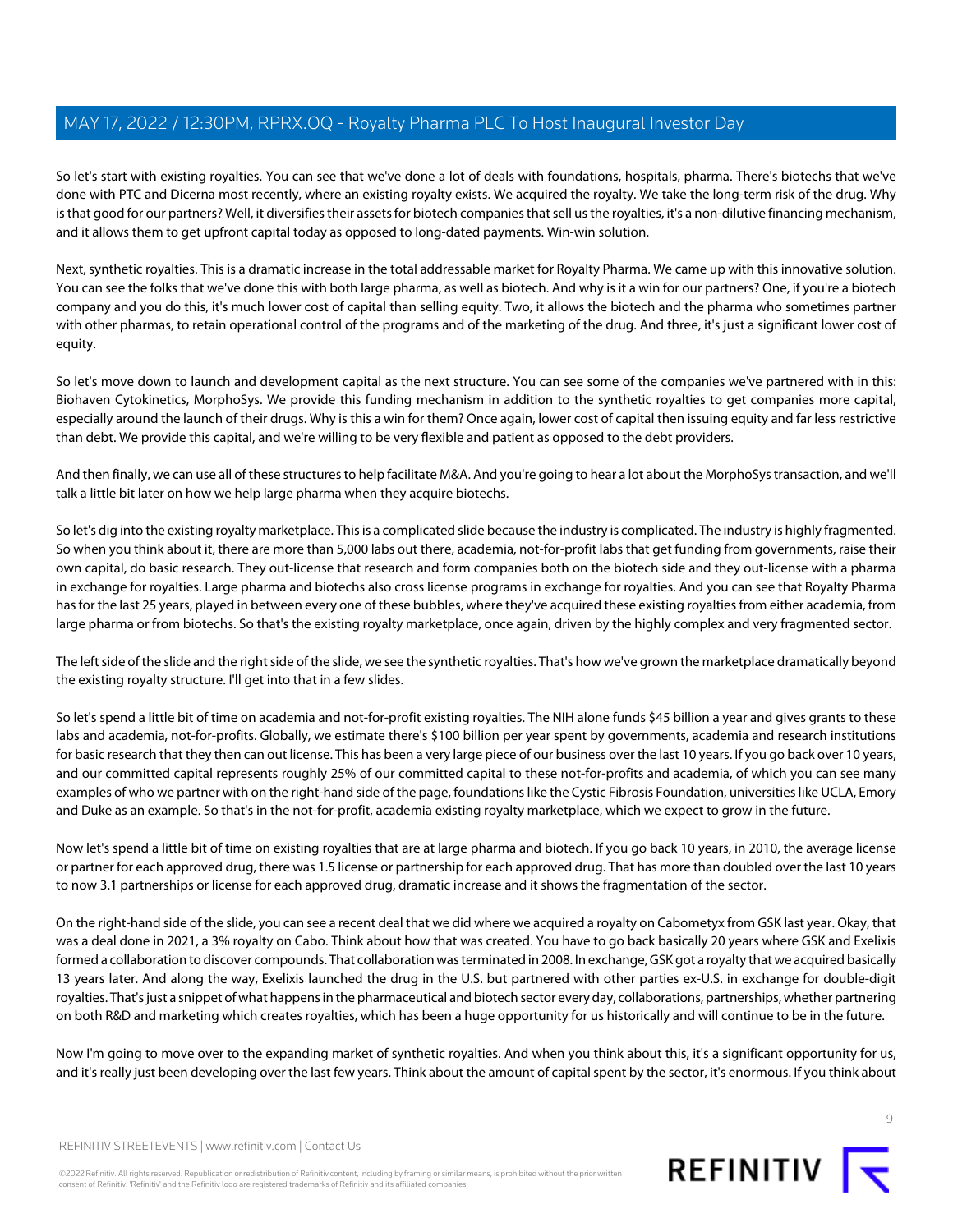academia, non-for-profits over the next 10 years, we're expecting that those institutions to spend over \$1 trillion in R&D. As I mentioned, they out-license, that creates existing royalties. Unprofitable biotechs are expected to spend \$1.1 trillion on SG&A and R&D over the next 10 years. And pharma -- profitable pharma will spend approximately \$1.6 trillion in R&D over the next 10 years.

So Royalty Pharma created the synthetic royalty opportunity where we actually can now partner with any pharma or biotech company on any program, there doesn't need to be an existing royalty there. We can create one contractually through a true sale of a revenue participation right, we can create a synthetic royalty. It dramatically increases our market opportunity beyond the pre-existing royalty streams that I just talked about. And how do we actually generate top line, think about the end users, the end user sales from that investment by these institutions. It's estimated to be -- the end user pharmaceutical market is estimated to be \$2.3 trillion by 2030, of which \$1.3 trillion hasn't even been approved yet. And that is where we actually get a piece of those end user sales through the existing -- through existing royalties and synthetic royalties.

So a question many ask that aren't necessarily close to the biopharma or pharma sector is, is this market growing? What's happening? The answer is, yes, it's growing. If you look at the left panel, the venture capital investments over the last five years have increased threefold from \$12 billion in 2016 to \$36 billion in 2021. Those investments lead to company formation, which turns out to be IPOs, which have also increased more than threefold over the last five years from 21 IPOs in 2016 to 74 IPOs in 2021. Those companies need a lot of capital. And the public biotechs that are greater than \$0.5 billion market cap has also increased threefold from 97 in 2016 to 308 in 2021, all of which, as we just learned, need a lot of capital, we can provide that capital through synthetic royalties and through launch and development capital.

So I am just digging down a little bit on the synthetic royalty opportunity and how it's really underpenetrated. If you look on the right side of the slide, this pie chart, from 2017 to 2021 biotech basically raised \$260 billion in funding through a combination of IPOs, follow-on equity offerings, pharma licensing deals, convertible debt and just the tiny sliver of synthetic royalties, just 2% of the marketplace.

I was a former banker. I can tell you that five years ago, the synthetic royalty opportunity was not being discussed at the Board level or the C-suite. It just wasn't. If companies needed to raise capital, they would go do a 10% equity dilution deal with their bankers or convertible bond offering with their bankers, not even think twice about it. That's what they did to raise their money.

I think going forward, and I think we're starting to see this really developed over the last couple of years, the synthetic royalty opportunity is now really at the forefront of their thinking at the Board level and the C-suite level. Why? Well, once again, it's a win-win opportunity for these companies because it allows those companies to retain operational control. Ask Immunomedics, ask Biohaven. Have they partnered those drugs at that early stage, would they -- and lost operational control, would they have been as attractive to a strategic acquirer?

As I mentioned, synthetic royalties are much lower cost of capital than selling equity across the entire company when we're really just funding specific assets in the synthetic royalty opportunity. So it's a -- there's lots of wins, and we're really seeing this as an emerging growth opportunity in the sector.

So once again, as I mentioned, \$260 billion raised by the companies over the last five years with synthetic royalties really just being 2% of that \$260 million or \$4 billion. We estimate that the biotech sector will need to raise \$450 billion in total capital over the next five years. So just hypothetically, if the synthetic royalty opportunity just expanded from 2% of that pie to 4%, that's an \$18 billion market opportunity in synthetic royalties alone. If it expanded to 8%, that's a \$36 billion opportunity for synthetic royalties going forward. Massive opportunity.

So the question is, do our partners like these structures? The answer is yes. We have repeat business with our partners: Biohaven, four transactions; BioCryst, two transactions; Cytokinetics, two transactions. They understand the benefit of doing synthetic royalty deals with us -- they understand the advantages of launch and development capital. They understand it's a cheaper form of capital for them, allows them to retain operational control. People are really starting to understand this. I don't need to spend a whole lot more time because Marshall, Brienne and Sara will really go through a lot of these case studies. But repeat customers is evidence that they like what we're doing.

I'm going to switch gears now to M&A and how we can facilitate M&A. On the left-hand side of the slide here, we list mid-cap M&A. Okay. I was an M&A banker for 25 years. There was really not much mid-cap to mid-cap M&A at all in the sector, and there's a really simple reason for that. And

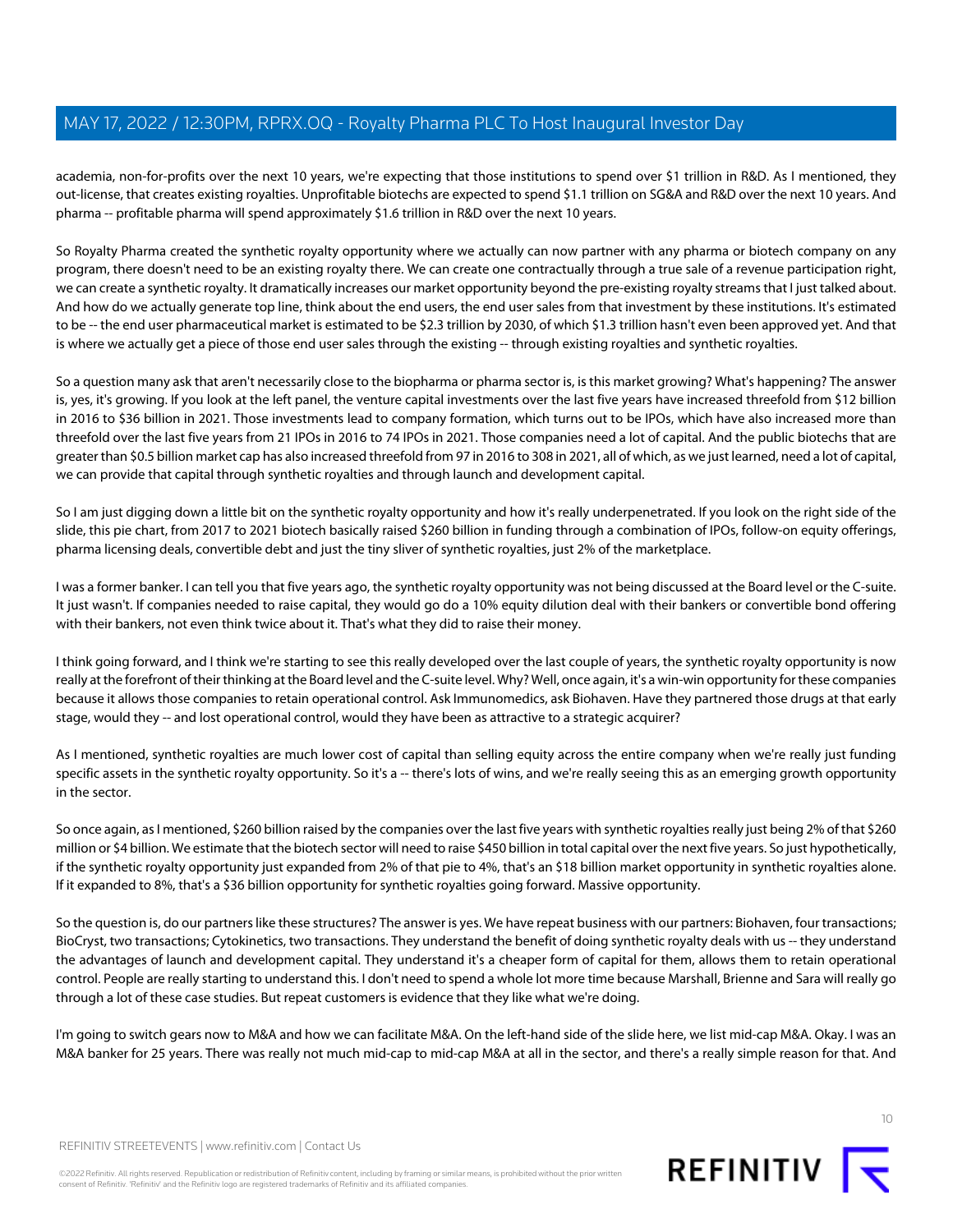the reason is the target companies want cash as consideration. And if you're a mid-cap biopharma company just launching a drug, one, you're not creditworthy because you're likely not making money. And two, you don't have the capital to deliver to the target shareholders.

So how are you going to get the capital? Well, banks aren't going to lend it to you. But guess what, Royalty Pharma can extend you the capital through buying existing royalties, creating synthetic royalties, providing launch and development capital, and we did that with MorphoSys, buying Constellation for \$2 billion. Once again, Sara will go through this case study in great detail.

How else can we facilitate M&A? When a large pharma company buys a small biotech company, oftentimes, they're buying it for their lead compound, lead drug. And as we know, there's a lot of fragmentation. The biotech company may have an existing royalty on something they out-licensed years before that. And this was the case with Astellas and OSI.

I actually happen to be the banker on this deal representing Astellas back in the day. It was a hostile transaction where they're trying to buy OSI for one of their oncology drugs. But OSI had a royalty state on the DPP-IV patents. Astellas had zero interest in that, no interest in that. They were buying it for the oncology drug. But I told Astellas at the time, and I've worked with Pablo and the team for many years, so I knew that they would be very interested in this. I said Astellas, after you buy the deal, after you buy the company, we can approach Royalty Pharma and you can sell that. And that's exactly what we did.

We closed the transaction with OSI. I picked up the phone. I called Pablo. I said, "Would you be interested?" And right after the transaction, we sold that DPP for royalty estate for \$609 million, which helped defray the upfront cost to Astellas. Once again, a win-win transaction that Royalty Pharma created. I'm going to switch gears now to sourcing. We think sourcing provides us a competitive advantage. So sourcing, we track, we engage, we do diligence, we execute transactions. I'm going to spend a little bit of time on sourcing, tracking and engagement.

You might imagine we have a comprehensive database of royalties and licenses out there. We map those. We closely follow the clinical and commercial progress of those using our strategy and analytics team as well as just our -- the broader team. We engage with parties early, so they understand how we can work with them, how we can provide capital. They understand how we work. We understand how they work. We drive earlier engagement.

So years before, maybe we're ready to invest or they're ready to take our capital, we're meeting the companies. We're understanding the programs and they're understanding what we do. So what are the results of that?

If you look at the right side panel, companies that are in Phase 3 or later that have a market cap of greater than \$1 billion, we effectively, over the last handful of years, have met with 80% of those companies. That's a lot of companies.

If you're a company Phase 2 or later that has a market cap of greater than \$0.5 billion, we've met with 66% of those company over the last handful of years; a lot of companies. We're engaging with companies when it would be probably 1 or 2 or 3 years before we would ever want to invest in that company, but they understand how we work, we're building relationships. And that really, I think, leads to the following slide.

Pablo mentioned this, and I think it's really a remarkable slide. We went back to 2016, 2016 to current, and looked at the 14D-9's of every M&A deal in the pharma sector. We read the background of the mergers, and we determined how many were broad auctions, limited auctions, the limited auctions is three or less parties or how many were bilateral negotiations.

Basically, 87% of every pharmaceutical M&A deal is an auction, 87%, with 59% being broad auctions. Only 13% of deals done in pharma are bilateral negotiations. Compare that with Royalty Pharma transactions over the last five years. 52% of our transactions are bilateral negotiations. -- with only 30% being broad auctions.

Why? Early engagement, relationships, trust, those are really meaningful words, and we really deliver on that. And we -- and they know that we deliver win-win solutions, and we're really proud of that. So I'm going to leave you with my five key messages again today.



REFINITIV STREETEVENTS | [www.refinitiv.com](https://www.refinitiv.com/) | [Contact Us](https://www.refinitiv.com/en/contact-us)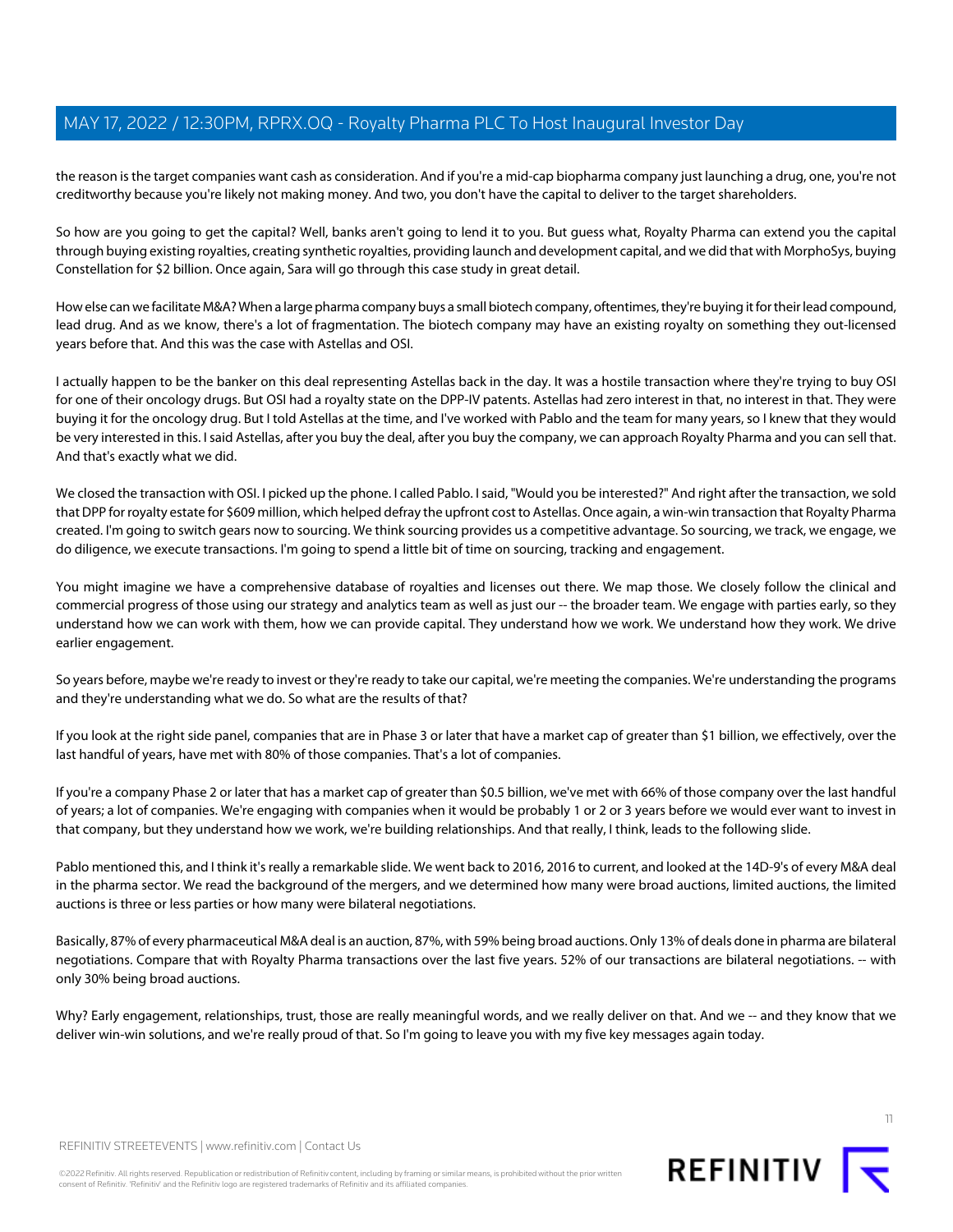One, the existing royalty opportunity is growing and expanding, given the industry fragmentation of R&D and how drugs are marketed. Two, the sector needs a lot of capital. Remember, unprofitable biotechs are expected to burn over \$1 trillion over the next 10 years. Three, we've come up with innovative funding solutions to address that need. We don't have to rely on an existing royalty to be out there. We can create a royalty on virtually any product under development or ready for launch in pharma or biotech. Four, we can use all of our funding solutions to facilitate M&A. And five, we believe our relationships and early engagement provide us a competitive advantage on sourcing transactions. With that, I'd like to thank everybody for attending here in person and those on the webcast. And I'd like to hand it over to my partner, Marshall.

#### <span id="page-11-0"></span>**Marshall Urist** - Royalty Pharma plc - Executive VP and Head of Research & Investments

Thanks. So good morning, everybody. I'm Marshall Urist, and I head up the research and investment team here at Royalty Pharma. By way of quick background, I've been at Royalty Pharma for nine years or so. And before coming, I had a career as a sell-side analyst in Biotech.

So for anyone who's new to our story, the research and investment team is the group of Royalty Pharma that is really central to our investment process, from the earlier stages that Chris talked about in terms of identification and sourcing through our diligence process which I'll tell you a lot about today, then through structuring and negotiation and ultimately, execution, Of course, collaborating with many other parts of our team along the way.

So I'm going to talk about the research and investment effort at a high level and some of the things that we're doing now and why we're really excited about the future. And then you're going to hear from a couple of our key team members. Brienne Kugler, a VP in our team, is going to talk about our partnership with Biohaven, one of our most important and successful partnerships. And then Sara Klymkowsky, another VP in our team, is going to talk about our partnership -- sorry, one of our most complex and interesting deals over the last year, and that's our deal with MorphoSys.

So the 3 key messages I want to leave you with today. The first is that everything we do starts with our team. It is foundational. Attracting, developing, retaining the very best talent is absolutely critical for our success and makes everything else possible.

Second, we have a really differentiated investment process that we've institutionalized and honed over 2.5 decades, and I'll talk a lot about that. And then finally, we really think about research and investments as a platform that has scaled and will continue to scale into the future to leverage our very unique position in the biopharma ecosystem that you heard about from Pablo and Chris earlier.

So what makes it unique? First is tenure. Like I just mentioned, we've been at this for 25-plus years, and that gives us a really unique perspective. We have a One Royalty Pharma team philosophy that I'll talk about that's really critical to how we work and our track record to date. We have an open business model, meaning there's no cookie-cutter definition of what a Royalty Pharma deal looks like. We really start with trying to find a win-win solution for our partners.

As I just mentioned, we think of what we do as a real platform that is really built to scale with all the growth we see ahead of us. we have a really deep due diligence process. And finally, an important part of our process is a continuous focus on process improvement with a great example of that recently being the establishment of the strategy and analytics team and our data effort that I'll talk about later. So before we get into the details, I want to come back to our team. And this incredible team that you are seeing here is the foundation of everything that we do.

So we can have the best processes and the best platform, but without incredible people to execute it, it really wouldn't work. And so I couldn't be prouder of the team we have today. Our team has grown a lot over the last 10 years or so. In 2012, just before I joined in 2013, research and investments was about six people. At the end of 2021, that had grown over threefold to 21 people. And as we look ahead to 2025 and beyond, we fully expect to continue to scale the team to meet the opportunity that we see in front of us.

Another way to look at how we've scaled and evolved over time is thinking about Royalty Pharma in terms of functions and capabilities. In the mid-'90s, as Pablo talked about, when he founded Royalty Pharma, it really was more or less just research and investments. Then over time, we purposefully added key internal capabilities; finance, accounting, legal. More recently, as I mentioned, we've added a data effort in strategy and analytics. We've added Chris and his team and investments in capital strategies. Even in accounting, we've deepened our expertise there with an



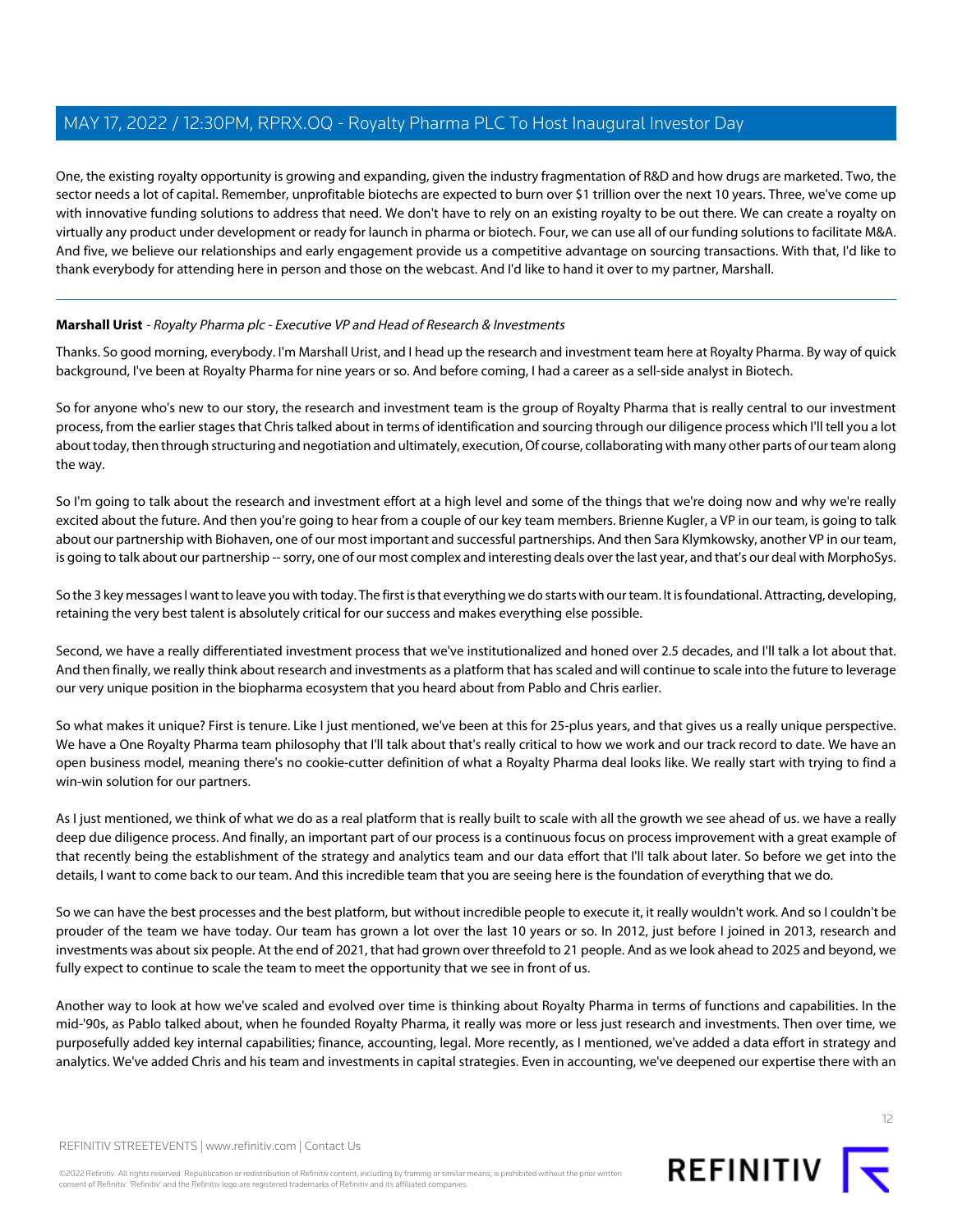advisory and strategic part to that as well. In parallel with that, the investment capabilities and what we do evolve -- has evolved very significantly, as you heard about from Pablo and Chris.

When Pablo started, it was just pre-existing royalties on approved products and has grown dramatically in the ensuing decades to include development-stage or unapproved therapies, R&D funding, equity investment, synthetic royalties. More recently, the development launch capital structures that you've seen us start to work with. And we fully expect to continue to innovate into the future with new structures to fund biopharma.

So let's get into our process, and we really think of it as three key drivers. The first is our approach and how our teams work, and I'll talk more about that in a second. Second is the depth and breadth of our diligence process. And then finally, and I think most importantly, is a deep culture of accountability, where there's one team that owns the whole process, the executive leadership team that you're hearing from today is really involved in every step. And that owner-operator mindset that Pablo talked about really drives us even down to the individual team and project level. So I mentioned this whole concept of one Royalty Pharma team.

And I think to understand it best, I think we need to contrast how we work to how traditional business development is often done in biopharma. And as Royalty Pharma evolves, we really developed our process and how we work to avoid some of the key drawbacks that we see in the traditional model. And the first one is the idea of siloed due diligence. So as you can see here on the left, that often, as due diligence goes through -- progresses through the various stages, lots of different stakeholders in the organization will contribute views.

The R&D organization might have perspectives on the science or the clinical diligence; commercial, the commercial people provide key model inputs, but it's all very siloed with different people providing different inputs, and you don't have one central team that's driving the process. Then all of that due diligence is packaged and then passed on to a committee or a series of committees or some other body that's really there to make the decision. And I think that concept of layer decision-making is the second thing that we're really set up to avoid.

And so, finally, of course, all of that leads to a transaction decision. And I think our view on that is that it also tends to lead to reduced accountability. Now to contrast that, on the other side is how Royalty Pharma works. And we bring this One Royalty Pharma team philosophy. And I can't overestimate how important this is.

Our One Royalty Pharma deal team is involved from the very, very beginning of identifying and developing opportunities through doing diligence, structuring and negotiation all the way through to execution. And as I mentioned, without question, we work with different parts of our team, like legal and finance along the way, but it's that deep product knowledge, the feel for the product, the clinical trial, the company that really informs every stage of what we do.

As that progresses through the various stages, as I mentioned, our executive leadership team is there along the way as we build and refine our thesis. And so what that means is true unified decision-making when we get to the end. There aren't various steps. Everyone is brought along together to result in a final decision. And I think that continuity, that unified decision-making is really key to our track record and the power of what we do. And I think it leads to that ownership and accountability and important, the high levels of conviction that we need to make our investments.

So there's a ton of detail on this slide about our investment process and our -- but it's up here for a purpose to make some key points. The first is our process is deep and wide. We say we often say internally, if it's knowable and we need to know it, we will go and find the answer. There is no resource that we won't go after to try and answer a question. But knowing what questions to ask is not enough. I think the platform aspect of what has been built at Royalty Pharma over the 25 years is having the ability to go out and know where to find the best, most informed answers to all of these questions, but even knowing what questions to ask and knowing who to ask isn't enough.

I think the other really powerful part of our platform is having the ability to integrate all of these various forms of information into one coherent investment process and make a coherent investment decision. Now we're always adding and refining this list, but I think taking a step back here really shows you how deep we will go and every question we will try and answer in trying to get to the right conclusion on a given product.

So what does this look like in practice? Well, I think one of the founding insights that Pablo had when we were first working on our process is that the biopharma world is just too varied, too complex, too dynamic to ever have all of the domain-specific expertise that you need in-house for a



REFINITIV STREETEVENTS | [www.refinitiv.com](https://www.refinitiv.com/) | [Contact Us](https://www.refinitiv.com/en/contact-us)

©2022 Refinitiv. All rights reserved. Republication or redistribution of Refinitiv content, including by framing or similar means, is prohibited without the prior written consent of Refinitiv. 'Refinitiv' and the Refinitiv logo are registered trademarks of Refinitiv and its affiliated companies.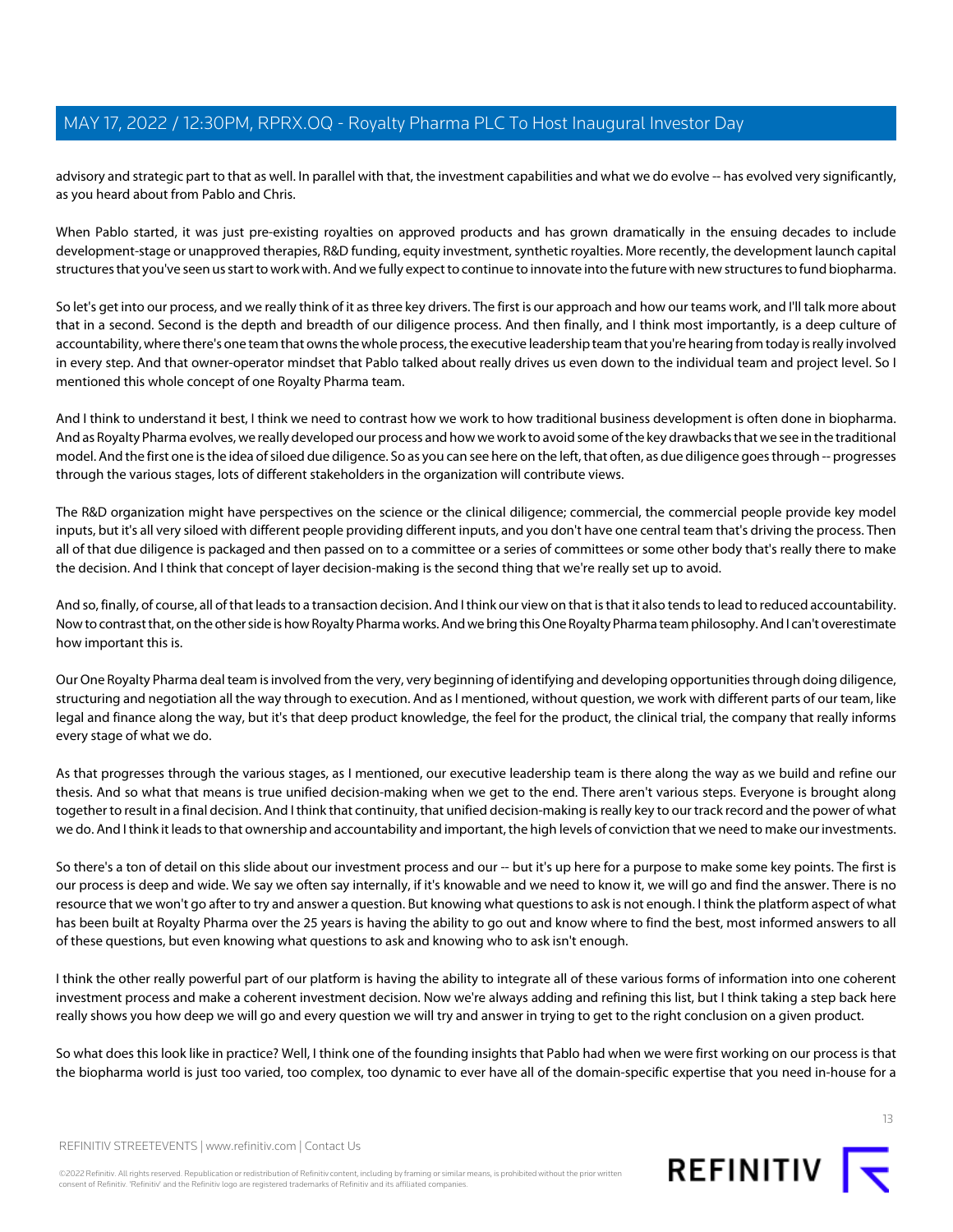given project. So we developed this idea of having a small internal team that then you go out and you build this very large external team that is sometimes not obvious when you see the deals we do from the outside. So it might look like a small team at Royalty Pharma, but in all actuality, you have a very big external team that's staffed by world -- by getting world-class expertise on a project-by-project basis.

So to show you what that actually looks like in person, in the real world, we have four recent prominent investments. And so you can see here for each of these, we had a relatively small internal team. And then we had over 15x that many people that were working externally on each project. And so you can see that's how we create a lot of scale, and that's how we create a lot of leverage from our relatively small focused internal team.

Now an important point, and this is something that is not also, that's hard to see from the outside, is that we will really run hard and fast and go far even sometimes when projects don't work out. And I think that culture of saying no and being able to walk away when a project isn't right or isn't going in the direction we want it to also a critically important part of our culture and all process, and I'll return to that in a second. But here's a real example.

So this is a past project. Of course, I can't tell you what it was. But you can see here, we had our regular small internal team. then we made a huge investment of time and effort to try and get to -- try and get this project over the line as you can see here. But unfortunately, we got to the end. Someone information came to light at the sort of end of our diligence, that meant we couldn't go forward. But there was no hesitation on our part in terms of saying, if it's not right, it's not right, and we'll walk away, no some cost decision-making, no inertia of a project might have on its own.

So we've built a platform and a process over two decades. But I think key to that has been a real focus on continuous process improvement. Are we leveraging the best sources of information? Are we doing everything that we can do to be the best at what we do? And so a great example of that process improvement is the Strategy & Analytics team that's headed by Sandy Balkin that's been built over the last few years.

So Strategy & Analytics is an in-house data team that manages a very large resource of in-house data that is really helping us in a number of ways. And I think at a high level, there's two big benefits that we're seeing. The first is probably clear, and that's internal. Having these data resources and the people to help us interpret all that data is really key and is becoming more important every day to our investment process and giving us the very best deepest insights for the projects that we work on.

But as we've done more and more of Strategy & Analytics, it's been clear that the second aspect of how this is going to be really powerful for us is external. And that's what we've seen is that the -- that all of these deep, really interesting insights that we're generating, we can also share with our partners to help them in terms of commercial strategy or clinical trial design or understanding the competitive landscape.

And I think as we share these kind of insights with our partner, it evolves Royalty Pharma's position to not just be a provider of funding to be much more of a strategic partner. And I think there's definitely a virtuous circle dynamic there as we provide not just capital, but greater strategic insight that we more and more become the partner of choice.

So what's the vision for Strategy & Analytics? So there's two big efforts inside of that team. The first is called strategic search and evaluation that's led by Bill Grau. And that is a science-driven effort that really focuses on development landscape -- things like development landscape, scanning, therapeutic area, mapping, really being on top of all of the incredible basic science that's coming out all of the time.

And the real core mission of this team is horizon scanning for Royalty Pharma, positioning us for the future. Our deal teams internally are so intensely focused on trying to get the next deal right or focused on the next two deals that sometimes it can be hard to take a step back and really think long term about how we should be positioning ourselves. And I think that's the core mission for this team.

Part of this effort is going to be earlier partner engagement, like Chris referenced as well, to start to identify exciting opportunities early on and engage with them and get -- and we get to know them, they get to know Royalty Pharma better so that when the time comes for potentially working together, they know us better and we've helped them think through how we and royalties could be a part of their capital plans.

Now the other big effort here is also really exciting, and that's a data analytics effort that's led by Sandy, who I mentioned; and then also Oodaye Shukla. And so here, this is a deep data analytics effort that focuses on things like medical claims, real-world evidence, thinking about sales and



REFINITIV STREETEVENTS | [www.refinitiv.com](https://www.refinitiv.com/) | [Contact Us](https://www.refinitiv.com/en/contact-us)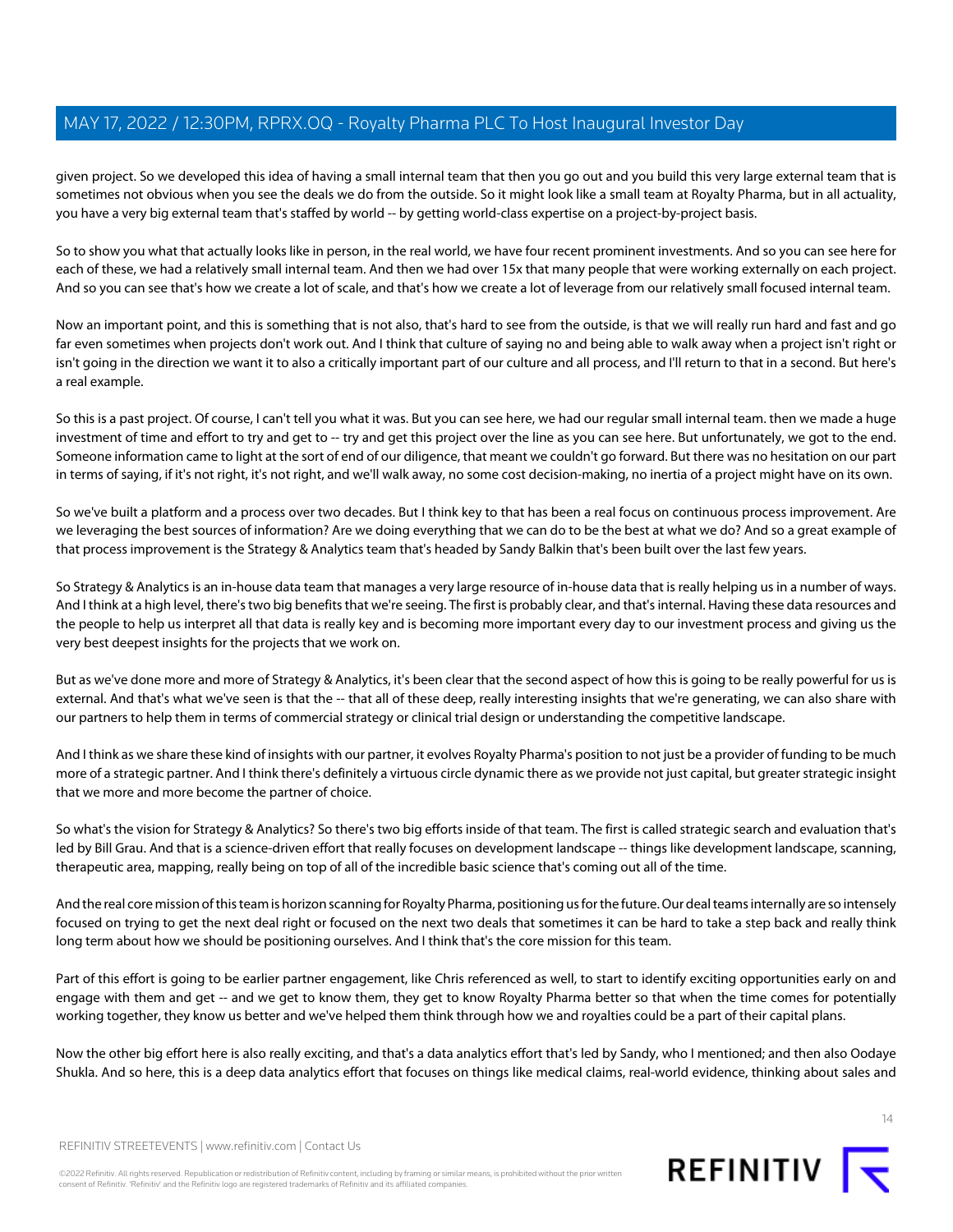marketing benchmarking. So does the forecast match the spending level that a company might be thinking about or thinking about payor and formularies in a really deep way.

So really what we're trying to achieve here is a proprietary integration of many different data sources so that we have an absolutely best-in-class platform for market evaluation and forecasting. And I think the kinds of insights we're getting from this are really exciting and are becoming absolutely core to nearly every project that we work on at this point. So it's great to talk about all this at a high level.

But I want to show everyone exactly how we use this in a real way and how it's so powerful for our process. And I want to use an example of a recent transaction, which was our deal that we announced in January with Cytokinetics. Now for anyone who doesn't know, Cytokinetics is a biotechnology company that's based in San Francisco that focuses on muscle biology and areas like cardiology and neuromuscular disease.

And so we were talking to them about funding a key Phase III program of theirs called aficamten, which you heard Pablo mention earlier, for a disease called hypertrophic cardiomyopathy, which is a bit of a mouthful or HCM. And so this is a great example to talk about how we use Strategy & Analytics because it poses some common challenges that we would often work through in a different way in the past. And specifically, that the HCM is a novel disease area. There are no FDA-approved therapies. So there's no precedent to help you think through the commercial opportunity. And often, that means that there's more limited external sources of data. Also importantly, Cytokinetics and with aficamten, we're going to be second to market behind Bristol-Myers Squibb, who recently had the first-in-class drug called Camzyos approved in the last few weeks.

So how did we approach this? Well, we partnered with Strategy & Analytics as we're increasingly doing on every project to really deeply interrogate the in-house data resources. And I want to put some numbers on the kind of resources that we're bringing to bear here, which is that we have an internal medical claims and electronic health record database that encompasses 150 government and commercial payers, 90 million patient lives and over 20,000 physician practices, which gives us a huge dataset to really drive interesting insights about disease. So here's the kinds of insights that we're starting to get.

So the first one is relatively simple. And it might surprise some people that these kind of questions can be hard to answer. But for a novel disease area, simply asking the question, how many addressable symptomatic patients are diagnosed in the U.S. can be hard sometimes. You're often stuck with triangulating from different sources of information from the academic literature or from epidemiology, or like in this case, the companies who are involved in this space are putting out -- will put out numbers as well.

But often, I think part of our challenge at Royalty Pharma is being able to independently verify that information in a really high conviction way, can be challenging. So we look deeply into that database I just described. And we're able to confidently say that we -- as we work through it, we think there are about 88,000 symptomatic addressable patients in the United States with HCM.

Now interestingly, that falls more or less right in the middle of the range that Bristol-Myers had put out there. But I can't overemphasize how important it is for us and our process in driving conviction to be able to have these kind of insights. Now knowing the number of patients is just the beginning.

And so I want to talk next about some of the deeper, higher level insights that we're able to get that I think are even more interesting and what has us so excited about this for the future. And that's the panel in the middle. And this focuses on the patient journey, the idea to what happens to patients after they're diagnosed, and I think one of the key features of our database is that we can take longitudinal insight over time, so follow a patient over many years. And so here, we looked at all patients who were first diagnosed with HCM in 2018, and then we're able to follow them over the subsequent years.

And when we looked at this data, we saw something really interesting, which is that when you look even a year later, that less than half of those patients had actually even come back to their physician for additional HCM care. And then it falls off in the subsequent years. Now some of that is probably because maybe they're not sufficiently symptomatic to need a high-frequency physician relationship. But certainly, a lot of it is because when there's no approved drugs for that condition, when there are only nonspecific therapies, when there are not companies investing in physician, patient and disease education, that you have a market that doesn't really come -- that hasn't really come together yet.

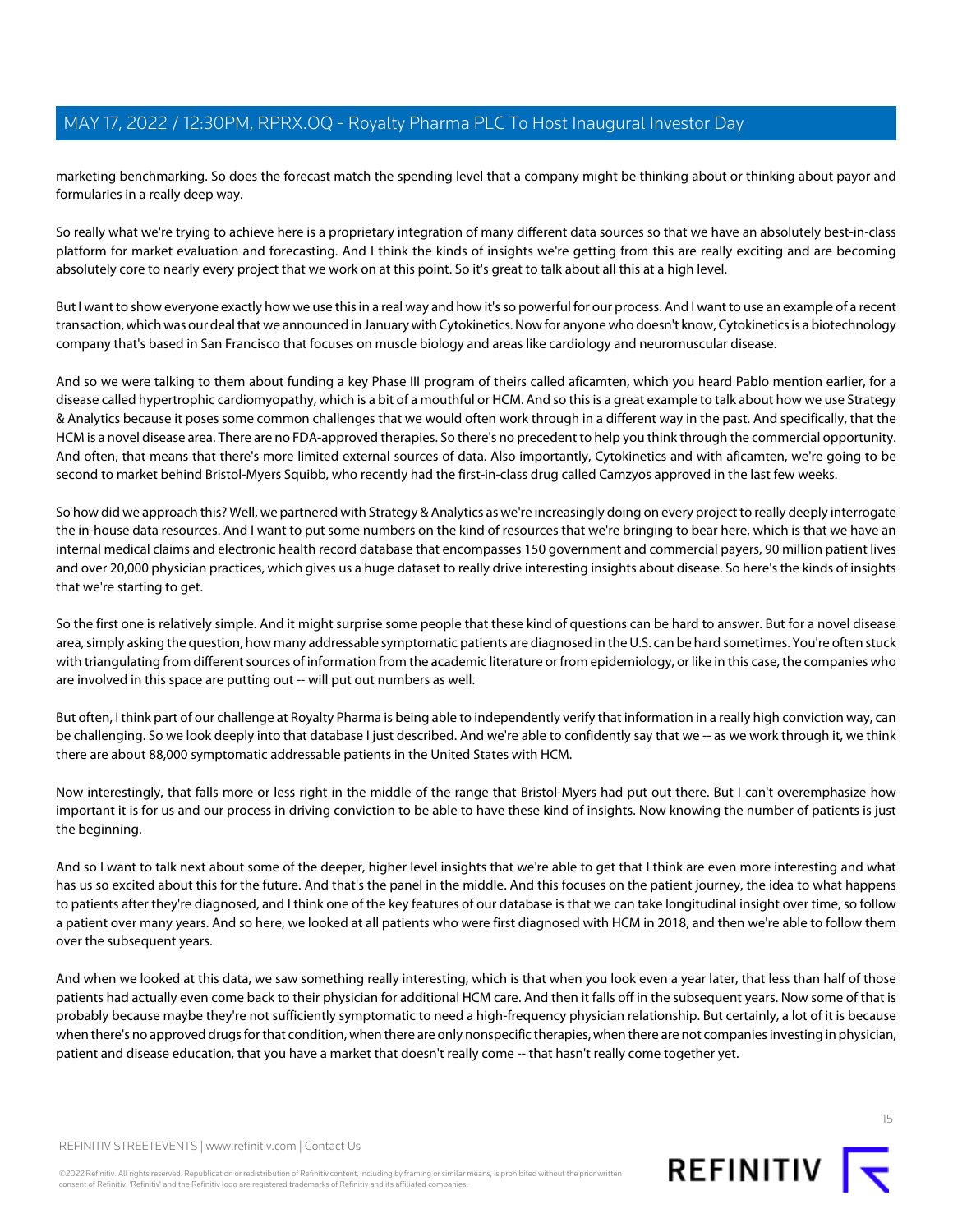So what we saw here was an incredibly clear opportunity for market development and market expansion. And so remember, I referenced that one of the key questions was Cytokinetics and aficamten were going to be second to market. But when we saw this, we also realized that having Bristol there first, having them develop, invest in market expansion and market development was only going to be helpful to Cytokinetics. So I hope this gives you a flavor for why I was so excited about these kind of efforts and how these -- and these kind of insights are becoming so critical to driving our conviction. And this resulted in part in our \$450 million deal that we announced with Cytokinetics back in January.

So I want to switch gears a little bit and talk about something I referenced before, which is our culture of saying no. Now many of you might have seen this graphic before of our investment funnel, but I want to use it to make a different point than maybe we've talked about in the past. And that's that you can see that in 2021, we saw 300 things in total at the very top of our funnel. But you can see, we only sign CDAs or confidentiality agreements to take another step forward in 85.

And then we only really did an in-depth review. And by that, we mean we really started to go deep and put resources in, in 61 of those. So I want to take a step back and have everyone realize that we are so deliberate about how we invest the team's time, which is probably one of the most important decisions we make. And so we -- you can see from this funnel is that we have such discipline about saying no. If it's not something that we really see a potential in, there is no hesitation about walking away if it's not right. And I think that discipline to walk away from things is an underappreciated part of our process.

Now let's look at the funnel in a different way to give everyone a different sense of kind of how our pipeline and how it is evolving and how our business is evolving.

And so here, we can look at both the initial review level, that's the top of the funnel. And then the in-depth review, that's the third layer, that's the third layer across several characteristics of different kind of projects. In the first, let's compare pre-approval and approved opportunities. When you look at the top funnel, it probably will surprise no one that 80% of the opportunities that we see are approved.

Now when you go to the in-depth review level, you can see there's a very significant shift, which pre-approval opportunities go down to a little bit more than half. And so there's two big conclusions here. The first one is that there's a very high bar for us to move preapproval opportunities out of the top of the funnel. But at the same time, pre-approval opportunities are a very significant part of how we spend our time, and I'll come to that in a moment.

Second, let's think about synthetic and pre-existing royalties that you heard about from Pablo and Chris. At the top of the funnel, synthetics account for 75% of those opportunities. When we work down to the in-depth review level, it goes down, synthetic royalty opportunities are 60%, but it's still a very significant portion of what we're seeing and what we spend our time on. And this should give you a sense of why we're so excited about this as a potential -- as an important part of our business today and an increasingly important part of our business in the future.

Finally, think about it in terms of inbound versus outbound opportunities. So again, not surprisingly, inbound opportunities are about 80% of what we see at the top of the funnel. If you go down to the in-depth review level, you can see that flips entirely, where outbound opportunities are 70%. And what that tells you is that things that we pre-identify is interesting that thematically we like or that are important products is really where we spend most of our time. And I think that's another important part of understanding our process and our track record and our internal discipline.

So let's spend a little bit more time on development-stage therapies. Like you heard about this morning, we've done a lot of this over the last 10 years, \$8 billion in development-stage investments. We have a very high bar here, and we're currently really excited about the 10 development stage therapies we have in our portfolio.

Now the middle panel here, this pie chart is something that our team that I am extremely proud of, which is if you break down all of our development-stage opportunities by disease area, you can see there's been a huge variety of areas that we've invested in. And I think there's no better example here of the power of our platform and our approach than what we've been able to do with a good success rate and a lot of discipline in terms of our development-stage investments. And all of that has rolled up into a really great track record of converting these development-stage therapies into approved medicines. And that's 80% by the number of investments and 95% by investment value.



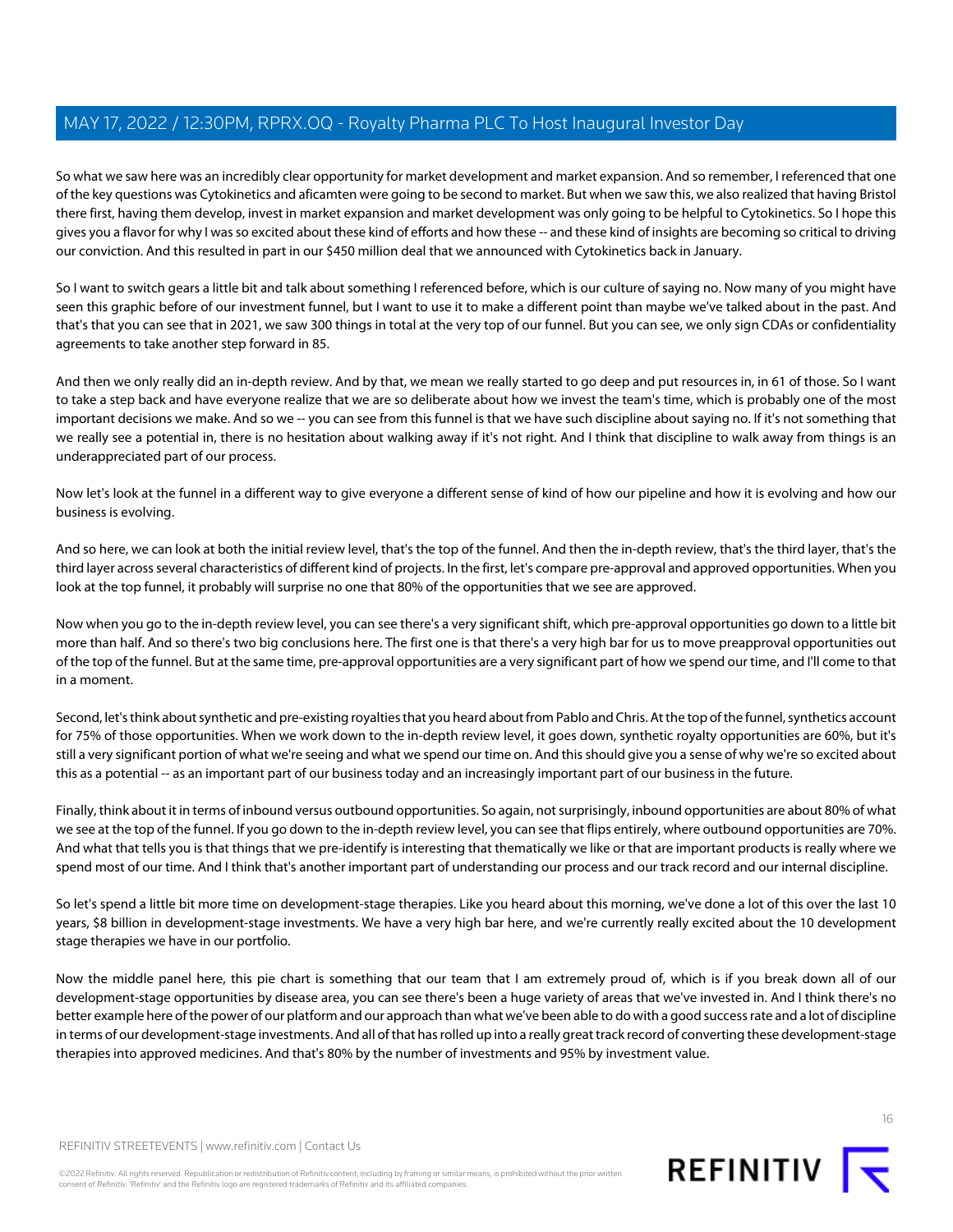Another way to look at -- another way to look at our pipeline and our funnel and how we've scaled and grown recently is shown here. You can see even over the past two years, we've seen over 50% growth in initial reviews, and that's been mirrored by an over 50% increase in our in-depth review rate, which as you -- which is part of what gives us confidence and what should give everyone else confidence that we have been scaling significantly as our markets have grown and we feel really confident we'll be able to continue to scale to meet the opportunity that you heard about from Pablo and Chris.

So you've talked a lot about how we do what we do and the types of questions that we ask. But I haven't actually touched a lot on the content, what do we actually look for. And so you can see here at a high level, a lot of the things that we look for. But actually, one of the most important things of what we look for is actually not even up here. And that's that we don't start from asking the question, is there an attractive economic or financial return opportunity in this project?

We actually start by asking questions about the product. Is this an important medicine? Is it important to patients in the system? Does it deserve a place alongside all the other incredible medicines in the Royalty Pharma portfolio? And if the answer to that is yes, we will work really hard and bring all of our creativity and long-term perspective to try and find a win-win solution that's economically attractive for us and our partner. And I think that product first approach is another absolutely core part of our process and a core part of our success.

Now our investment philosophy and approach has been and will continue to be the same, which is that we follow the most exciting products that we're seeing at any given time in a therapeutic agnostic manner. Full stop, that won't change. Now that doesn't mean as we work through things, that we don't have investment theses and themes that we think are interesting in our work with strategy and analytics or as we think big picture about all the projects that we're working on.

So we thought it would be fun to share a few of those with you today. The first one is this idea of under-innovated large markets. I think the shift towards specialty markets over the last few years, which we've seen get so much more attention, smaller patient populations, higher price points, has meant that all of this incredible innovation and science that we've seen has not to the same extent been applied in some of the larger markets that are out there that are higher volume, lower price point. And that's a really exciting opportunity because we think we're going to see cycling back to bringing a lot of this exciting innovation to bear in some of these other markets.

And I think thematically, our investments in migraine are a good example of that. More recently, the successful trial with AstraZeneca for PT027 in mild-to-moderate asthma is another. The second one is the idea of new modalities for new diseases. Now we've been asked many times about our level of interest in cell and gene therapy and things like that.

And I'll tell you the way that we think about it, which is that we -- there has been such incredible technological innovation in terms of technology platforms. But what we're really excited about is now the next stage of that, which is seeing all of that incredible investment in technology platforms start to produce some really exciting new products to tackle disease in a new way. And I think we're just at the very beginning of that process. And that's the thing that we're really excited about and we think is going to be a big opportunity for us in the future.

Next is brain disease, neurodegenerative disease, psychiatric conditions. Here's another area where there's been a tremendous amount of science to really truly, for the first time, understand what drives these diseases. And also investments in drug design and delivery to actually tackle them. And that's another -- this is another area where we see a convergence of this science to actually start to produce some really exciting new products that are going to be meaningful because we know there's profound unmet need in this space.

Finally, another thing we're excited about is the idea of targeted therapy beyond oncology. And so we all have seen how powerful it's been in terms of patient benefit to match a drug's mechanism with the driver of their cancer. But that powerful concept has really seen much less application outside of oncology. So I think another theme that we're excited about is seeing all -- seeing sort of mechanistic insight in areas like immunology or neurology and others start to be brought to bear to really match drugs to the drivers of the patient's disease in new areas.

And in fact, the example that I talked about with Cytokinetics and HCM is a perfect example, which is that you had a genetically driven cardiac condition and a drug that was designed to attack the underlying driver of that condition. And we've seen it drives very significant symptomatic benefit. And I think we're really excited about that theme into the future.

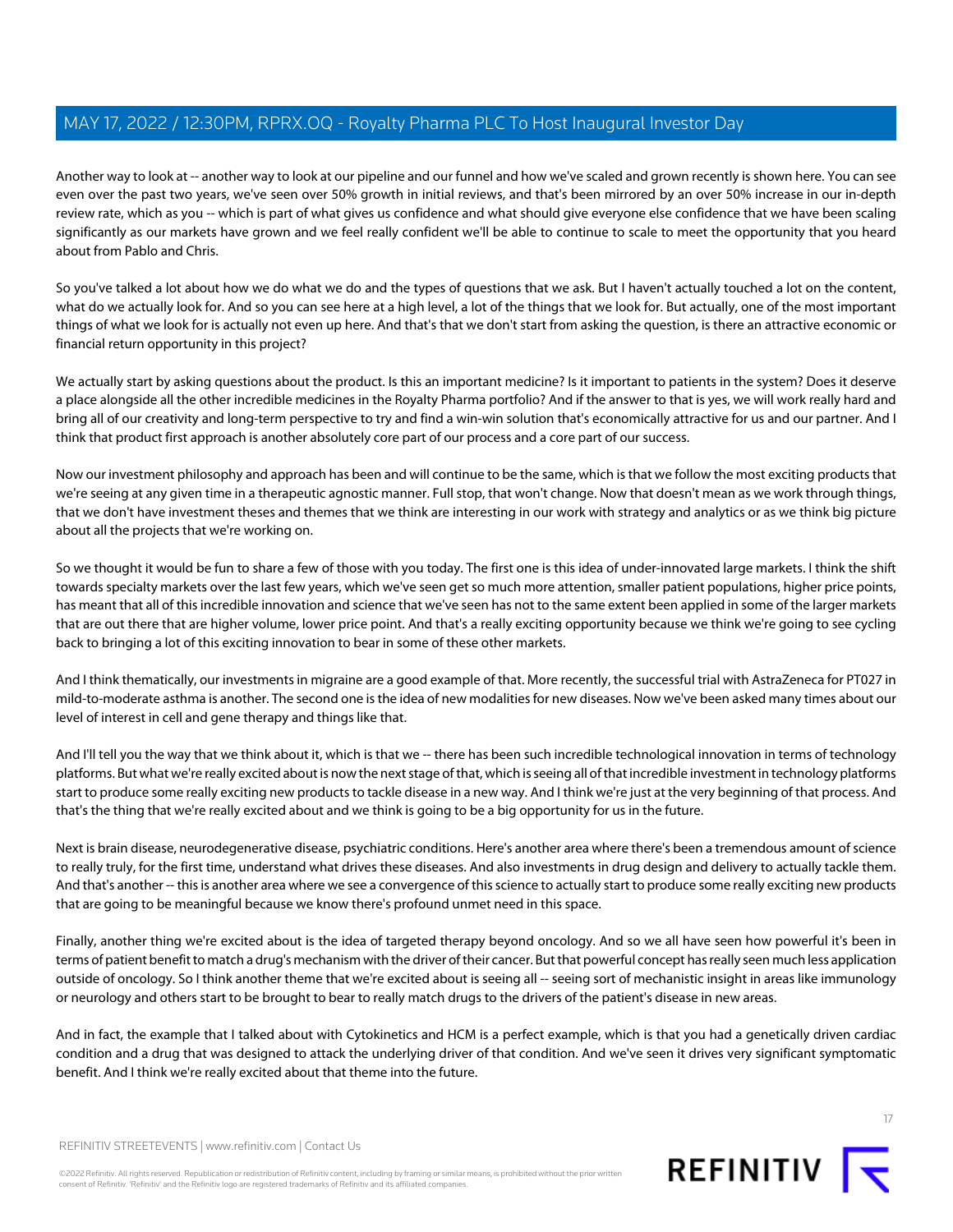So I'll wrap up here with a couple of slides to bring a lot of the themes that I've talked about together, which is that I think there is that just simply looking at what we've done over the last two years, gives us confidence and is such clear evidence of our ability to execute on the process and the platform that I've laid out for you today.

Our team has added 21 new products in 25 different diseases to our portfolio over just two years, really showing you our ability to do high-quality work, high conviction conclusions across a huge range of diseases, both with products that are approved and preapproved. And I think this should give you a feel for why we're so confident in our ability to capture increasing share of all of the incredible innovation and opportunity that's out there.

Put this in a different way of how we've scaled even significantly over the last 10 years. So if you take the last 10-year period and you divide it into -- you divide it in half into five years. If you look at the number of transactions over the last -- into the first five years of the last decade, we did 12 transactions. In the last five years, we more than doubled that to 28. Same thing with royalties acquired. In the first five years of the last decade, we acquired 15 royalties. In the last five, we've over doubled that to 35.

So you can see, we've scaled our business and our team and our platform very significantly over the last 10 years. And this is again why we're so excited and so confident about our ability to continue to drive growth that you heard about from Pablo and Chris earlier. So it was great to talk to you about everything that we have going on in research and investments, and you'll hear from a couple of our team members after our Q&A session So thanks a lot.

#### **QUESTIONS AND ANSWERS**

**George Grofik** - Royalty Pharma plc - Senior VP and Head of IR & Communications

<span id="page-17-0"></span>We will now kick off the first of two Q&A sessions. If you do ask a question, please use a microphone and identify yourself, and we would also request that you limit your questions to the content covered in the first three presentations. We'll take the first question from Steve.

#### **Stephen Michael Scala** - Cowen and Company, LLC, Research Division - MD & Senior Research Analyst

Steve Scala from Cowen and Company. Wonderful presentation this morning. I have two questions. And I'd just like to understand the profile of your top-line growth.

So you noted that the company grew 13%, 2010 to '20. You're guiding to 11% to 14% in 2020 to '25. You said that you could grow 10% or more in 2020 to '30. So just doing the math, that implies that growth could be as low as about 6% in '25 through '30.

And I'm just wondering, with a presentation just filled with promise this morning, why would there be a decline, especially of that magnitude?

Second question is, and I'd like to ask a question about cystic fibrosis. You've noted that it may or may not be an issue. You've quantified the impact, which is modest, but that's not the question. The question is, have you had discussions with Vertex year-to-date on this topic of their new triple? And if so, what has been the tenor of those conversations?

#### **Pablo Legorreta** - Royalty Pharma plc - Founder & CEO, Chairman of the Board

Thank you. So I guess I'll ask Terry to take both questions, which are very appropriate for him.





18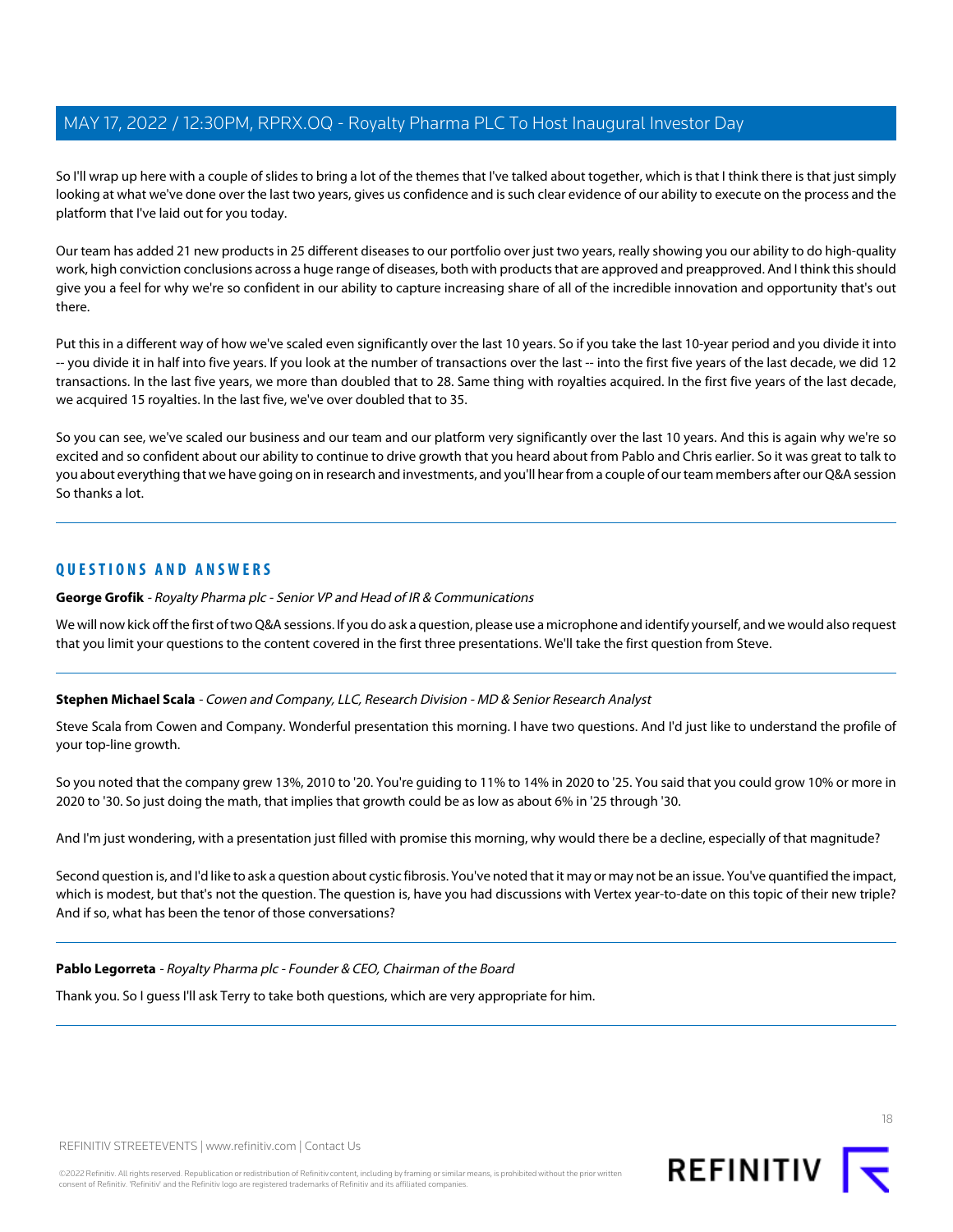#### <span id="page-18-0"></span>**Terrance Coyne** - Royalty Pharma plc - Executive VP & CFO

So the question on growth, I'm going to get into that in a minute. But I think high level, we're really proud of 10% or more growth over this decade and confident in our ability to deliver on that. If you look at the guidance that we've given today of growth from 2020 to 2025, it's 11% to 14%. And then longer term, 2020 to 2030, it's 10% or more. I wouldn't really characterize that as a major step down.

And I'll also touch on this later. But this assumes, and I think that we would all probably say after Chris' presentation and Marshall's presentation, that this is conservative. But this assumes for this target, you need to make a capital deployment assumption. And we're assuming that it stays flat at \$2 billion to \$2.5 billion per year on average.

I think Pablo would tell you that that's probably going to end up being very conservative. So I wouldn't call it a step down. I think it's really good growth, and it's something that we think will stand out versus Biopharma and really all industries. And then the CF question?

#### **Pablo Legorreta** - Royalty Pharma plc - Founder & CEO, Chairman of the Board

I just was going to add that what's been shocking to me over more than two decades of investing in life sciences is that the innovation taking place when I started was amazing, but not at the level we're seeing today. Today it's just incredible what's happening in this industry. And what has always shocked me is I remember always saying to myself, we're growing now and I can see how the business is going to grow over the next three to five years. But where is the growth going to come from five years from now, seven years from now, and has always been a surprise to me that when we get there, there are things for us to invest in that are incredibly exciting, and that end up delivering that growth. And I do agree with Terry that I think we're conservative in the way we're addressing it.

#### **Terrance Coyne** - Royalty Pharma plc - Executive VP & CFO

And then on the CF question, I mean, so just at a very high level, and we've been very clear about this. We're really excited about the CF franchise and its ability to be a long-term contributor to Royalty Pharma's business.

We think Trikafta sets a really high bar in this space. I think that was evidenced by a clinical setback that we saw from another competitor just a few weeks ago, just shows you how high the bar is and how transformative this product has been for CF patients. So we're really confident in the long term with Trikafta.

Our guidance that we've given through 2030 reflects a range of scenarios, some sort of more negative scenarios. But at this point, it would be inappropriate for us to comment at all about any discussions with Vertex at this point.

#### <span id="page-18-1"></span>**George Grofik** - Royalty Pharma plc - Senior VP and Head of IR & Communications

Great. Thank you very much. Take the next question from Terence.

#### **Terence C. Flynn** - Morgan Stanley, Research Division - Equity Analyst

Terence Flynn, Morgan Stanley. So a two-part question on guidance and then a question for Marshall. So Terry, on the guidance, can you just talk if there's any change to assumptions on your IRR just given kind of where rates are going? And then how are you thinking about that mix of traditional versus synthetic? It sounds, based on Chris' presentation, that you guys are extremely excited about the synthetic opportunity. So how are you thinking about that as a driver of the future growth?

And then for Marshall, just wondering if you can give us any color on kind of how that funnel is tracking for 2022. We're about halfway through the year now. Obviously, you guys had a big step up, as you've shown before, but how are things going this year, especially given the dislocation of the biotech market?

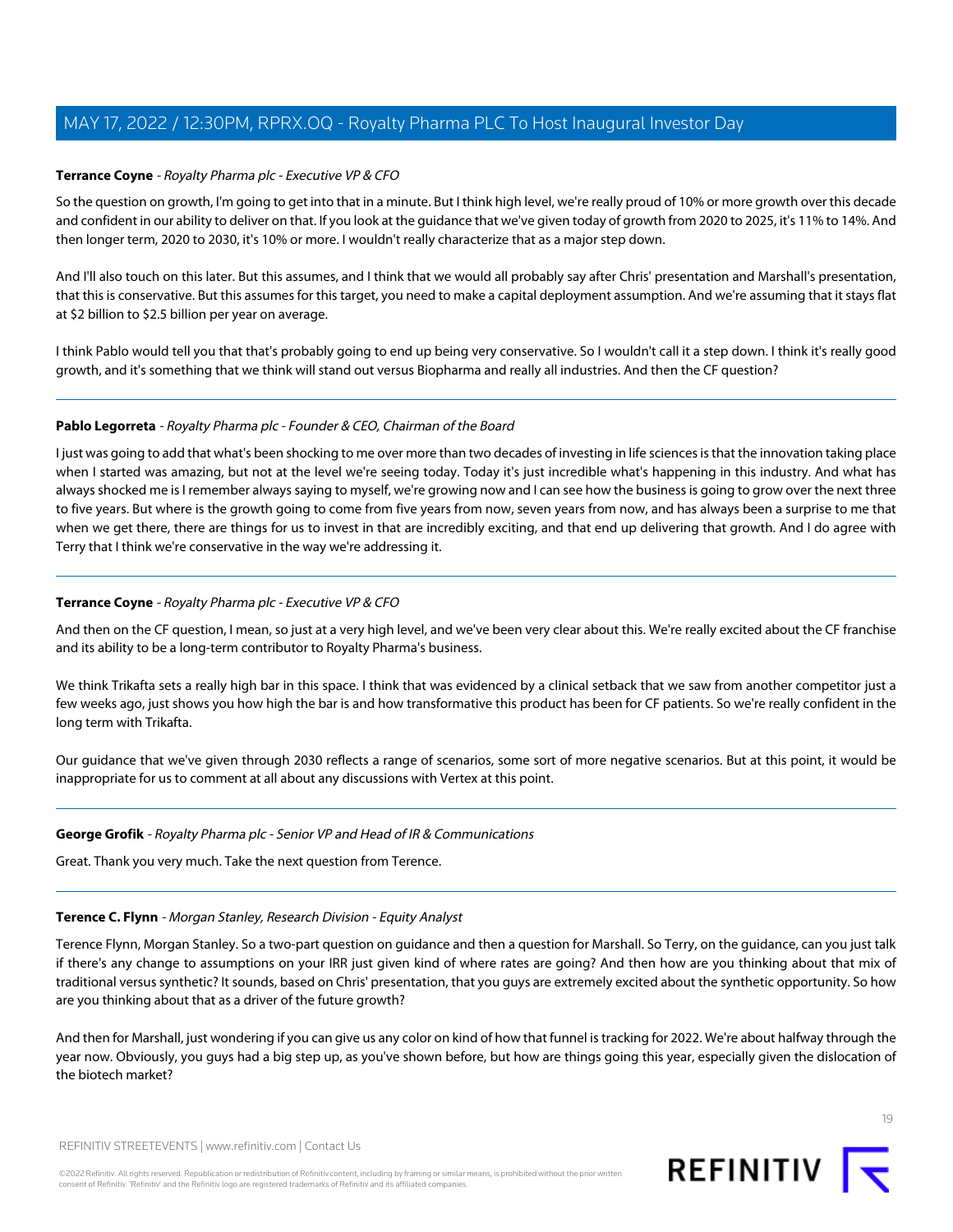#### **Terrance Coyne** - Royalty Pharma plc - Executive VP & CFO

Yes. So in terms of return assumptions, we're sort of sticking with the same guidance that we've given previously. So just a reminder, what we've said is that for approved products, we expect -- we're targeting returns in the high single digits to low double digits. And then for development stage products, we're targeting teens returns.

Now you could see, I think we would expect sort of a natural sort of there could be some variation in a rising rate environment. But I think our goal is to continue to deliver very attractive uncorrelated returns over the long term, consistent with how we've sort of been able to deliver it in the past. And I'll touch on that again in my section in a second.

#### **Marshall Urist** - Royalty Pharma plc - Executive VP and Head of Research & Investments

Thanks, Terrance. So on the pipeline for 2022 and on the funnel, I think we feel really good about where things are, I think from a growth and intensity perspective, I think our team would tell you, it's been a pretty intense year so far in terms of projects. I think in terms of mix, again, we've seen a really good mix of things across all the approved, unapproved synthetics, et cetera.

The important thing to keep in mind is that our approach doesn't change, right, is that, that focus on product and the importance of the product, the bar doesn't change. And so that will continually guide us. I think what's happened in the public equity markets, we're certainly seeing an increase in inbounds and because of that, but if anything, I think it's maybe an acceleration of a trend that we've talked about before, which is royalties and royalty-based funding are just becoming a fundamental piece of the pie. And you'll see, Brand, we'll talk about that as well, an important piece of the pie for companies today. And if anything, what's happening out there is just accelerating that.

#### **George Grofik** - Royalty Pharma plc - Senior VP and Head of IR & Communications

<span id="page-19-0"></span>We'll take the next question.

#### **Geoffrey Christopher Meacham** - BofA Securities, Research Division - Research Analyst

Geoff Meacham, Bank of America. I just had a couple, and, by the way, really helpful events. So the wave of recent IPOs, obviously, will lead to a ton of innovative products in the next couple of years. But obviously, the vast majority are pretty early stage. And so, Marshall, you're going to be pretty busy. So the question is, are there creative ways for Royalty to get involved earlier than the approval process and still participate in value creation? I don't know, like thinking manufacturing or in clinical development.

And the second question is, you guys have a lot of legacy noncontrolling interests that predate the IPO. And just curious on the math of maybe paying off some of that for the benefit of public shareholders. I wasn't sure if there was a criteria for doing that, whether there's a discount or things like that.

#### **Marshall Urist** - Royalty Pharma plc - Executive VP and Head of Research & Investments

Yes. So Geoff, on your question on how we're thinking about the fact that a lot of the crop of IPOs and new companies that we've seen have been on the earlier side. So I don't think -- you're not going to see from us any kind of significant shift in the stage at which we really -- that we really get involved in new products or development programs.

Now that being said, I think, as I highlighted and Pablo highlighted, we are always looking to be as creative as possible to achieve that. But I think in the main, you're not going to see any very significant shift from us, that being said, I think given all of that incredible science, I think we did want to highlight between what I talked about and what Chris mentioned about how earlier engagement, I think, in trying to develop those relationships is an important of our strategy going forward to address some of what you're talking about.

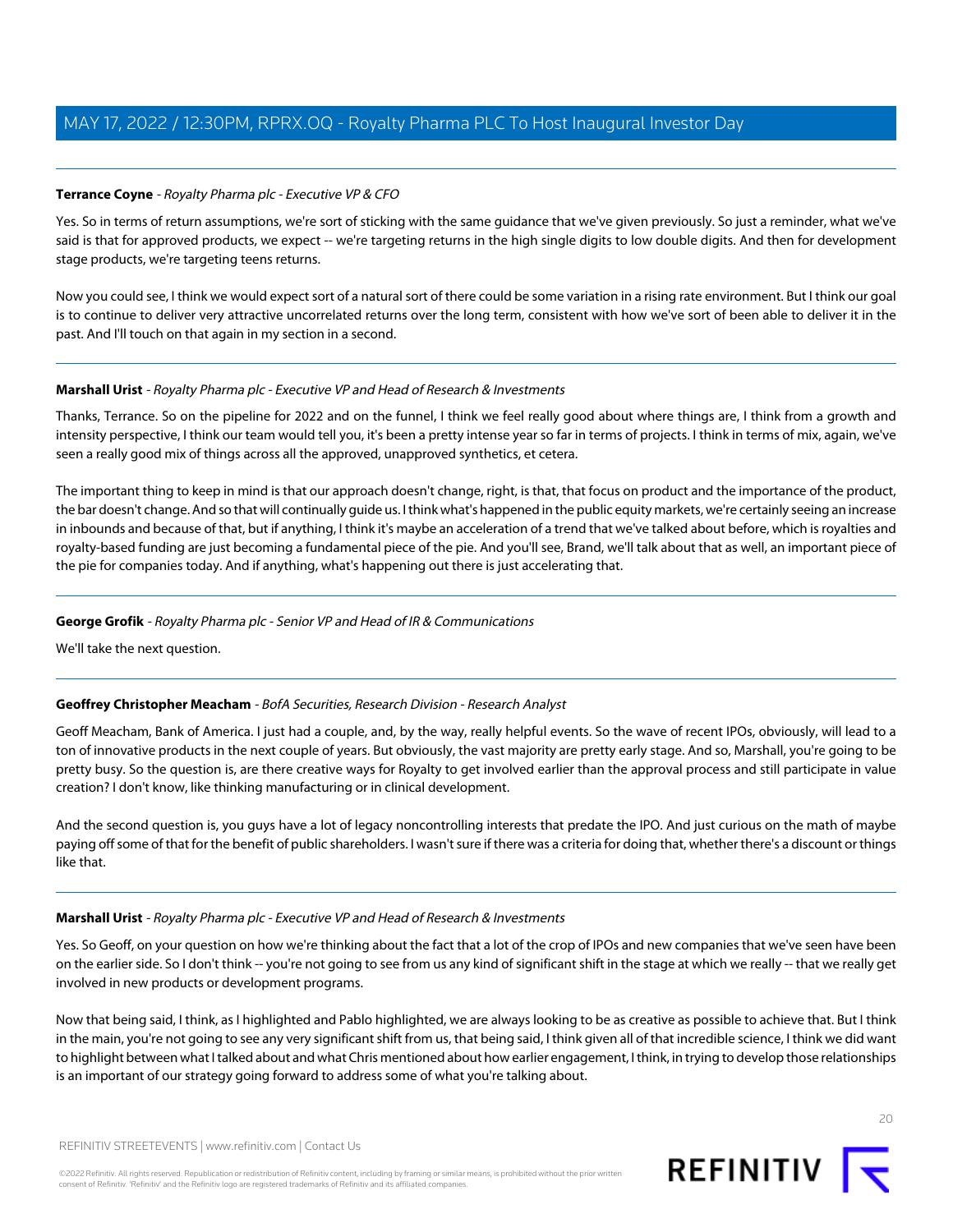#### Pablo Legorreta - Royalty Pharma plc - Founder & CEO, Chairman of the Board

Yes. A couple of things. So Jim Reddoch, that has been involved with us for more than a decade, is going to, now that Marshall is leading the research and investment team, is going to spend quite a bit of time out actually trying to cultivate relationships earlier stage with biotech companies that can become potential partners for us down the road. And also with universities and foundations and research hospitals where we have exceptional relationships, but you just have to be on top of them.

And Jim is going to lead an effort to try to make sure that we're all present that earlier stage with all of these companies that I think is really critical. And then the second thing I would say in terms of changing the pre-approval investments. I think another thing that for me is very exciting, is what's happening with our Strategy & Analytics team. And I've been talking about this in the earnings calls because it's not only what Marshall showed us about how the insights that we gain are very powerful. And he gave the example of Bristol-Myers with a range and how we came up with 88,000, but what has happened in other projects is that we come up with bigger differences where we think that the market is smaller or maybe even bigger than what people think.

And those insights are valuable. But also, I think to the extent that we can actually be much more knowledgeable about the industry clinical trials, what different companies are doing in clinical development, we can have more intelligent conversations with the potential partners about their clinical programs. And if we can add value in those conversations to them, then the -- it's a lot less of a -- it's a partnership, and we will be able, I think, to negotiate better terms for us because we're delivering more value to these companies. And that, I think, is something that we're going to start to see more and more of over the next few years, and it's very exciting.

#### **Terrance Coyne** - Royalty Pharma plc - Executive VP & CFO

And then, Geoff, your question on the noncontrolling interest. So you're correct. We do have a noncontrolling interest where a portion of our pre-IPO investments get paid out to pre-IPO shareholders. Our assumption is that, that will continue to be an outflow that feeds into our Adjusted Cash Receipts, which is our top line.

But that will, as a percentage of our top line, decline over time because those pre-IPO investors don't participate in post-IPO investments. And you've seen that, that's been coming down steadily as we add new products where there is no noncontrolling interest component.

#### <span id="page-20-0"></span>**George Grofik** - Royalty Pharma plc - Senior VP and Head of IR & Communications

We'll take the next question from Chris.

#### **Chris Shibutani** - Goldman Sachs Group, Inc., Research Division - Research Analyst

Chris Shibutani from Goldman Sachs. Two questions. One on the capital allocation, the \$2 billion to \$2.5 billion that you've provided. And then you also talk longer term about going to \$4 billion. Can you talk about what you believe might be the constraints to bridging that gap? It is the volume of the nature of the opportunity set that you need to achieve? Is it internal constraints or capacity constraints?

And then a second question about the synthetic royalty approach. I think you certainly outlined how that's going to be a growing component of your overall portfolio. And when you talked about advantages, you really sort of reiterated the capacity of the partner to retain control. But are there particular types of companies or therapeutic areas or any other criteria where you think that the synthetic approach would be particularly advantageous?

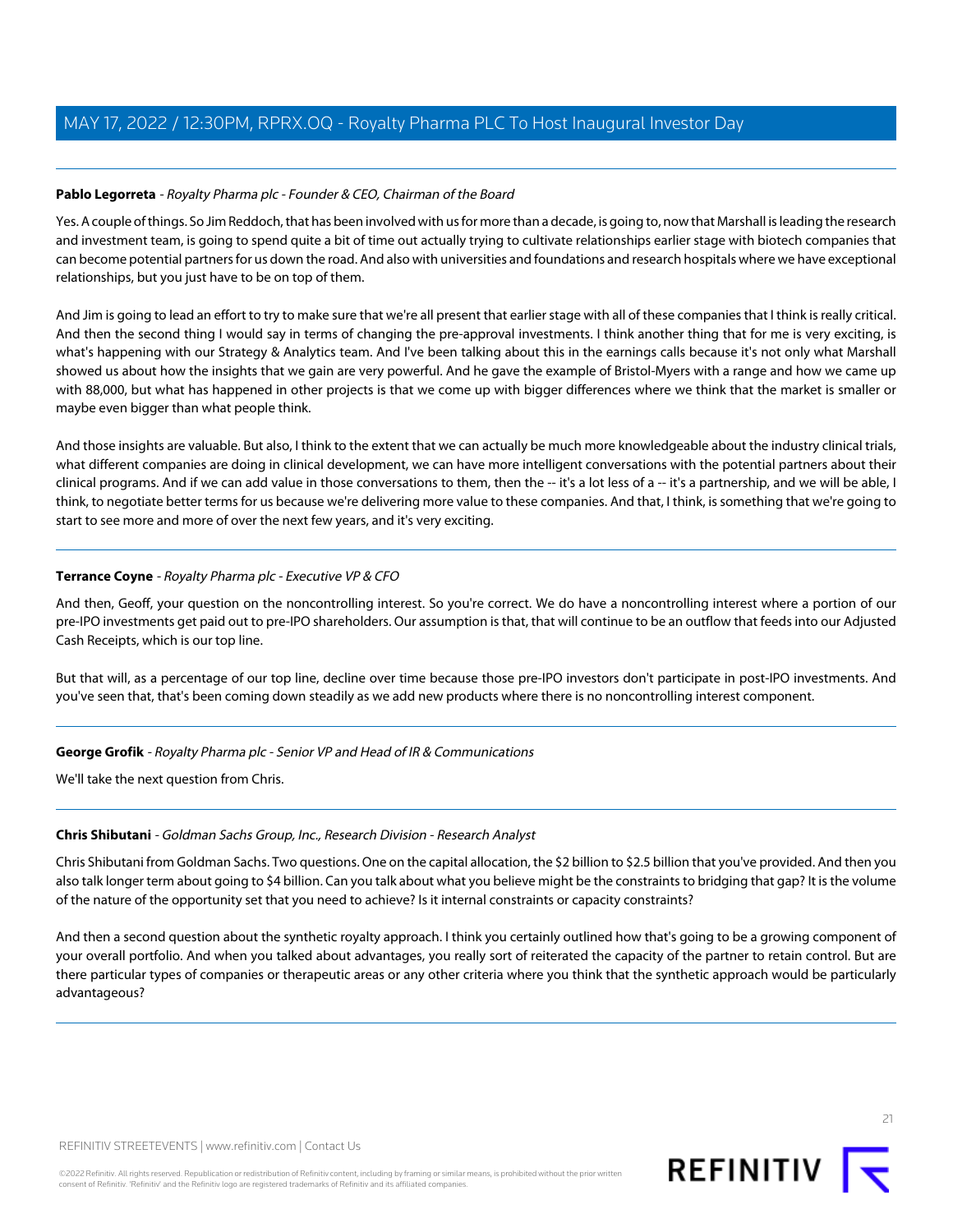#### **Pablo Legorreta** - Royalty Pharma plc - Founder & CEO, Chairman of the Board

I think, Chris, regarding your first question, the deployment of \$2 to \$2.5 billion per year. It's obviously an increase from what we guided just a couple of years ago. And I think it's a reflection of two things. One is the size of the opportunity and you saw the statistics that Chris talked about regarding the capital needs of the industry, which are really enormous, and the opportunity in synthetics, which we're very excited about.

But there's also M&A. You saw the Constellation -- MorphoSys-Constellation deal last year. Those are more difficult to predict because the stars have to be aligned, but those could be very significant. So I think today, we have the confidence to guide investors, analysts to the \$2 billion to \$2.5 billion per year. It could be larger in one year, smaller in another. I think you have to think about this as a rolling average, probably or some -how much we deploy over two, three years.

And I think the \$4 billion to \$4.5 billion figure is what we see could happen over time. The opportunities are there. There's no question that the opportunities are there. The question is, are the assets going to meet our very strict investment requirement. That's the key. Are we going to be excited about those products? And if the answer is yes, and the science is really interesting, then I think we will slowly move in towards a higher capital deployment. But I guess, it's a question of being conservative and guiding with confidence and then the other is more what we see down the road. But Terry, if you want to add something or Chris, about the size of the opportunity?

#### **Christopher Hite** - Royalty Pharma plc - Vice Chairman & Executive VP

So on the synthetic royalty question, are there a particular set of companies that they may be relevant for. I'll just reiterate that five years ago, there really wasn't much discussion at all as a banker when I was out meeting clients presenting to the C-suite or the boards. It was the capital formation was always should we do an equity deal or a convertible bond. There was never a discussion what about a synthetic royalty. And that has really begun to shift. And as I mentioned, if you're now the CFO of any publicly traded biotechnology company, I think absolutely, you've got to consider as part of your overall capital-raising criteria, synthetic royalties should be on the table at least to look at.

We may not be willing to do it at that point in time of when they need to raise the capital. But it's absolutely -- for all the reasons I stated, it's really a win-win solution for them. It's much cheaper. When you look at Immunomedics, when we did a synthetic, or Biohaven when we did a synthetic, if they had raised capital on the -- from the equity market at that point in time compared to the synthetic, the cost differential to the existing shareholders is dramatic. So once again, I just think it's going to be much more part of the conversation going forward. And it really should be - every single company should really consider it, in my view.

#### <span id="page-21-0"></span>**George Grofik** - Royalty Pharma plc - Senior VP and Head of IR & Communications

We'll take the next question, please?

#### **Gregory Daniel Fraser** - Truist Securities, Inc., Research Division - Research Analyst

Greg Fraser from Truist Securities. In terms of deal size, we've seen how high you're willing to go for the right deal, what about on the lower end? Do you have sort of a minimum that you're trying to stay above? And a question on the recent alliance with Mount Sinai, pretty intriguing for the reasons that you mentioned. I'm curious if you have access, or if you will have access to their population data? And how that alliance might help inform your investment decisions?

#### **Pablo Legorreta** - Royalty Pharma plc - Founder & CEO, Chairman of the Board

Sorry, can you just repeat that last bit? We were going to have access? Or what exactly did you ask us?

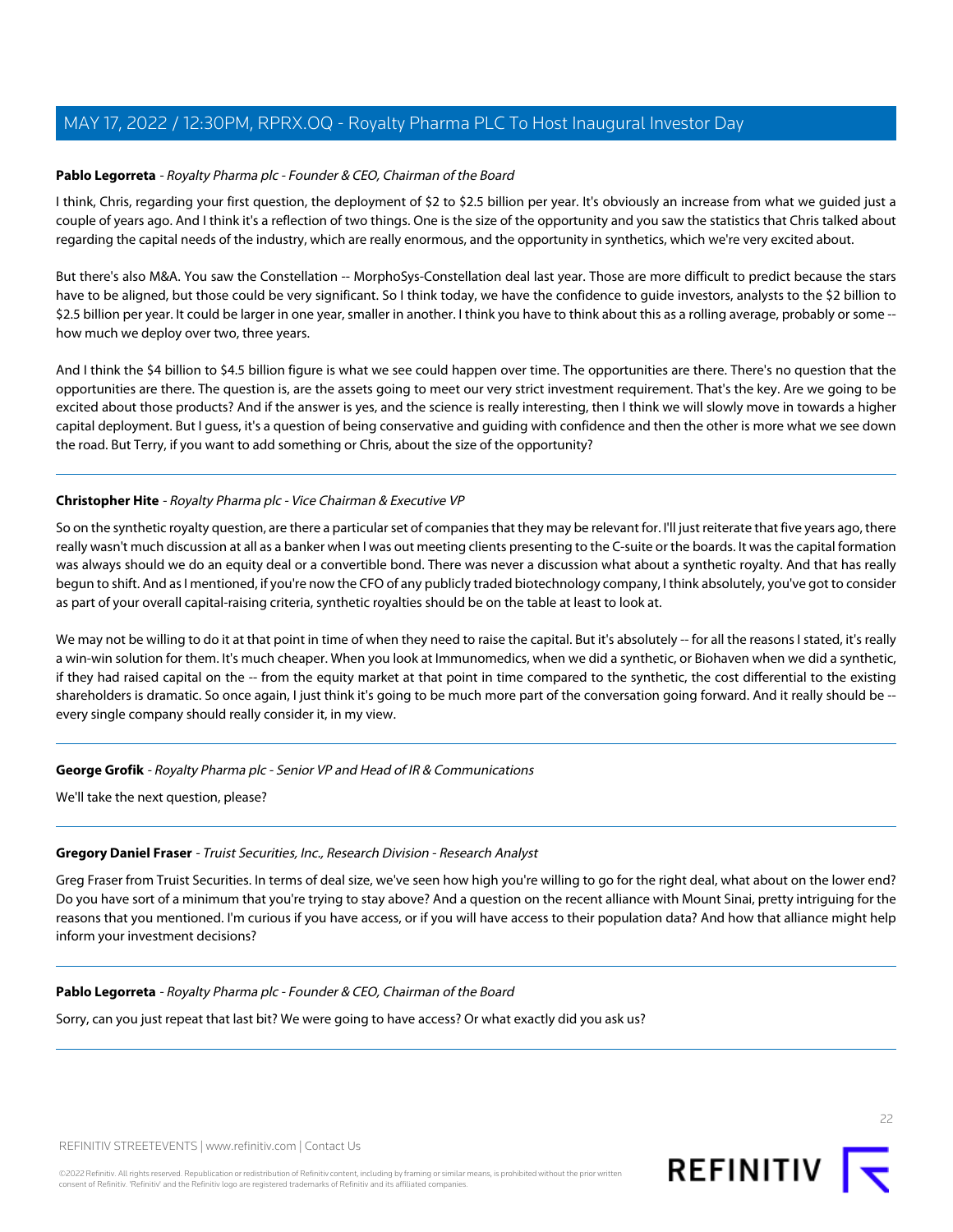#### **Gregory Daniel Fraser** - Truist Securities, Inc., Research Division - Research Analyst

If you would have access to their large database of population information.

#### **Pablo Legorreta** - Royalty Pharma plc - Founder & CEO, Chairman of the Board

So it is a very exciting collaboration for us. I think coming from abroad, I did not grow up in this country, but obviously, I've been here for 30 years. One of the things that has shocked me is the disparity in health. This is the country that has the highest level of innovation in life sciences, more than any other country in the world, the best hospitals. But there is disparity in health equity, and access to health and also outcomes.

And I think when we started to look at that -- and we have at Royalty Pharma this commitment of investing 0.25 percentage point of our top line in philanthropy per year. And when we looked at the different alternatives that we could get involved with, we felt that Mount Sinai and the effort they have in this Institute of Health Equity Research would fit so well with our brand, and really have us doing something which is really great in terms of giving back to our community and society.

What's going to happen through this collaboration is that we're going to fund a lot of the work that is taking place there to the tune of about \$20 million over the next four years, but also we're going to help them through the research. Not so much the research and investment team, but the strategy, the analytics team with all of the data. We have the hundreds of millions of patient data that we have access to better inform the research that they're going to be doing. So in fact, the contribution is going to go from us to them to a certain degree because we have access to much bigger data sources. And this is relatively new at Royalty Pharma, we have two, three years working on this. And it's really incredible what you can get in terms of information -- longitudinal information about patients, how they progress, claims data. And I think that's going to help all of the work being done at Mount Sinai, to not only be focused on this community, the area where Mount Sinai operates, but that research have impact nationally, and potentially globally, and try to better understand what's going on, and then provide solutions.

Now we might also get benefit from Mount Sinai because of the work they're doing and things that they're doing in their research that will benefit us. So it will be mutual, but it's very, very exciting, and we'll see how it develops. It's something that's brand new to us. I would tell you that the entire team at Royalty Pharma, we had interactions with Mount Sinai, met with them. And a lot of my colleagues got very excited because we've all been looking for things to do on a philanthropic side as a company where we can give back to our community and society. And it's always difficult to find something that makes so much sense. And what we all felt is that this really made sense for us. And some of my colleagues are very excited to maybe -- in their free time, spare time, dedicate a little bit of their time to getting involved, but I'll stop there.

**Gregory Daniel Fraser** - Truist Securities, Inc., Research Division - Research Analyst

Deal size?

#### **Terrance Coyne** - Royalty Pharma plc - Executive VP & CFO

Yes. I think, ballpark, and every deal is obviously different a little bit. But maybe \$100 million from an investment perspective, would probably be a cutoff. Don't -- it's not -- there's going to be some exceptions perhaps. But obviously, we're going to do all -- Marshall went through and showed all the work we're going to do, and whether you're going to do all that work, whether it's a smaller transaction or a larger transaction. So we'd like, obviously, to invest bigger dollars if we're going to put all that work in.

#### **George Grofik** - Royalty Pharma plc - Senior VP and Head of IR & Communications

We do have one question from the online audience. Can you talk a little bit about competitive dynamics? How have you been able to maintain your market share with a seemingly increasing number of market participants?

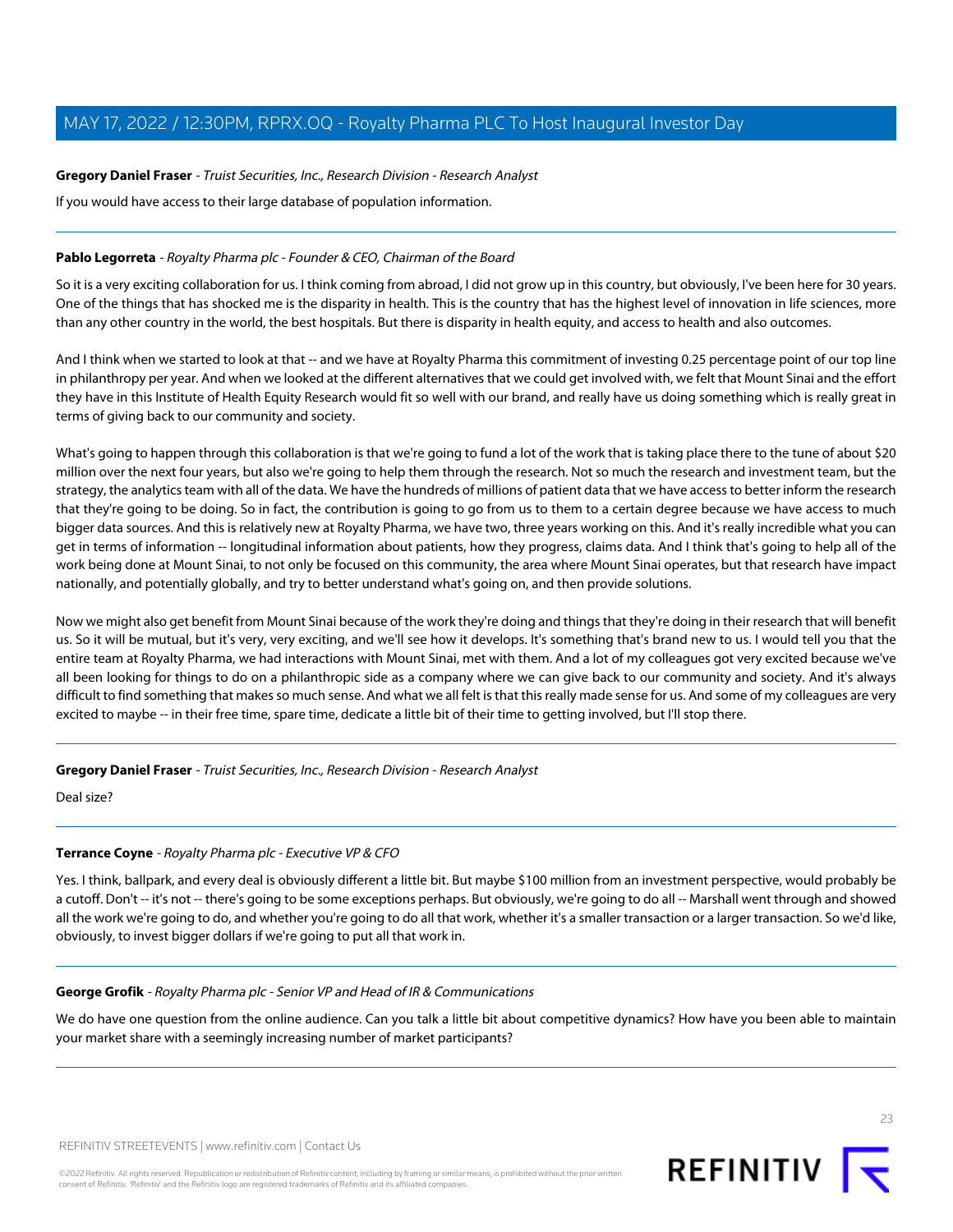#### **Pablo Legorreta** - Royalty Pharma plc - Founder & CEO, Chairman of the Board

So I think I touched a bit on the advantages we have at Royalty Pharma. And I honestly think, I would start by saying that there is other -- there are other players out there that are trying to work with companies to provide capital and fund them. But the reality is that when you look at Royalty Pharma, a lot of the things that we've discussed today, the structure we have, public company, scale, the team, which is exceptional. I honestly think we're in a totally different level than many of the other market participants. I think they're even in a different business that we're in. It's really a different business, different approach, different -- that we're in. There's some overlap in some cases, but it's very different.

And what I would say about competition is that the market is so big, so big and the capital needs are so significant that there's room for many participants. And I think what's happening as time goes by, is that the creativity, the approach we have, that Marshall highlighted very well, which starts with relationships that start very early with the company, and -- which we follow and where we really get to know the management teams, understand their needs, understand their challenges, and then trying to find solutions to them. All of that approach really results in us having these transactions, which are not competitive.

And Marshall highlighted really well how maybe 2/3 of the transactions are sort of proprietary -- 70% are proprietary. So I think great to have competition. It creates a more dynamic market. Companies seeing different alternatives is obviously a very good thing. But at the end, what happens in many cases is that we're just in a totally different -- discussion with many of these companies. It's just different. And it's something that we embrace, but we're very confident with the position we have, the strengths we have, which are just growing, and they're getting -- we're getting stronger. And I think that's putting us five years, 10 years ahead of other potential competitors.

#### **George Grofik** - Royalty Pharma plc - Senior VP and Head of IR & Communications

<span id="page-23-0"></span>We have time for one or two more questions before the break.

#### **Michael Bunyaner** - TLF Capital

Michael Bunyaner, TLF Capital. If we were to step back and think about the success that you've built, and this incredible opportunity that you're looking at, the core skills and experience of a lot of the participants was in the transaction business. You clearly now are in the ownership and holding business. Can you step back and share how all of the shareholders benefit, yourself and public shareholders, from this? Because clearly, you have very, very attractive annuity that you're building.

#### **Pablo Legorreta** - Royalty Pharma plc - Founder & CEO, Chairman of the Board

I think my view has been that we've always been in a business that is not transaction-driven. It's not a business where we have capital. There's a company that needs funding and we transact. It's much more a business of relationships, long-term relationships. It's in a business where we've actually made investments and hold our investments. We don't sell them. We create this incredible business with very unique attributes in a portfolio with very long duration. So I think that's an important aspect of our business. Others that are getting into the market do see it as a transaction business, and have even sold assets, which we could acquire. So it's, again, very different approaches.

I think you touched on the fact that all of us here are shareholders of Royalty Pharma. And that is something very unique because it's this mindset of owner-operator business where what really matters to us is make sure that we're going to do well 5, 10 years from now, that make the right investments with the right performance, the right returns. Because we own so much of this business that we want that to happen. And so -- and another thing that we have mentioned in the past is that very unique to Royalty Pharma when we went public. I had discussions with the rest of my team and said, I want us to commit to hold 80% of what we own for five years, contractually not sell for five years. I don't know if many companies, if there's any that do that, but we've all done it. And that really shows this commitment to the long term, and to the business that we all have.

 $24$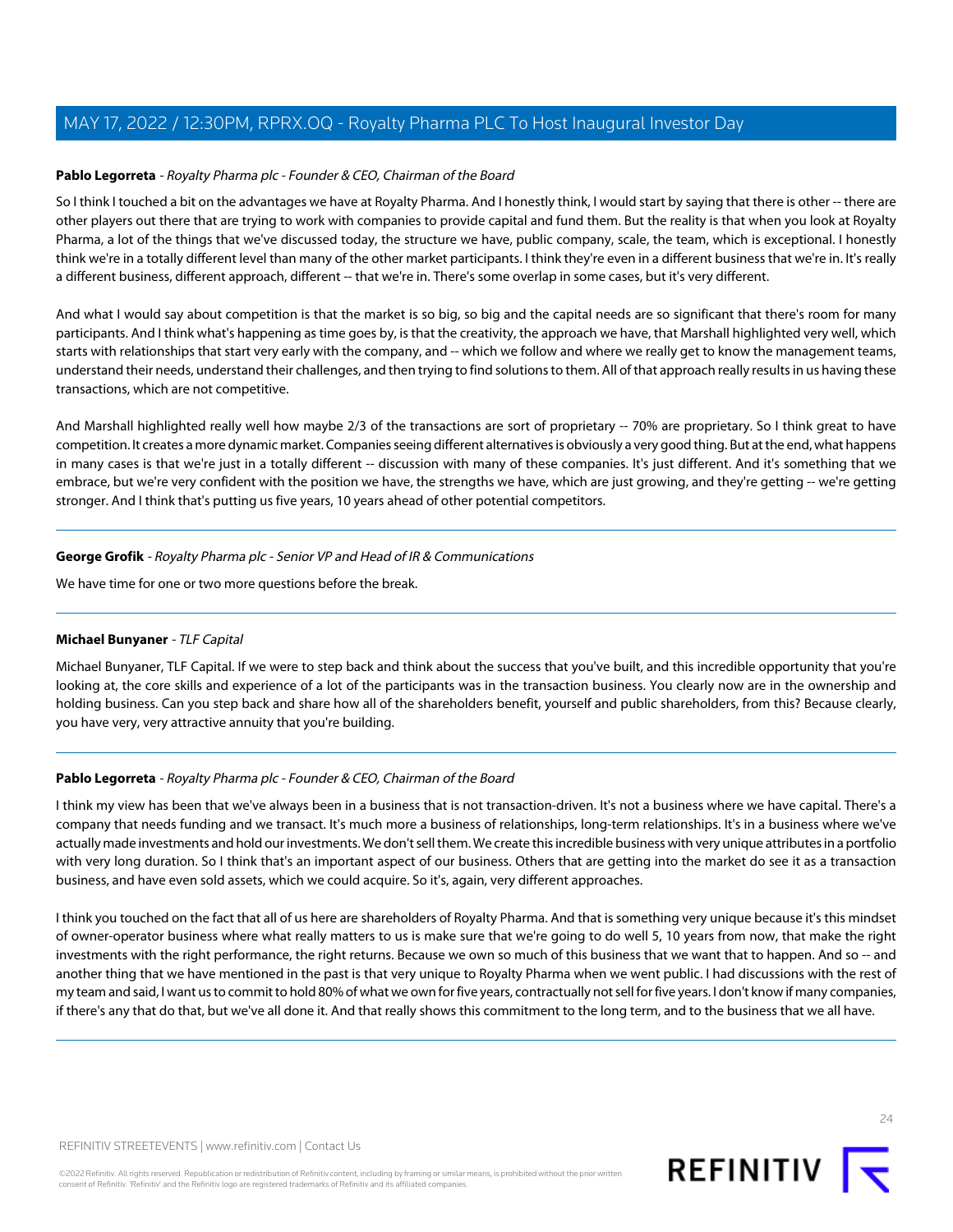#### **George Grofik** - Royalty Pharma plc - Senior VP and Head of IR & Communications

Do we have any other questions? We have one last question from the online audience. How do you expect the business mix to trend between your five strategic pillars? And do the adjacencies include earlier-stage investing?

#### **Pablo Legorreta** - Royalty Pharma plc - Founder & CEO, Chairman of the Board

I think we need to maintain an open mind. That's been part of the success of Royalty Pharma that we've innovated in so many different ways over the last two decades. And recently, what I've seen is that there are opportunities that come to Royalty Pharma that are not product-specific, that are broad technology platforms that could be applied across the industry, could be things like mRNA or other things, delivery technologies like Halozyme's technology.

And what I realized is that these technologies, if they meet the investment criteria that we have, which is high, are ones that we could get behind and then help these companies adopt these technologies more broadly. And there's an example that we haven't talked a lot about recently of an investment we did in a company called ApiJect. It's small, but could have broad industry potential. And it's not a product, it's a technology. So we have decided as a team to actually be more open-minded, and look at these things, and be very selective. And it's going to start like many things small. And eventually, we have success that will grow. But that's an example of an adjacency. And obviously, the MSCI collaboration where we're helping MSCI to create life sciences indexes and launch them is something that I'm also very excited about. And it's going to start small, but over the years, it could become big as the industry becomes more sophisticated and many indexes are adopted to give investors things they need to make better investments. And it will be a royalty for us that we will collect for a very long period of time.

But I think the point is we have an infrastructure, relationships, an incredible team. And why not take advantage of a lot of the knowledge we have to very selectively make these investments in things that we think could be additive to our business, but could also over time have potential to deliver good revenue and returns for us. And that's what I would say about adjacencies. It's something we're doing now. It's small, and we will see where it goes.

#### **George Grofik** - Royalty Pharma plc - Senior VP and Head of IR & Communications

Great. We'll take next question from Steve.

#### **Stephen Michael Scala** - Cowen and Company, LLC, Research Division - MD & Senior Research Analyst

Steve Scala from Cowen. Pablo, you've been in the industry for a long time. I'm just wondering, based on your experience, how you look at China as an opportunity or a risk going forward? Investors are very apprehensive about the opportunity. So when you're looking at a product that may have a large potential market in China, is that something that you would go after with more vigor because you view it as a phenomenal opportunity? Or would you shy away from it because you're concerned about long-term risk?

#### **Pablo Legorreta** - Royalty Pharma plc - Founder & CEO, Chairman of the Board

I think China is interesting for sure. And the team and myself have been to China multiple times over the years to try to get a feel for what's going on there. And actually, as part of this MSCI effort, we started to realize that it is incredible. There's something like 700 companies or maybe the market, the biotech market cap was \$700 billion or something to that extent. And it was \$50 billion-or-less like five years ago. So there's incredible science now taking place in China. The market is huge. And we were just recently talking to AstraZeneca's CEO, Pascal, and how he was talking about China. He's become the biggest pharma company in China with, I think, \$6 billion or \$7 billion of revenue. So there's clearly a lot of potential there. And I think a lot of the projects that we invest in will have a China component. So there's no question that we're benefiting from that. But at the end of the day, we -- when we model the investments, the focus is U.S., Europe, and then we do look at other markets. But obviously, the focus is U.S. and Europe. And if there's a China benefit, great.

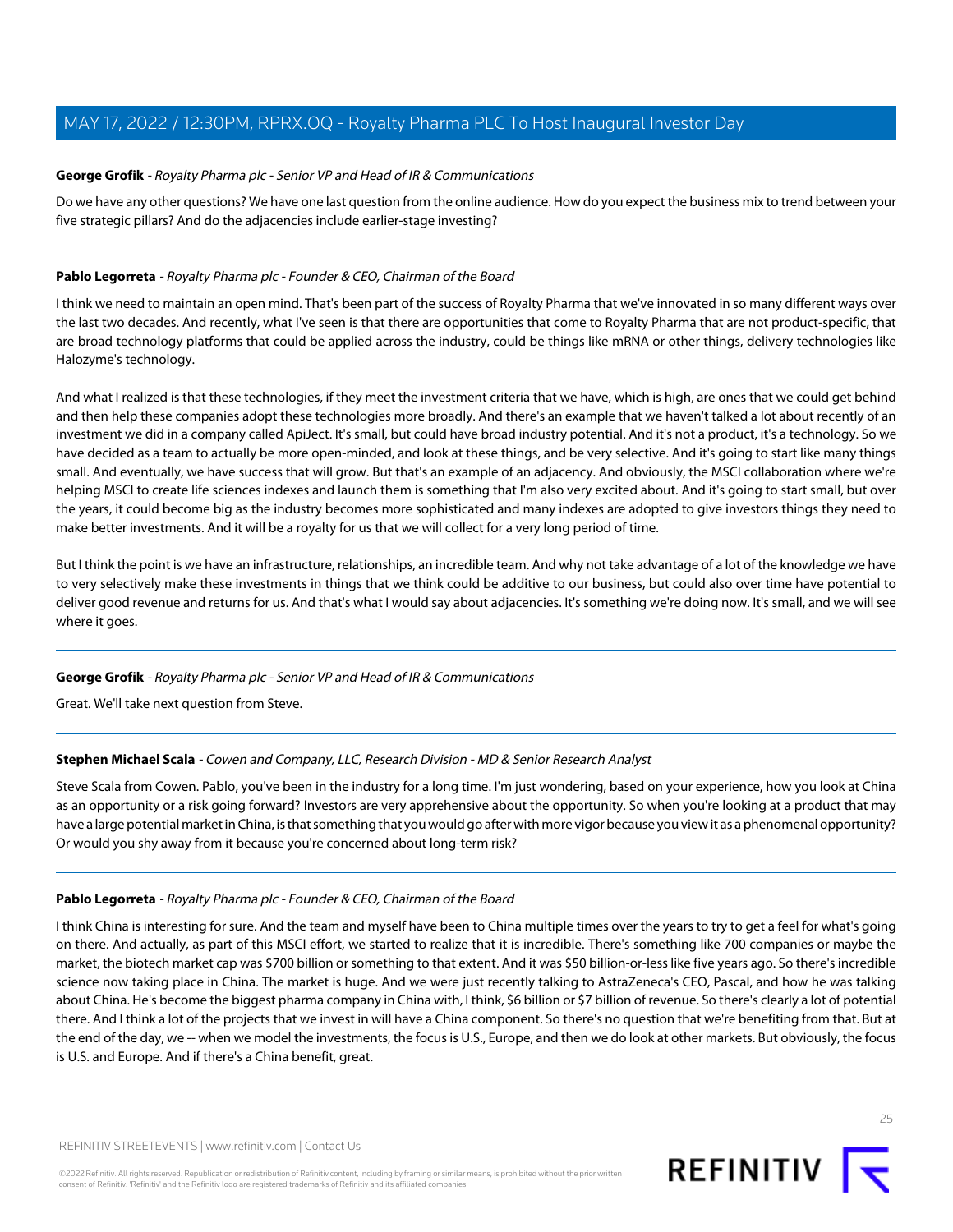I think we will keep an open mind to see what happens over the years. And obviously, this relation with MSCI will be helpful also because we're going to start to see how the whole biotech market is developing in China with a lot of these indices. And we'll keep an open mind and see if at some point we want to have a more specific effort in China. And I think it's not only China, but it's Asia, Japan also. And I think we have some colleagues that are going to look at that more closely. And we'll go and visit and see if it's going to be an opportune time for us to get involved in. In Japan, we have actually done transactions with Japanese companies, Chris talked about one of them. And we have had discussions with some really interesting biotech companies -- Chinese biotech companies that have really interesting drugs that are being co-developed with big pharmas, and they might have royalties. So I guess we just have to be open about this, and just see what happens.

#### **George Grofik** - Royalty Pharma plc - Senior VP and Head of IR & Communications

Great. Thank you, Pablo. So this will conclude the first of our two Q&A sessions. We'll take a short break. Thank you for all the questions, and we'll reconvene at around 11:00 a.m.

(Break)

#### **George Grofik** - Royalty Pharma plc - Senior VP and Head of IR & Communications

<span id="page-25-0"></span>So we're now ready to begin the second part of our Investor Day, and we'll kick it off with case studies from Brienne Kugler, VP on the Research and Investments team, and Sara Klymkowsky, VP on the Research and Investments team.

#### **Brienne Kugler** - Royalty Pharma plc - VP, Research & Investments

Thank you, George. It's a pleasure to be speaking with everyone in the audience and to all those who have dialed in today.

I'm Brienne Kugler, a Vice President on the Research and Investments team here at Royalty Pharma. I've been here for the past 8 years. And prior to that, I was on the sell side. As Marshall and Chris had talked about earlier, we view ourselves as true partners to biotech companies. Over the next few slides, I'll be walking you through one of our long-term partnerships with Biohaven. And you'll also have the opportunity to hear later from Biohaven's CEO, Vlad Coric.

I want to start by first talking about how our long-term partnership with Biohaven first began. I'm going to take you back to the spring of 2018. Biohaven was a relatively young company then. They had just IPO-ed the prior year, and we're advancing their lead drug Nurtec, an oral CGRP inhibitor for migraine through Phase III development.

So what did we do when we first heard about the opportunity to work with Biohaven. Well, we started our typical due diligence process that Marshall talked about earlier. So what did that mean here? Well, first, we knew that the Phase III efficacy trials for Nurtec had already read out positively. Second, on the safety side, we are still waiting for the long-term safety trial to read out. So in order to get comfortable there, we engaged with external expert consultants, poured through thousands of pages of clinical study reports and looked at patient-level data.

At the same time, we also started getting up to speed on the migraine market. What we saw there were several hallmarks of a large underserved population that had either -- that had treatment options that either provided inadequate treatment release or were contraindicated in many patients. After extensive physician diligence, we began to believe that Nurtec could be an attractive option for many of these migraine sufferers.

Our entire deal team grew very excited that Biohaven could have a potential blockbuster on their hands. So we're able to negotiate a transaction with Biohaven, and start our partnership by acquiring a synthetic royalty on both Nurtec and zavegepant as well as purchase equity in Biohaven. Over the next several years, we did three additional transactions with Biohaven. I want to first talk about our March 2019 deal. At that time, Biohaven was getting ready to file their NDA with the FDA. And they were looking to acquire a priority review voucher in order to accelerate the time frame that the FDA would review Nurtec. We knew that this would be a win-win for both us and Biohaven as it would enable Biohaven to launch Nurtec

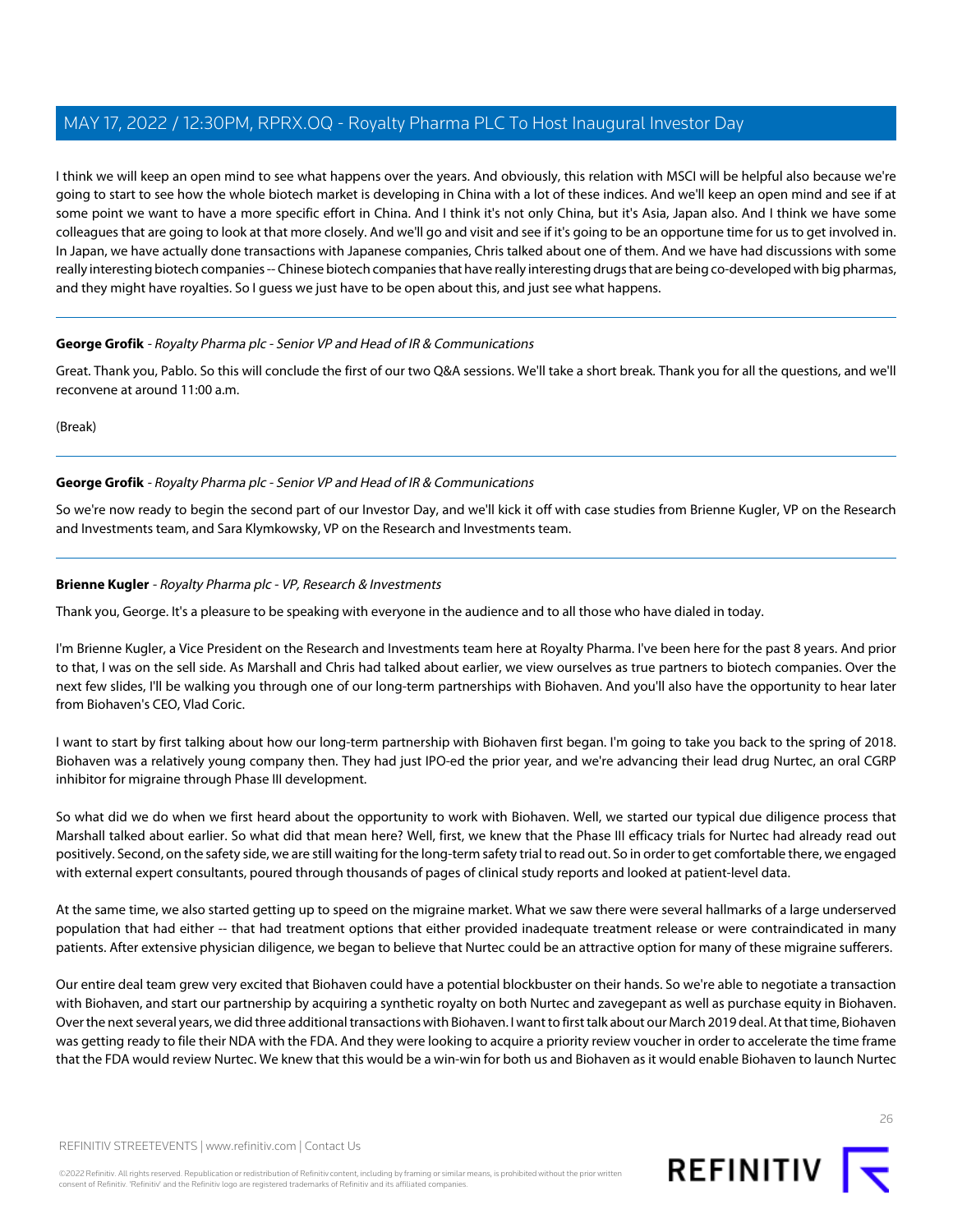earlier. Since we already did our diligence recently, we were able to, within a matter of days, get this capital to Biohaven. This is just another benefit of working with Royalty Pharma on repeat transactions.

I also want to talk about our August 2020 deal. At that time, Biohaven was was launching their drug Nurtec, and was looking for additional commercial launch funding for that as well as they wanted to accelerate the R&D development of their second CGRP inhibitors zavegepant. We were able to come up with a unique customized up to \$450 million deal that showed our flexibility in engaging with their biotech partners to meet their needs. In total, we've provided Biohaven with uptake over \$800 million of capital over these four transactions.

We've been very proud to help Biohaven build such an amazing brand in Nurtec. We've really seen that Nurtec's product profile has resonated in the migraine community with both migraine patients and physicians. We've seen encouraging trends from the oral CGRP class on prescriptions. And Nurtec has had an absolutely stellar launch. Consensus sales have significantly increased since the time of our initial transaction, and are now above \$2 billion by 2025. We're also delighted to see that Pfizer last week is talking about a significant peak sales potential for the CGRP franchise of over \$6 billion.

Now I want to spend a little bit of time discussing the announcement last week that Pfizer will acquire Biohaven for almost \$12 billion. We are thrilled that Nurtec and zavegepant will be in Pfizer's hands, marketed by the leading primary care sales force. But we've been partnered with Biohaven for a long time. So what does this mean for us at Royalty Pharma? Well, from an economic perspective, this means that a portion of the capital that we've given to Biohaven over time will now be accelerated. So at the time of the acquisition close, we will receive our returns back on our common and preferred equity. And then once zavegepant is approved, we have an option to accelerate a \$475 million milestone. Putting this together by the first half of 2023, we expect to receive about a 1.8x cash on cash return on the investment. And importantly, we will still continue to be receiving Nurtec and zavegepant royalties for many years to come. This is a very similar playbook to what happened with our Immunomedics transaction, where we acquired a synthetic royalty and equity. And upon Gilead's acquisition of Immunomedics, our equity portion was accelerated, and we are continuing to receive Trodelvy royalty payments.

It's great to see in the last two years, two very exciting biotechs that we partnered with, and we're able to remain unencumbered by working with Royalty Pharma as a strategic partner. And then we're able to eventually be able to recognize substantial value from their shareholders via M&A transactions.

We're now going to play a short video with the Biohaven CEO, Vlad Coric, where he talks about our partnership.

(presentation)

#### **Brienne Kugler** - Royalty Pharma plc - VP, Research & Investments

Now you just heard Vlad say that partnering with Royalty Pharma was the most important decision that Biohaven has made as a company. Biohaven is just one example here of biotechs we partnered with. We've also partnered with BioCryst and Cytokinetics. In total, we funded around 1/4 of their total capital that they've raised over the past several years. This really highlights the point that Chris talked about earlier that we see royalties as an increasingly important mix of the total capital that biotechs are looking to raise. And as we look forward, we see a future where biotechs more widely recognize the benefit of working with a partner like Royalty Pharma that can play an impactful and strategic role in the biotech company's growth journey.

<span id="page-26-0"></span>With that, I will turn it over to Sara Klymkowsky to walk through another recent transaction. Thank you.

#### **Sara Klymkowsky** - Royalty Pharma plc - VP, Research & Investments

Hi, everyone. Really excited to be here today. My name is Sara Klymkowsky, and I'm a VP on the Research and Investments team at Royalty Pharma. And I've been at Royalty Pharma for more than 10 years. So really, effectively, I grew up at Royalty Pharma, and it's been a really fun and exciting journey.



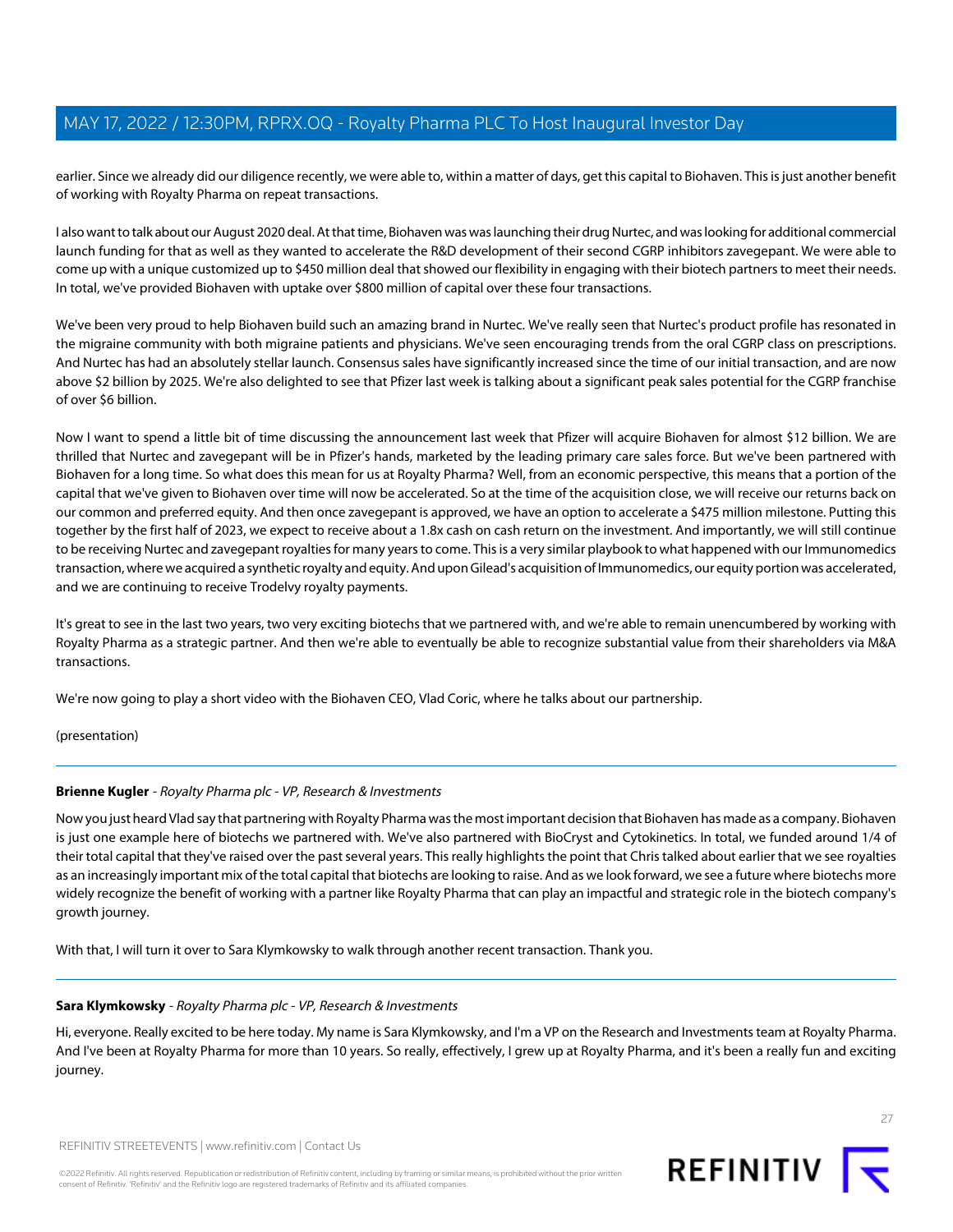As we just heard from Brienne about our exciting investment and relationship with Biohaven, at Royalty Pharma, we view ourselves as a true partner to biopharma. And we've been fortunate to work with companies along every stage of their growth journey. And today, I wanted to highlight three things that I think we do better than anyone else. We partner with companies and help them do big and bold things with our full suite of funding solutions. We seamlessly handle an incredible degree of transactional complexity, and we create win-win outcomes for our partners and our shareholders by focusing on high-quality companies and therapies that benefit patients.

So I have a perfect example to walk you through today to showcase what we can accomplish when we put these strengths into practice. Okay. So let's get started. We partner with companies to help them do big and bold things with our full suite of funding solutions. But I really think about this slide as summarizing the problem and our opportunity. So last summer, MorphoSys, a mid-cap biotech, approached us with one of these bold ideas. MorphoSys is a company with a well-known expertise in antibody development and importantly, a marketed blood cancer therapy called Monjuvi. They wanted to acquire Constellation, a company specializing in epigenetics with a small molecule discovery platform, and two, attractive candidates in hematology. So this bold vision was driven by the confidence that the acquisition would do a number of important things for MorphoSys: accelerate their growth strategy with these pipeline and the product candidates; bolster their position in hematology and provide them an entry into solid tumor development; and expand their capabilities, strengthening their research and technology platforms.

But as Pablo and Chris mentioned earlier today, mid-cap M&A in biopharma has been difficult, and the traditional funding sources and partners just didn't make sense for MorphoSys. So here's where Royalty Pharma stepped up. We provided up to \$2 billion to fund the acquisition of Constellation, and helped MorphoSys become a more fully integrated commercial and development-stage company.

Okay. So here's the part of the story where Royalty Pharma created a customized and complete funding solution for MorphoSys. We provided more than \$1.4 billion in upfront cash, up to \$150 million in milestone payments. We worked with MorphoSys to crack development and launch funding of up to \$350 million, customized to fit their needs. And finally, we purchased \$100 million of equity in MorphoSys at the close of the transaction. So up to \$2 billion in funding to help MorphoSys realize their strategic vision.

So how did we do it? This slide should look familiar from Pablo's comments earlier today. We used every strategic pillar to help MorphoSys raise enough capital to support their vision.

The first pillar. We purchased existing royalties for MorphoSys. MorphoSys had existing passive nonstrategic royalties on Tremfya from J&J, otilimab from GSK, and gantenerumab from Roche.

The second pillar. We worked with MorphoSys to create new synthetic royalties on the therapies at the heart of the Constellation transaction. That's pelabresib in myelofibrosis and CPI-0209.

And our third pillar. We created customized launch and development capital funding to support MorphoSys in the medium and longer term. So all of this was possible because of the fourth pillar. Our ability at Royalty Pharma to create funding solutions that help companies and facilitate M&A.

This next slide walks through our second strength, our ability to seamlessly handle an incredible amount of transactional complexity without slowing our partners down. And it really comes down to our comprehensive approach and process. Chris touched on this earlier today, but sourcing is a key competitive advantage at Royalty Pharma. We've been in this industry for decades, and have quality long-standing relationships. As you can see, we had multiple prior in-depth conversations and discussions with Constellation and our relationship with MorphoSys was built over more than 10 years. So when I think about the groundwork of this transaction, I think it really started more than a decade ago.

The next is tracking. So we were already following the therapeutic areas and key therapies at the heart of this transaction when we got the call for MorphoSys. So we were up to speed and knowledgeable, ready to engage. And the next is engagement. I think about this as we were ready to engage with MorphoSys to fully and truly understand their capital needs, and that allowed us to quickly move on to focusing on crafting a win-win solution.

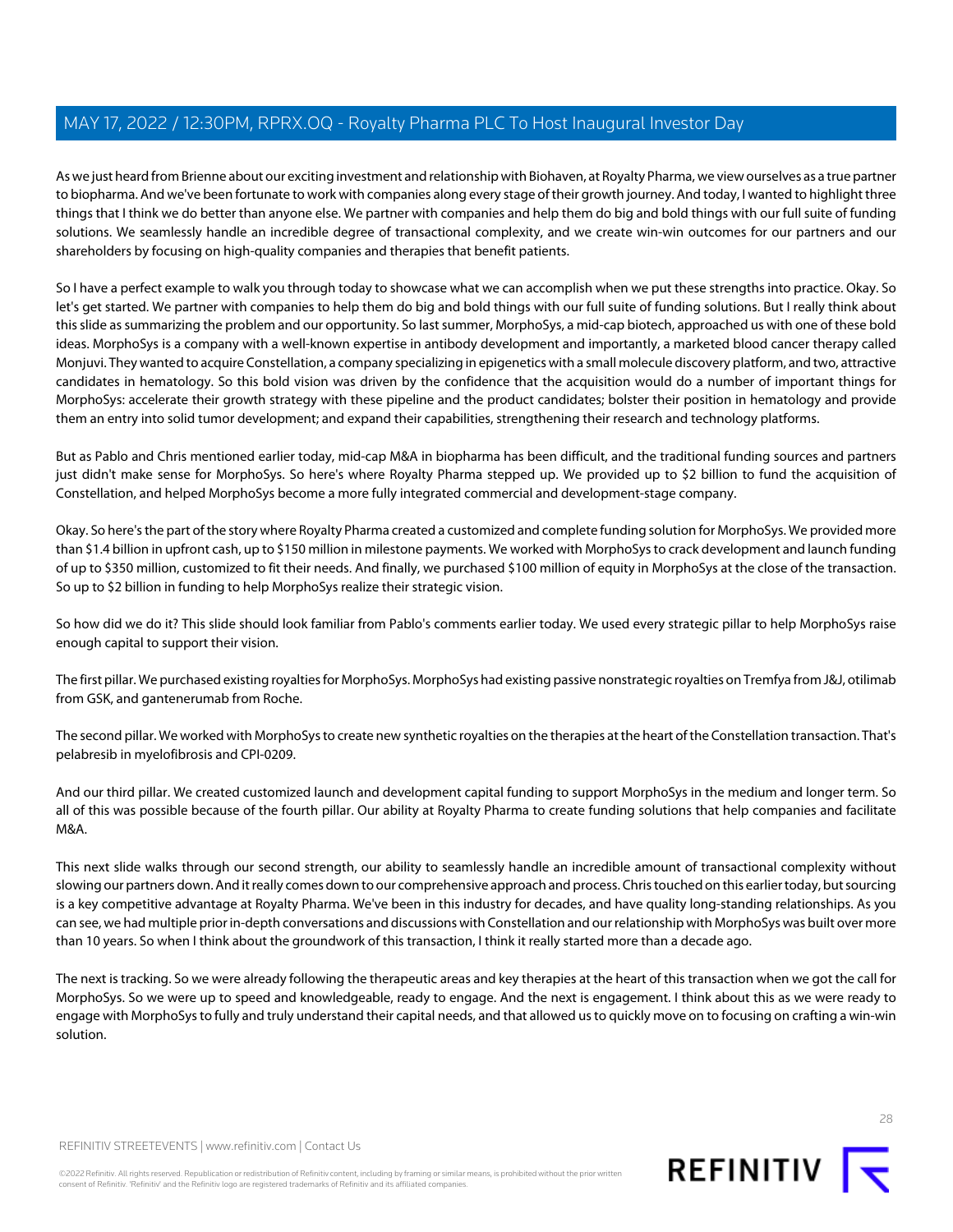So I'm on the research and investments team, and you heard Marshall walk through our diligence process earlier today, but I can't emphasize enough that diligence is truly at the heart of what we do at Royalty Pharma. And this is a perfect example. We had multiple therapeutic-area-focused teams working in a coordinated parallel way, getting to an answer on all of these products. And our entire process culminates in execution. So we developed our deep understanding of MorphoSys' capital needs. We deployed our full suite of funding solutions, and we completed the process in under 60 days.

Okay. Our last strength, our ability to create win-win outcomes for our partners and our shareholders. As part of this more than \$2 billion deal, we acquired a portfolio of royalty streams anchored by Tremfya, an incredibly attractive, established therapy with upside potential and importantly, a key driver of a solid base return. The development in launch capital serves a similar role here: long duration, predictable, stable cash flows, creating a solid base return. And the anchors of this transaction provide a solid foundation to add exciting development-stage therapies to our portfolio. Otilimab with strong proof-of-concept in rheumatoid arthritis from GSK, pelabresib and CPI-0209, in myelofibrosis and hematology and solid tumor with great upside potential and gantenerumab in Alzheimer's disease, which is higher risk, but with multi-blockbuster potential in the hands of a premier company, with Roche.

So I wanted to thank you so much for the opportunity to walk you through one of our most exciting and complex transactions of the last year, truly only something that Royalty Pharma with her multi-decade history in the industry could do.

And with that, I'll hand it over to Marshall.

#### **Marshall Urist** - Royalty Pharma plc - Executive VP and Head of Research & Investments

So it's been just really exciting to talk to everyone today about what we do in research and investments. You heard from me about our process and a little bit about where we see going in the future. You heard from two of our key team members and one of our most important partners.

And so I just want to remind you of the three points that we wanted to leave you with today. The first, and you've got a flavor for this is our team and maintaining and growing our team in a high-quality way is the foundation for everything that we do. Second, our differentiated deep process with a real focus on always trying to stay at the forefront and process improvement. And then finally, what we really are is a scalable platform that has scaled and will continue to scale to capture the market opportunity in front of us.

And so with that, I'll pass it over to Terry.

#### **Terrance Coyne** - Royalty Pharma plc - Executive VP & CFO

Great. Thanks, Marshall, and thanks, everyone, for hearing about Royalty Pharma. My name is Terry Coyne. I'm the CFO. I've been at the company for 12 years. The last three years, I've been the CFO. And for the first nine years, I worked in the research and investments team. And I have the privilege over that period of leading many of our largest transactions. I've seen incredible growth in this business over the past 12 years but I truly feel our best days are ahead of us. My goal during the presentation is to help you understand how our unique business model can compound growth over time and drive significant long-term stakeholder value.

Let me begin with a few important points about Royalty Pharma's compelling financial characteristics. One, we're experiencing continued momentum in our business. We're increasing our top-line growth outlook by nearly 50% through 2025 to 11% to 14% CAGR over that period. We're also increasing our capital deployment outlook over the next five years by over 50% from \$7 billion previously to \$10 billion to \$12 billion now.

Two, we have a long track record of successful capital deployment. We built a highly fruitful diversified portfolio that provides low-risk access to 35 commercial products, including 12 blockbusters, many of the products in our portfolio are in the early years of their launches with substantial growth ahead of them.

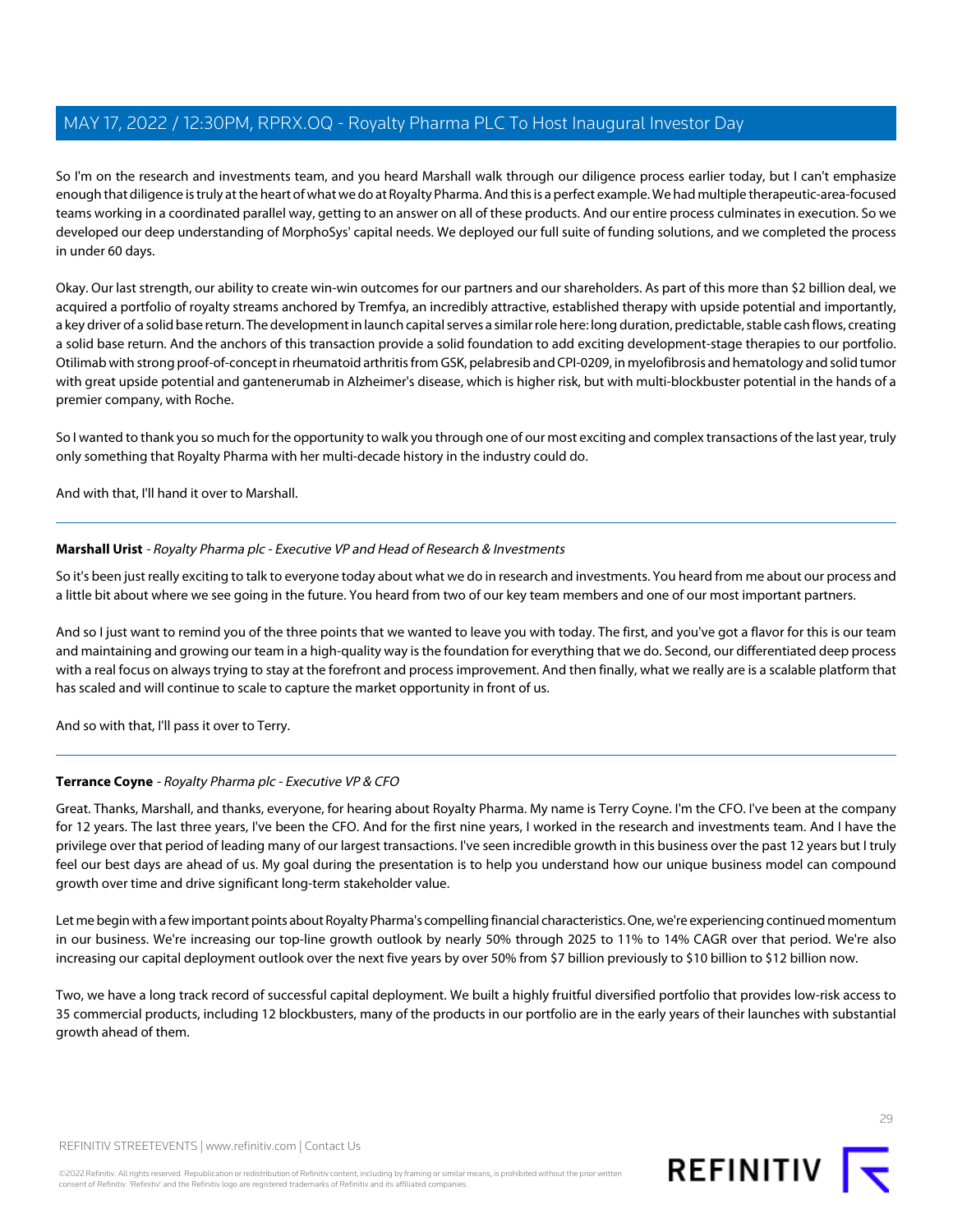Three, we're leveraging a highly efficient, diversified business model with among the lowest cost of capital in the industry to drive future growth. And this is key value creation. We've built a cash flow compounding engine.

Fourth and finally, we're so confident in the opportunity today ahead of us that we can say with confidence that we expect to generate top-line growth of 10% or more over this decade.

With that, let me walk you through the simplicity of our financial model. We collect royalties on market-leading products across the biopharma industry, which drives Adjusted Cash Receipts or our top line. Now royalties represent a percent of top-line sales of the underlying pharmaceutical products. These products are well covered by the street, and we're transparent about our royalty rates. So it makes modeling our top line pretty easy.

We have very low G&A expenses, around 9% of our top line in 2021, and we pay interest on our investment-grade debt. The vast majority of our remaining cash flow gets redeployed into new long-duration royalties at attractive rates of return. We use conservative leverage to broaden our capital base and enhance our equity returns. The process of identifying new royalties, conducting due diligence and structuring deals is extremely complex. That's our expertise. What investors get is a very simple financial model. This has been our key to value creation since inception 25 years ago, and we're seeing more opportunities now and investing at greater levels to fuel this virtuous cycle.

Royalty Pharma has a proven track record of compounding growth. We're a fairly new public company, but the growth profile we're describing today is not new. We have a 25-year history of compounding growth and value creation. So on this slide, you can see from 2010 to 2020, we grew at a CAGR -- a top-line CAGR of 13%. Today, we can say with confidence that this level of growth will continue. From 2020 to 2025, we expect to grow our top line at a CAGR of 11% to 14%. That means we now expect our Adjusted Cash Receipts, our top line to grow from \$1.8 billion in 2020, our IPO year, and \$2.1 billion last year, to \$3 billion to \$3.5 billion in 2025. This is a really important point I'm going to make here. We expect Royalty Pharma to grow over the long term, irrespective of individual royalty expiries. Expiries are a fact of life for this industry. Royalty Pharma has a strong track record of continuously refreshing our portfolio with market-leading therapies.

Our growth outlook has evolved nicely over time, and well ahead of our initial guidance at IPO. Now at IPO, we guided to a CAGR from 2020 to 2025 of 6% to 9%. Last year in February, we updated this growth outlook to 7% to 10%. Today, we're now targeting 11% to 14% through 2025, which is nearly a 50% increase at the midpoint of our guidance. It's driven by two key factors. First, our existing portfolio has performed well. We've added great new royalties. Many of them are outperforming. This accounts for the vast majority of our growth outlook. And second, our powerful model is working. Over this period, we expect to deploy significant capital in new value-enhancing royalties.

So as I just covered, we used cash flow and conservative leverage to buy value-enhancing royalties, and this leads to attractive compounding long-term growth. Since 2020, our IPO year, we announced \$5.9 billion of transactions. We added 21 unique therapies across six therapeutic areas, nine development-stage therapies. And 10 of the products that we added are now or expected to be blockbusters in the future. With this all is expected to add up to on consensus estimates is a contribution to our top line of over \$750 million by 2025, with significant upside potential from our pipeline.

We're really proud of the scale of capital deployment. It's better than we expected. We had guided to over \$7 billion over 5 years, and we delivered \$5.9 billion in two years. But most important is the quality, products like Tremfya and Evrysdi and Cabometyx. These are top products across the industry with their best years ahead of them.

We've always believed our growth stands out for three reasons. The first is the diversity of growth. You can see at the pie on the right that our growth is diversified across different products and franchises. Second is the magnitude of growth. At 11% to 14%, we think our growth compares really well across biopharma, but really all industries. And then third is the duration of growth. Around 90% of our deals over the last two years have durations beyond 2030. And many into the mid- to late 2030s. We think this is very differentiated when you compare us with other biopharma companies.

Capital deployment is a key metric for our business. At IPO, we guided to at least \$7 billion over five years. We're now guiding to \$10 billion to \$12 billion over the next five years. So that takes us from around \$1.5 billion per year to \$2 billion to \$2.5 billion per year. Now this will be uneven. There

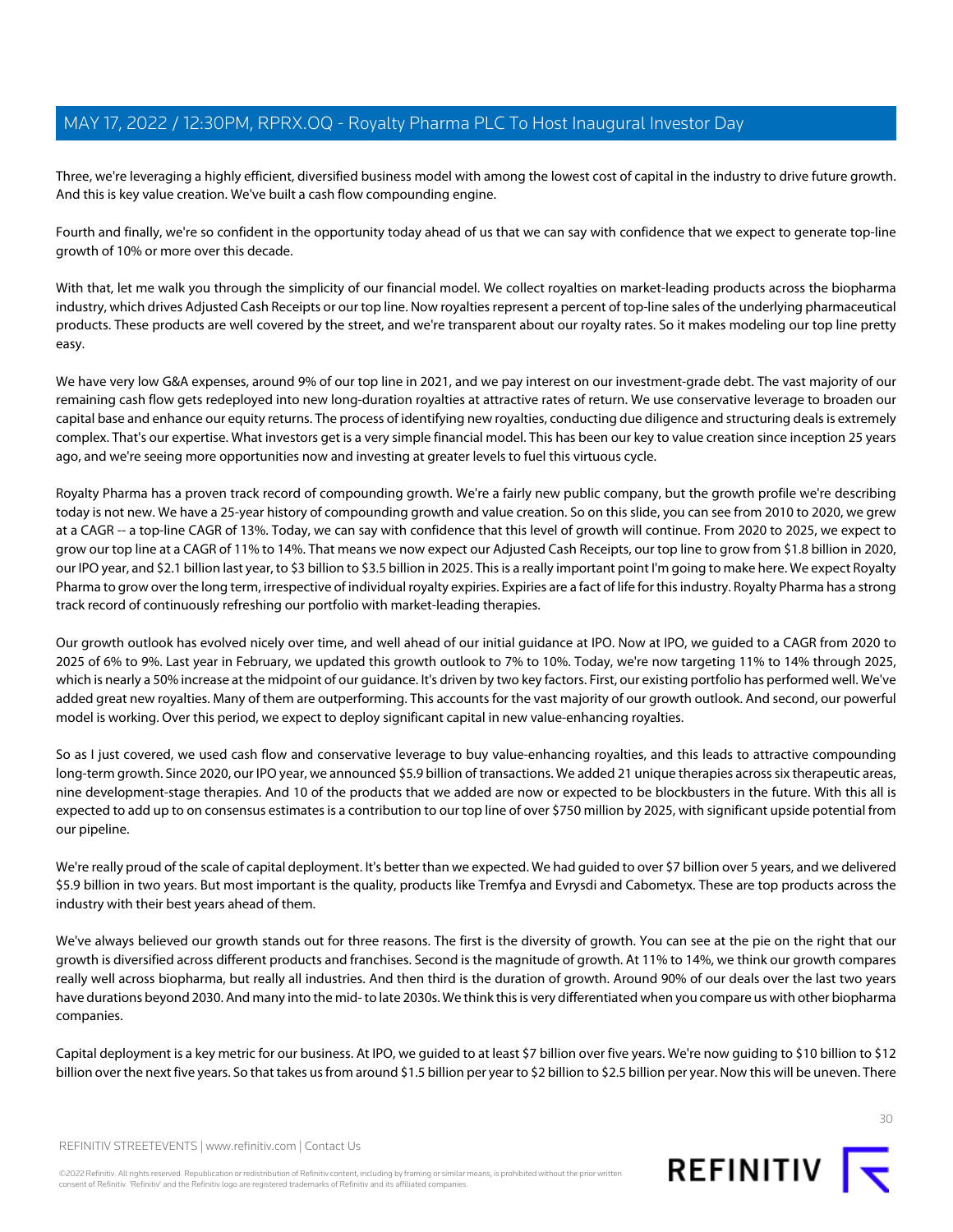could be years where we invest \$1 billion, and there can be years where we invest many multiples of that. We're very disciplined. Patience is key to value creation in our business.

Chris described in detail how large the opportunity is. Marshall explained how our model allows us to scale to capitalize on the opportunity while maintaining that high bar to ensure value-enhancing growth. Now our guidance implies around a 50% increase. But over the long term, we see an opportunity to double this capital deployment to \$4 billion to \$5 billion per year.

So let me now describe the components of our 11% to 14% growth outlook. An important benefit of our portfolio is that we're diversified across products, therapeutic areas and marketers. So we break the portfolio into four components. The first is our established growth portfolio. These were products approved prior to 2018. It includes 25 commercial therapies, 12 of them were blockbusters last year. We expect this segment of the portfolio to have a CAGR of 3% in 2020 to 2025.

Next is recently launched products. There's nine products in this segment of the portfolio. These products are launched in 2018 or later, they have significant growth ahead of them. We expect this segment of the portfolio to take our growth from 3% to 7% over the period. Then we layer in the development-stage pipeline. And this excludes gantenerumab, which I'll touch on in a second. But when you layer in our development-stage pipeline, and there's 10 different potential pipeline candidates here, takes our growth from 7% to around 8% through the period. And then finally, we layer in future acquisitions, which could take us to 11% to 14% through the period.

Another way to look at our growth over the period is that around 25% to 30% come from our established growth portfolio. Around 25% to 30% will come from recently launched products, and around 10% will come from our development-stage pipeline. And then around 30%, we expect to come from future deals.

Now let's drill into each of these buckets. So we'll start with the established growth portfolio. This segment of the portfolio delivered \$1.8 billion in top-line contribution in 2020, and we expect it to grow to \$2 billion to \$2.2 billion in 2025. The key drivers here are the cystic fibrosis franchise, Tremfya, Cabometyx and Tysabri. It's also partially offset by some expiries. Our royalty on Gilead's HIV franchise expired in 2021, and our Gilead - our royalty on Merck's Januvia is expiring this year. These were great investments that generated lots of cash that we've redeployed into many of the new products that are in our portfolio today.

On the right side, you can see the market position and scale of these products. And I'll just highlight a few. So the cystic fibrosis franchise is expected to reach -- sorry, expected to reach sales of \$10 billion in 2025. These products have completely transformed the treatment of cystic fibrosis. We're very proud to have them in our portfolio. Tremfya for psoriasis and IBD has had an excellent launch with significant growth ahead of it.

And then there's Tysabri. It's a more mature product, but it generates meaningful cash flow. Now this is a deal that I led when I was on the research and investment team and worked very closely with Sara Klymkowsky on this. This is a product that's consistently outperformed expectations. Our expectations when we made the investment and also consensus expectations pretty much every year since then.

The key thing is that these are extremely important products to their marketers, and we expect them to deliver predictable growth for Royalty Pharma. They really provide a very strong base for our business to grow.

Next, we have our recently launched products. We expect the segment of the portfolio to grow at a CAGR of around 70% over the period from very little in 2020 and to \$350 million to \$450 million by 2025. That's driven by some of the stronger launches across the industry, like Erleada for prostate cancer, Evrysdi for spinal muscular atrophy, Nurtec for migraine and ORLADEYO for hereditary angioedema.

In a period where many products and launches have performed below expectations, our team has been successful in identifying and investing in a number of upside launches. On the right side, you can see the market position and scale of these products -- or the expected market position in scale. These aren't just important drivers for us. The top marketers in the industry are going to be focused on driving their growth.



31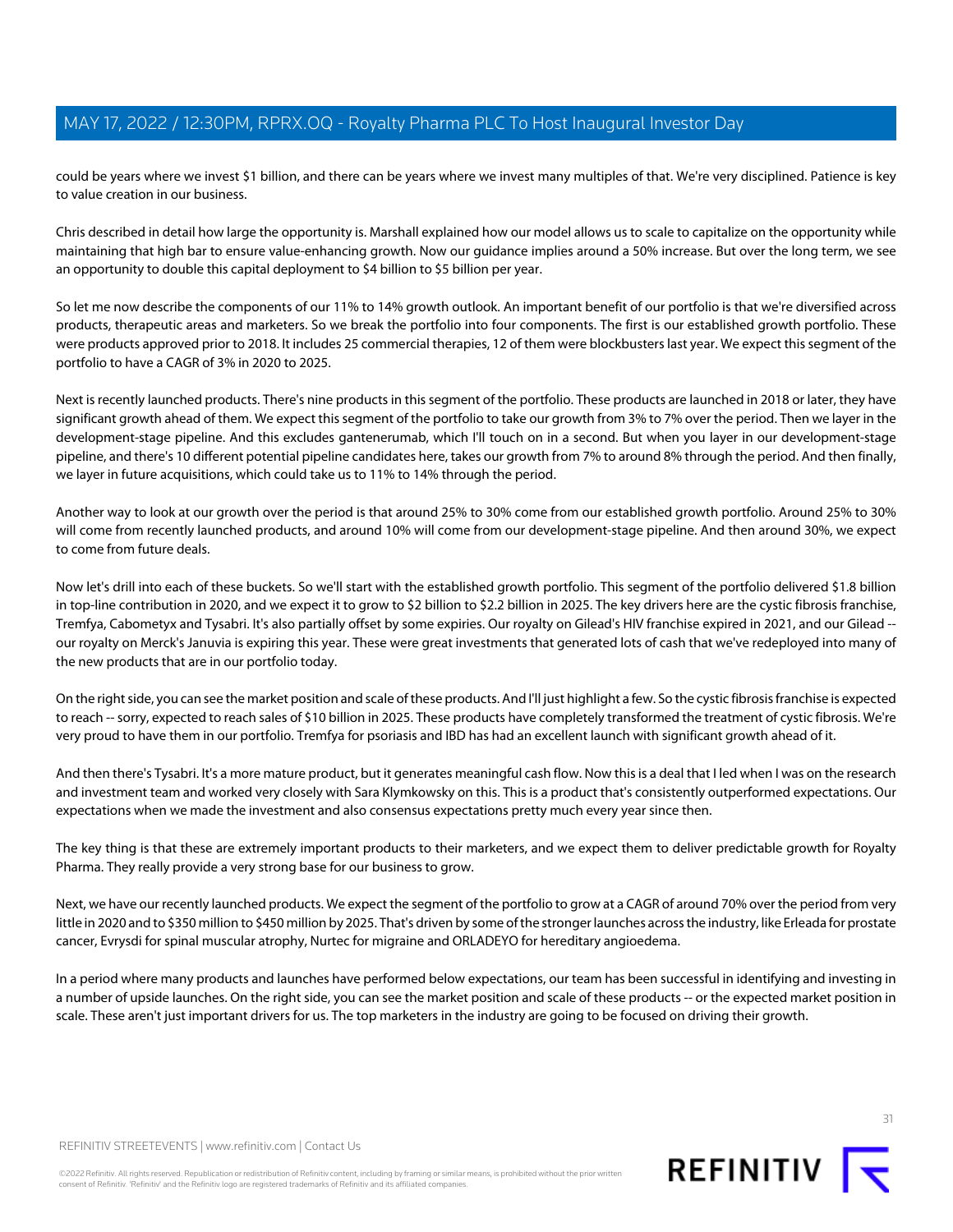Now let's turn to our pipeline of late-stage development products. We're pleased with how our pipeline is growing. We had four products in the pipeline at IPO, and now we have 10. Now some will not succeed. But we think our track record is really strong. Since 2012, we've invested \$8 billion in development-stage products.

If you look at the success rate based on the number of products that have read out -- the number of trials that have read out. Nearly 80% of our deals have been approved based on the number of deals and nearly 95% based on the value of deals. A couple that I would highlight that are under the radar, the first is seltorexant. It's a product developed by J&J for depression with insomnia symptoms. We're hoping to see some Phase III data later this year. This is a big net -- unmet need and it also kind of touches on a couple of the themes that Marshall highlighted earlier.

So the first is it's a market that's been -- it's a big market that's been underinvested in. And it's also -- it falls under the brain category. We think it could be a very important therapy for those patients. And the second is aficamten. We think that this product has the potential to be differentiated in the hypertrophic cardiomyopathy market. We are excited to see that Camzyos was approved recently. And as Marshall highlighted, it's great that Bristol is going to be laying the groundwork for that new market. And we think that aficamten could be an important driver for our business over the long term.

One potential upside driver is gantenerumab for Alzheimer's disease. It's not in our guidance given that it is higher risk. But if it works, with consistent Phase III data, subcutaneous delivery and Roche as the global marketer, we see multi-blockbuster potential. One thing I'd also highlight is that we're also entitled to the same royalties on the brain shuttle delivery of gantenerumab, which could be further differentiating.

Now most of the products in our development-stage pipeline won't launch until late in our guidance period. So the contribution is fairly modest at around \$50 million to \$100 million using consensus estimates. But we actually see nice upside potential to these consensus figures.

Looking longer term, our development-stage pipeline could be a really important driver for our business. So if you look at royalties on risk-adjusted consensus sales of the products in our development-stage pipeline in 2030 could be \$200 million to \$400 million. Royalties on nonrisk-adjusted consensus sales could be between \$400 million and \$800 million. And again, this excludes gantenerumab, which could provide some nice upside optionality there.

So I'll now walk through our non-GAAP P&L, which will help you understand the components of our long-term guidance. We collect royalties and pay out a portion to noncontrolling interest. This leads to Adjusted Cash Receipts, our top line. In 2021, we had G&A of \$185 million, which equated to 9% of our Adjusted Cash Receipts. That leads to adjusted EBITDA of \$1.94 billion. If we then subtract interest and other expenses of \$170 million, it brings us to nearly \$1.8 billion.

This is the cash that the business generated that we could redeploy in new royalties. Now certain of these royalty investments will show up on our non-GAAP P&L, the biggest relates to upfront and milestone payments on development-stage deals. Last year, this amounted to \$193 million. These expenses were previously excluded consistent with industry practice, but we've updated our non-GAAP P&L to include these expenses following similar updates that were made across the industry beginning in the first quarter of 2022.

I think what this P&L shows you, it's very clear that our business is efficient in generating cash flow, to reinvest in new value-enhancing royalties. So let me summarize our expectations for the key components of our non-GAAP P&L through 2025. We expect Adjusted Cash Receipts to grow at 11% to 14% CAGR to \$3 billion to \$3.5 billion in 2025. We expect operating and professional costs to be between 8% and 10%, reflecting the efficiency -- 8% and 10% of our top line, reflecting the efficiency of our business.

This implies adjusted EBITDA of \$2.7 billion to \$3.2 billion in 2025. We expect interest expense to be between \$200 million and \$300 million. This assumes that interest expense increases a touch related to some of our more near-term refinancings, but it's not significant.

I think again, what you can see here is that this business can generate significant cash for us to redeploy in new royalties. Now I'm going to show you how Royalty Pharma's unique ability to generate cash over time can power our capital deployment. This is the virtuous cycle of our business. So on the left, if you first start with balance sheet cash, now at the end of the first quarter, we had cash of a little over \$2 billion. Then we layer in



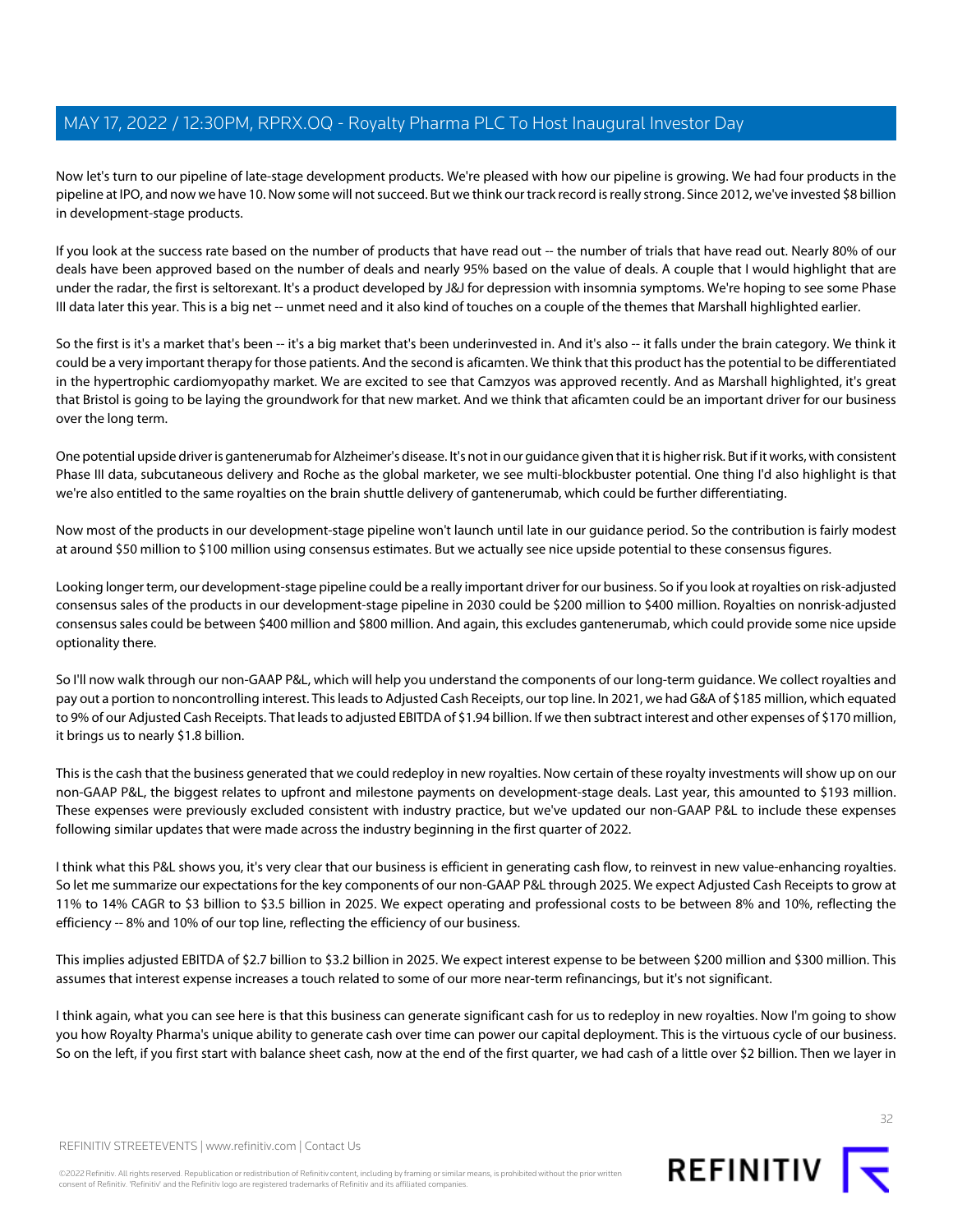cash that the business can generate from existing royalties and also new royalties that could take our capacity over the next five years to over \$15 billion.

We're able to enhance this capacity with conservative leverage. This analysis shows how our capacity can grow if we take our leverage to 4x. This could lead to over \$20 billion of cumulative capacity. And if you put that in the context of the guidance we just gave of capital deployment of \$10 billion to \$12 billion over the next five years, you can see that this business can be really self-funding.

Our primary focus is buying royalties. This is how we can create the most value. But we also expect to return a portion of the cash generated by the business to shareholders through dividends and potentially share buybacks over time.

Let's spend some time talking about returns. We get asked all the time about our returns. This is the first time we've discussed it with investors. On the left-hand side of this slide, what you can see is that over time, our returns have been very consistent and predictable, averaging in the low teens on an unlevered basis.

Now our estimated cost of capital is between 5% and 7%. So you can see that there's a big spread between our cost of capital and our unlevered returns. One thing I'll point out that's not on this slide, that nearly 90% of the deals over this period are expected to deliver returns above our cost of capital, which we're really proud of. The beauty of this business and something that we think is very underappreciated is our ability to enhance returns with leverage.

So on the right-hand side, you can see if you start with low teens unlevered returns, then layer in the benefit of conservative leverage. Historically, we funded about 1/3 of our deals with low-cost debt. That takes our levered returns to the high teens or low 20s. This is really the return on the equity investment in our royalty deals. And one of the great things about this, like the left-hand side is that this can be very consistent as well.

Now the emerging economic environment is certainly creating uncertainty for many companies and industries. We think the defensive nature of large, diversified biopharma is clear. And within biopharma, we think Royalty Pharma's model stands out. So I'll break this into four buckets. The first is the risk of stagflation. We think the scale, duration and diversity of noncyclical growth of our portfolio should be very attractive in this environment.

Our business outperformed in 2008 and 2009 during the financial crisis, and we outperformed in 2020 during COVID. This business is resilient. Our unique margin structure where the vast majority of our G&A is fixed as a percent of our top line is very protective to the bottom line and very unique.

The second is the impact on our cost of funding. We were fortunate to have fixed long-duration debt with 60% maturing in 2030 and beyond. We're committed to our investment-grade credit rating, which provides deep access to debt when we need it.

Third, it's no secret that many smaller biotechs have faced significant pressure. We think this should expand the universe of opportunities though we will continue to be selective. But royalties should become more attractive in this environment. And it could also increase M&A where we see a role for Royalty Pharma to play.

Fourth, and this is critical, we're confident that we can continue to deliver attractive returns, given the flexible nature of our business model. This is a slide that I'm really proud of, and I think it often gets overlooked. Royalty Pharma has a track record of consistently identifying exciting waves of biopharma innovation and finding ways to participate. From Rituxan, the first monoclonal antibody for cancer to Gilead's HIV franchise to Humira, where we invested in 2006 and it later became the biggest selling product, to more recent life-changing therapies like Trikafta for cystic fibrosis. The list goes on and on.

I remember first joining Royalty Pharma in 2010 and staring down these near-term expiries for Neupogen and Neulasta and Rituxan. We talked a lot about this at the time. These were huge royalties for us. And those expiries came and went and our growth didn't miss a beat. We think we're even better positioned now with a diversified portfolio of long-duration therapies to form a base to add wave after wave of exciting new therapies in the future. This constant portfolio replenishment with top therapies in the industry is in our DNA and we're really confident that it can continue.

REFINITIV STREETEVENTS | [www.refinitiv.com](https://www.refinitiv.com/) | [Contact Us](https://www.refinitiv.com/en/contact-us)

©2022 Refinitiv. All rights reserved. Republication or redistribution of Refinitiv content, including by framing or similar means, is prohibited without the prior written consent of Refinitiv. 'Refinitiv' and the Refinitiv logo are registered trademarks of Refinitiv and its affiliated companies.

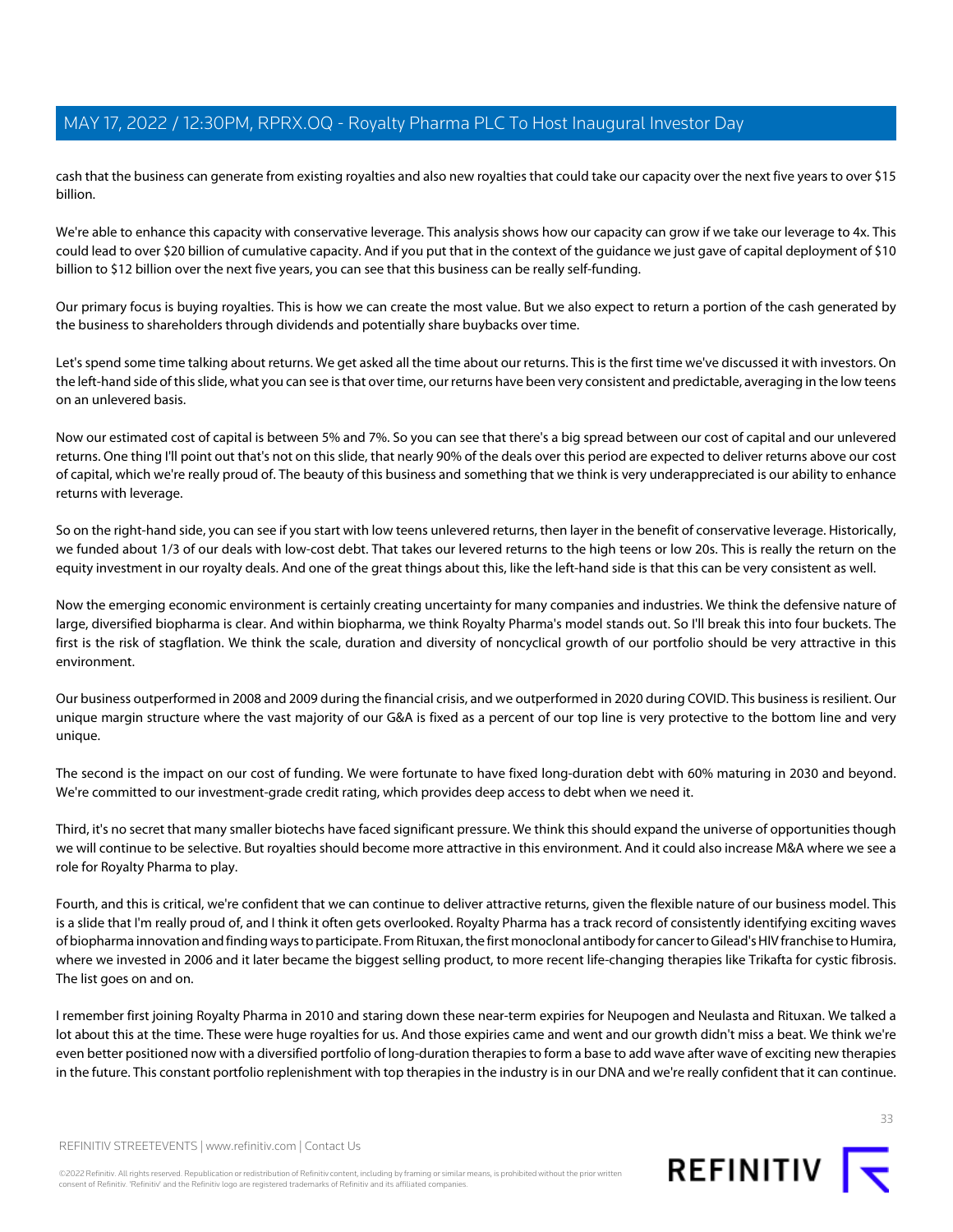So we appreciate that investors want to understand the profile of cash flows from new royalties that aren't yet in the portfolio. Standing here today, we don't know exactly what we will invest in. We view that as a strength and core to the model. We're going to continue to focus on the best therapies that have the biggest impact on patients, but we think looking at historical curves can be helpful as you think about your models. So what you have here is a representative curve showing cash inflows over time for every \$1 billion invested using actual acquisitions that we made over the past 5 years and consensus estimates.

And what you can see in this curve is that in the first five years of most royalties, you see a period of significant growth. Many products will continue to see nice growth through 10 years or longer, while others could moderate and some will have a shorter overall duration. You can often see a significant tail beyond 10 or 12 years. Many of our recent investments have durations of 15 years or longer. Now there's clearly a range depending on what we buy and the shading here reflects this.

But now I'll show you why we think this is important. So using that curve, let me show you how royalties can compound over time. For the purpose of this analysis, we assume that we invest between \$2 billion and \$2.5 billion per year through the entire decade. Again, we think this could prove conservative based on the expanding opportunity set that we're seeing. So first, we'll start with investments through 2022 to 2024, investing that amount by 2030 -- if we invest \$2 billion to \$2.5 billion per year, it could lead to \$1.2 billion in top-line contribution by 2030.

If we then layer in investments from 2025 to 2027, could add another \$1 billion by 2030. And finally, layer on investments from 2028 to 2030. It could add another \$400 million. Cumulatively, all of these investments could lead to an additional \$2.5 billion in top line contribution by 2030. I think what Pablo would say, if you ask them, actually just said it a little while ago during the Q&A is that this guidance --or this capital deployment is very conservative. But either way, I think it highlights the compounding nature of this business.

So now let's bring this all together. So we described how the growth can compound over time. And what you -- and so we described over the last decade, we grew by a CAGR of 13%. If you look from 2020 through 2025, we expect to grow at a CAGR of 11% to 14%. And from 2020 through 2030, we expect to grow at a CAGR of 10% or more over that period. Now kind of dissecting the components of the growth over that period, we expect to see growth from our existing portfolio. That reflects a range of scenarios for our key franchises, including the cystic fibrosis franchise, and again, does not include any contribution from gantenerumab.

And then when you layer in new investments and assuming that it stays flat at \$2 billion to \$2.5 billion per year could lead to 10% growth or more over the period, which we think could position us at the top grower among all large biopharma companies.

So let me recap. The business is seeing strong momentum. We've increased our guidance on capital deployment, and we've increased our guidance for Adjusted Cash Receipts. It's driven by a diversified portfolio of market-leading therapies. We have a great portfolio of newly launching therapies and an exciting pipeline of development-stage therapies that offer nice long-term upside potential. We've developed this efficient cash flow compounding engine to drive future growth. And we're confident that we can continue to deliver very predictable returns over the long term.

With all that should we think add up to -- could add up to is the top growing biopharma company from 2020 through 2030.

With that, I'm going to hand it back to Pablo for his closing remarks.

#### Pablo Legorreta - Royalty Pharma plc - Founder & CEO, Chairman of the Board

Thank you, Terry. Excellent presentation, very clear slides and message. So before we start the final Q&A session, I want to thank everyone in the audience for your continuing interest in Royalty Pharma. And I hope to meet many of you over lunch. I also want to leave you with a brief reminder of the key messages I began today's event with.

Royalty Pharma is a unique investment proposition, really an N of 1 with an excellent track record of double-digit growth. We maximize the best of the biopharma industry without many of the potential pitfalls. We have built a large and durable economic moat, and we have an enormous opportunity at the heart of funding the golden age of life sciences innovation.

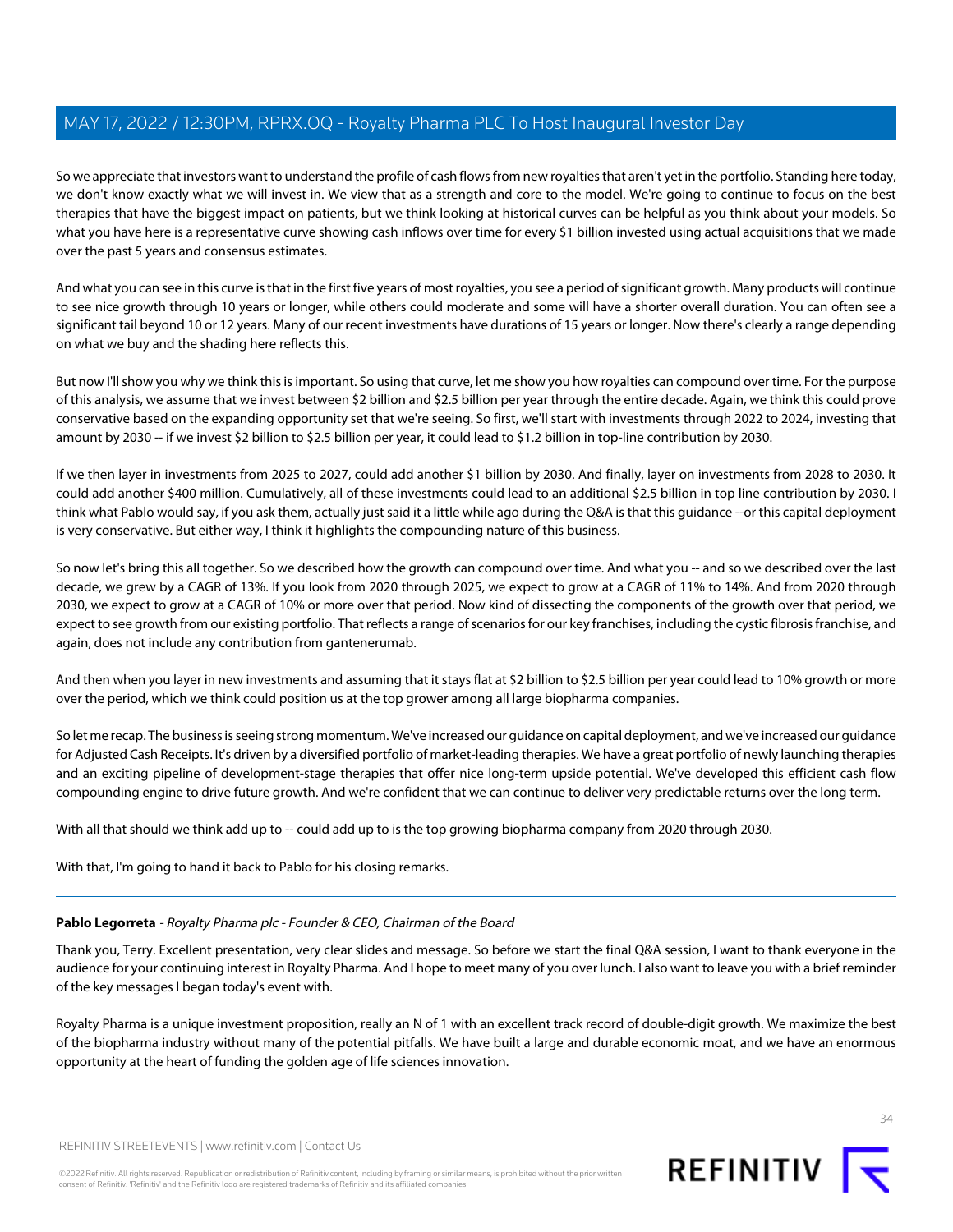By successfully executing our strategy, we expect to deliver double-digit top-line growth through 2030, which would make us one of the fastest-growing biopharma companies over the decade. I personally have never felt more optimistic and upbeat about the prospects for this special company. And I hope many of you will join us in our exciting journey.

Thank you. George, I think we can start with questions.

Before we do that, and as my colleagues join us up here in the podium. I actually want just to recognize something that is really, really important here. And one is the incredible team that exists at Royalty Pharma. You've obviously had the experience to hear from many of them today, but there's many more people that are so critical to the success of this company that you haven't met. There's a couple that I actually like to recognize here.

One is George Lloyd, if you can stand up, George, who is our General Counsel, and joined us about 12, 14 years ago, George. He was our lead counsel when we were doing deals working for Goodwin Procter and eventually joined us. And I think George is a very special person because he's not only an incredibly sophisticated and experienced lawyer, but he's incredibly commercial, practical, which is critical when we're getting into these very complex transactions. Someone also that through very meticulous work has been able to actually create significant value beyond the value that some of the investments that we've made -- have produced in the case of our HIV/AIDS franchise with reinstitution of patents.

I think there was probably close to \$1 billion of additional value that was created through a very smart -- actually was DPP-IV -- misspoke. But he was able to create very significant value for the business through very smart IP strategies. And it's happened in other investments, and he's now built an incredible team under him with Jason Mehar, Sean and Yoon, really experienced lawyers that are really taking us to the next level.

And then the other person here that you haven't heard from is Jim Reddoch, who's been obviously my partner, joined very early days of Royalty Pharma. And I think there's many, many things that Jim has done for Royalty Pharma. But one of the things that became so obvious to them and apparent is that he has really had an incredible influence building the team you see here today, helping me hire Marshall, Terry, Molly that is no longer with us and obviously, Sara and Brienne, but many other people. And he's done it in a very thoughtful way. And I think Chris was obviously a new addition to the team, and you heard from him, and I think it's incredible, the breadth of experience that he's brought to Royalty Pharma.

But what I would say about the team is that the performance that you see today in terms of -- over the past and now as we see into the future, is really the result of this team. And when I look at it, I just cannot just marvel myself by really reflecting on how talented this group of individuals men and women are and talented in many different ways, but it's really -- when you think about it, what is critical for this business to be successful, is a very unique combination of skills. It's understanding the industry research and the fundamental research that is done every day but also then turning that into actionable things that turn -- become an investment.

And I think one of the things that has been so interesting to see is when all of these individuals join us, many of them from with medical background, science backgrounds, but having had experience on Wall Street as analysts at different banks and how their whole mentality and approach changes over time to become investors, which is very different. It's not only being a good analyst, but really understanding risk -- measuring risk and it's something that's in the gut. And I think what's happened with a lot of my colleagues is that, that has happened, and that's our critical part of this business.

But anyway, I'll just finish by saying that they're incredibly talented. And I think it's probably the highest-performing research and investments team in life sciences. And thank you for the incredible job you guys do.

#### **George Grofik** - Royalty Pharma plc - Senior VP and Head of IR & Communications

Thank you, Pablo. We'll now start the second and final Q&A session. (Operator Instructions) I'll take a question from Chris.



©2022 Refinitiv. All rights reserved. Republication or redistribution of Refinitiv content, including by framing or similar means, is prohibited without the prior written consent of Refinitiv. 'Refinitiv' and the Refinitiv logo are registered trademarks of Refinitiv and its affiliated companies.

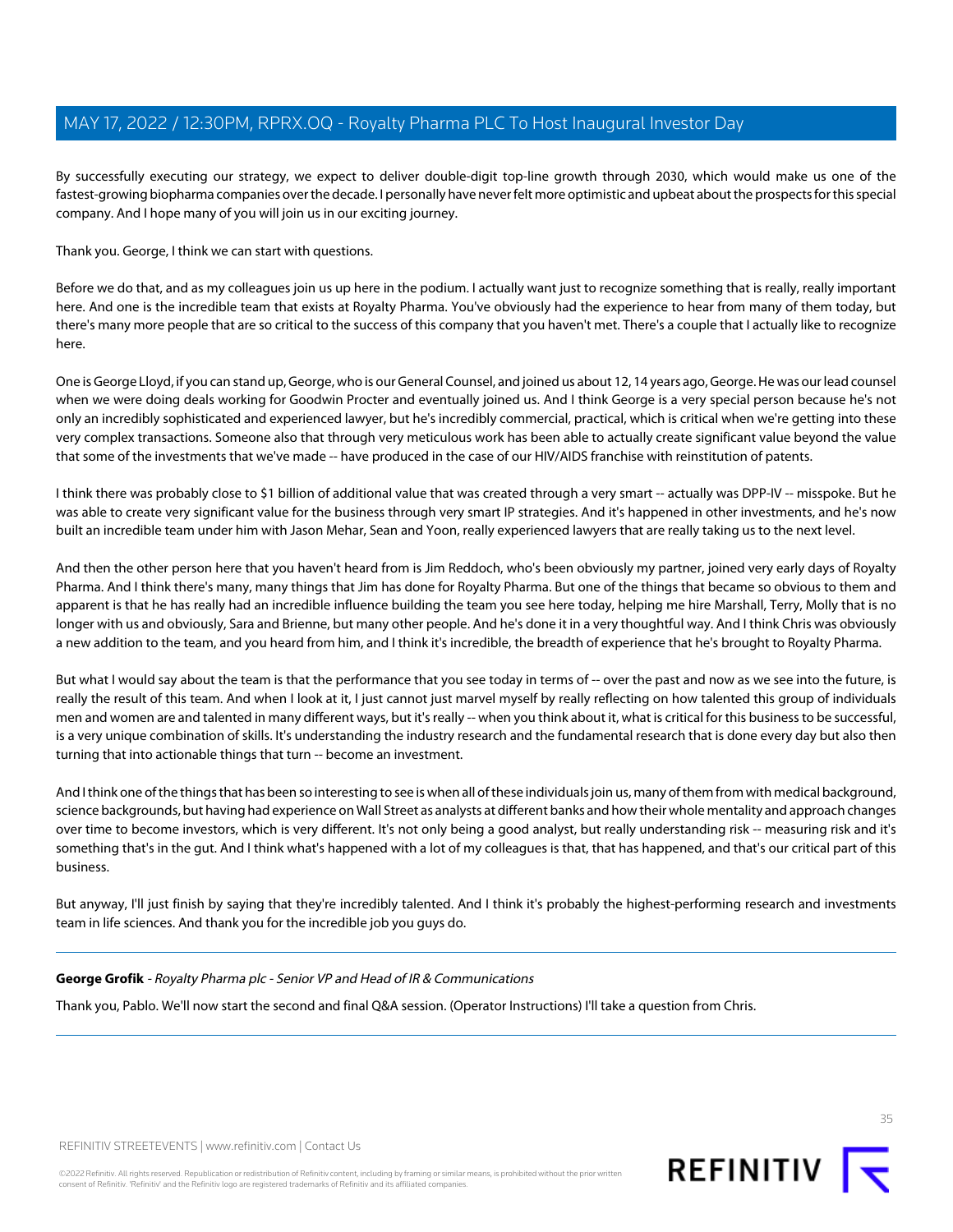#### **Chris Shibutani** - Goldman Sachs Group, Inc., Research Division - Research Analyst

Thank you very much. Two quick questions. First, on capital allocation. If we think projecting through the balance of the decade and spending that \$2 billion to \$2.5 billion, upside potential there. You could have some extra cash on the balance sheet. Comment on your willingness to do things such as share repurchases or increase the dividend.

Secondly, for Marshall, leader of this high-performing life sciences research effort, with migraine. Pfizer recently provided us an update with their view that, that portfolio can generate \$6 billion in sales, which is above the level where I think most of the sell-side consensus has been at. Can you share with us your views on this market, where you think it can go? And what are the key factors that can get towards that \$6 billion Pfizer number, if that's an opinion that you share, which you referenced on your slide?

#### **Terrance Coyne** - Royalty Pharma plc - Executive VP & CFO

So I'll start on the capital allocation. You're right, the business can generate a lot of cash over time. As I mentioned and as I think, hopefully, you saw today, we're most excited about redeploying that capital in royalties. We see a huge opportunity to do that. And we think the business can continue to scale. But we pay a dividend, we grew the dividend by double digits last year. We're committed to continuing to pay the dividend. And we also mentioned that over time, we'll look to -- we can look to do share repurchases as an additional tool to return cash to shareholders. When the business generates the cash that it does, I think that it's -- that returning some of that to shareholders is very important. We've always -- we've actually paid a dividend for 25 years. So that will be an element, but the mix is definitely going to be focused on buying new royalties.

#### **Marshall Urist** - Royalty Pharma plc - Executive VP and Head of Research & Investments

Great. And thanks, Chris, for the question. on Biohaven and the migraine market. I'll start and Brienne should comment too since she was critical to all of those investments that you heard about. So before getting into the specifics there, I want to take a step back and just make sure it's clear that what's happened with Biohaven is exactly the kinds of situations that we're trying to create and be involved with is where we help companies get started with development, with the launch.

And then ultimately, it ends up in the hands of a company who can bring resources to it that we never imagined when it started. And the Pfizer transaction is a great example. Brienne referenced Immunomedics too, when you look at the investment that Gilead is making in Trodelvy. It's really staggering and amazing. And I think it's a way of sort of creating scale and gearing in our investments that we get really excited about.

I'll pass it to Brienne in a second. I think what is interesting about the Pfizer transaction and their forecast is-- at a high level-- is that I think it often gets overlooked, the global opportunity, right, as well. And there's not a huge list of companies that can maximize the value of that. But I think the potential of them really speaks to thematically, one of the things I touched on, which is that these markets are massive in terms of volume.

There's even probably some sort of off-market volume of people who aren't reflected in the numbers that we all see because of the deep dissatisfaction. So it's incredible to have Pfizer sort of take the baton from here and for our royalty, like Brienne spoke to. But Brienne, why don't you talk about the potential?

#### **Brienne Kugler** - Royalty Pharma plc - VP, Research & Investments

Thanks for the question. So we've been really excited to see what Biohaven has been able to do with Nurtec, is just really a tremendous market. And the product profile has really just resonated with a lot of migraine sufferers that now have the ability to have a new oral option to treat their migraines. And we're very excited for the potential for Pfizer to continue marketing the product. They're the leading primary care sales force. We're going to be increasing the number of sales reps that are going to be marketing Nurtec. We're just looking forward to this drug being in the hands of more patients going forward.

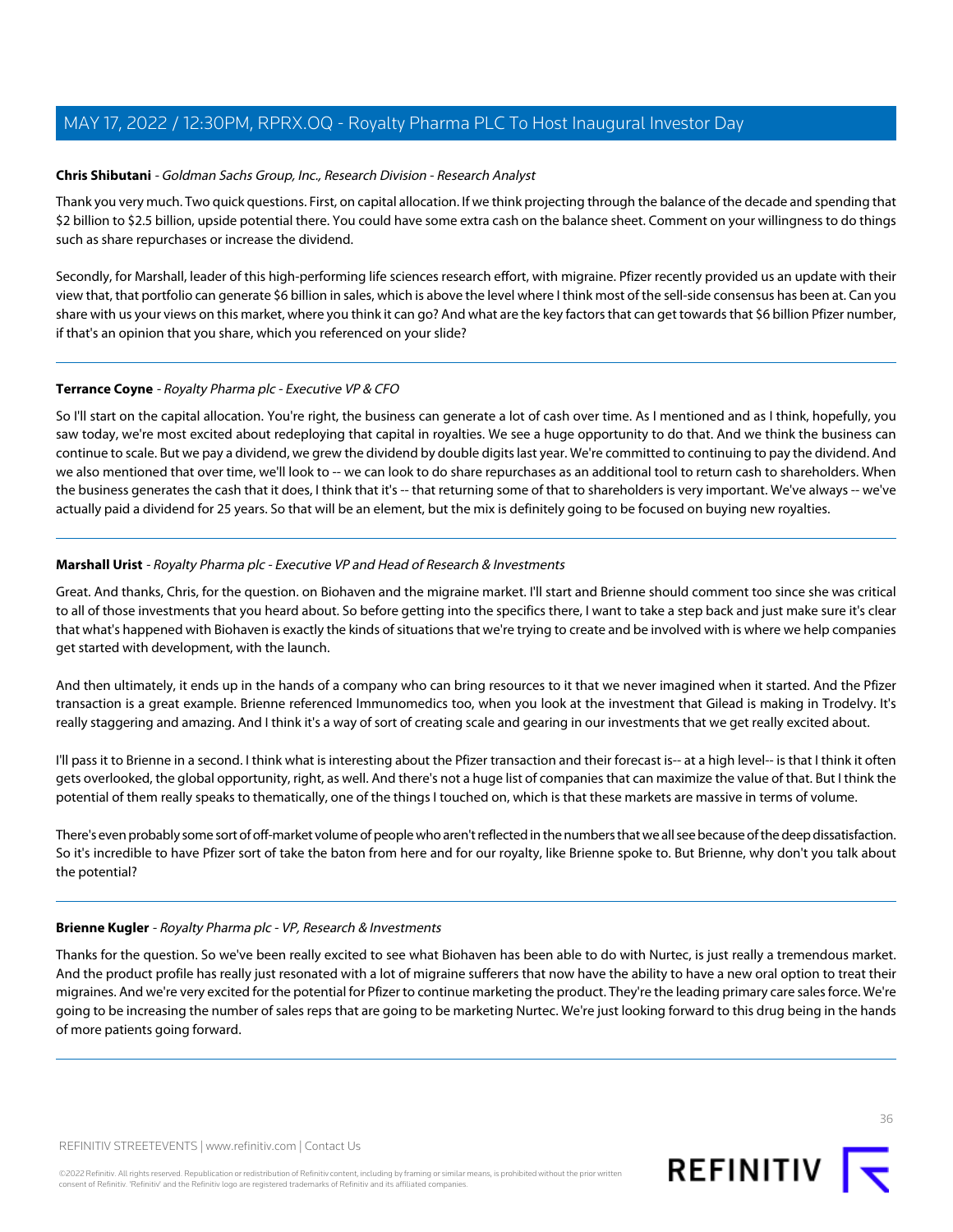#### **George Grofik** - Royalty Pharma plc - Senior VP and Head of IR & Communications

I'll take the next question, please? Steve?

#### **Stephen Michael Scala** - Cowen and Company, LLC, Research Division - MD & Senior Research Analyst

Steve Scala from Cowen. A few questions, and I'll follow up on migraine. I'm curious if you think Emgality growth will be hurt by Nurtec. And if yes, why was Emgality a good investment back in 2019? Secondly, Terry, on Slide 90, Imbruvica is a product that's on the slide, but I don't think you mentioned it. AbbVie is now seeing that Imbruvica will not grow again. That's quite different than consensus. I'm wondering what's in your models, and you agree that contraction is likely in the future.

And then lastly, if I can ask a big picture question to Pablo. Over the last 25 years, and obviously, in retrospect, was there a common theme or a thread in your successful investments in a common theme or a thread in your unsuccessful investments?

#### **Marshall Urist** - Royalty Pharma plc - Executive VP and Head of Research & Investments

Yes. So I'll start just quickly on Emgality. Again, if you take a step back, I think the receptivity in the marketplace that you've seen across the injectables, across the orals has been amazing when you think about it at a high level. I mean the uptake has been pretty incredible, sort of speaking to the unmet need that Brienne talked about.

I think there is a future and a role for the injectable class. I think the way we think about it, though, between Emgality, Nurtec and zavegepant which is obviously in development as an oral in the preventative space as well. I think we're really well positioned to benefit as that market develops, whether Emgality and I think Lilly is doing a great job with that product despite some oral pressure.

So I think it's exactly the kind of product that we like to be involved with. And it's a good example of how, over time, we can build a portfolio in an area and really benefit from an overall thesis in a class or a target. And maybe I'll Terry, do you want to...

#### **Terrance Coyne** - Royalty Pharma plc - Executive VP & CFO

Yes. So on Imbruvica, our guidance reflects a range of scenarios, as you can imagine. I think consensus might have a little bit of growth, but remember, it's a global product. And so they have been able to continue to show some growth outside of the U.S., while I think consensus has it sort of contracting a little bit in the U.S. So -- but we did -- we obviously look at these things under a range of scenarios and are very comfortable that we can deliver that -- the guidance that we just gave under a range of scenarios.

#### **Pablo Legorreta** - Royalty Pharma plc - Founder & CEO, Chairman of the Board

So regarding your question about common themes in successful investments and also themes on unsuccessful investments, if I reflect back at the time when I started the business, we had a lot less experience. And also, the industry was very different at the time. It was much more based on small molecules. It was sort of the beginning of biologics.

And the companies were different, a lot more -- the predominant companies where big pharmas biotech was starting. And we made a lot of mistakes initially, lost money, very painful to lose money, but you try to learn and then reflect on what didn't work. And what started to happen over the years is that we developed investment criteria of what constitutes an attractive product.

And some of those themes came across in the presentation, particularly when Marshall, Brienne and Sara spoke. And what we've realized is that there's attributes that are common to successful products. And what we've done over the years is that we have really become disciplined and really try to stick to looking at a product and understanding if that product scores high in many of these attributes, and if it does, we get very excited,

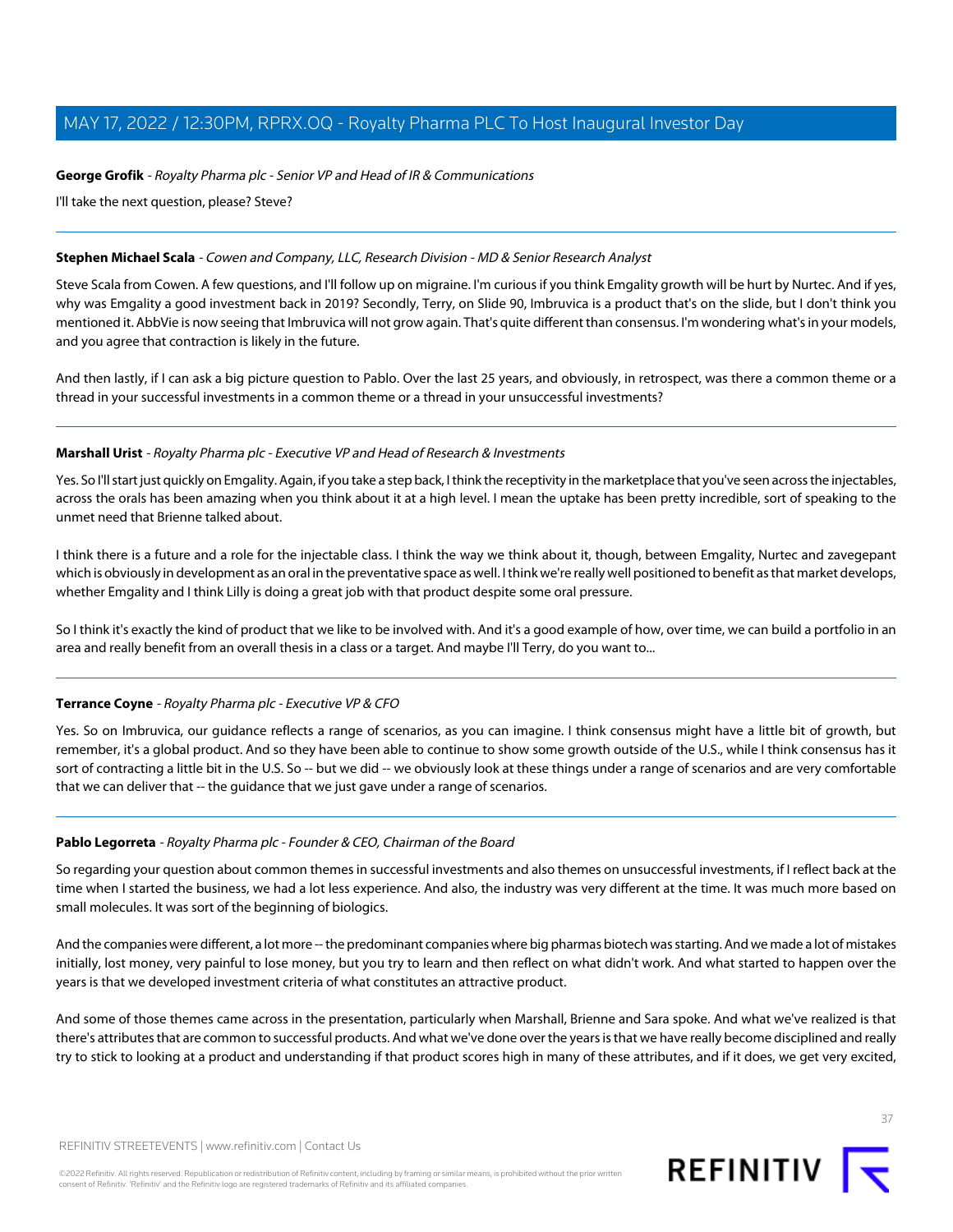but it has to be in many of them because also in one of the slides that I actually -- I think it was my last slide where I talked about all of the things that you need to get right investing in life sciences. It's many, and many have to be right because if one or two is not right, it can be a disaster.

And I think that's one of the attractive things that is not appreciated by investors about Royalty Pharma. And I'm thinking here not so much about the specialist investors but more generalists that I think we offer a very unique way of investing in life sciences with a lot less risk because of our diversification, that's very unique. The duration of the portfolio and the very high growth.

So it's a way for investors to potentially invest in the space, which is very exciting because of the innovation, but with a very interesting risk-reward balance that I think few other companies offer. But going back to my question or your question, I'm sorry, about common themes, what we've realized is that we get excited when we see products scoring high in many of these attributes. And if the product doesn't score high in many of them, then we have now understood that it's better for us to pass, not invest.

And as Marshall said, we're disciplined. We don't care. We don't invest in a quarter or two any capital. We -- we'd rather not make an investment that's not going to succeed and also diminish the quality of the portfolio, which is very high.

But in terms of themes, another thing that's become clearer and clearer is that blockbusters have tended to outperform not only our expectations when we made the investment, but also the analyst expectations that were following the companies that were launching them. And they outperformed for many reasons. When the drug is a blockbuster, it's sort of the lowest risk investment in pharma to invest more in making a blockbuster even bigger, right?

So you're going to run more clinical trials to see if there's more uses for their product. You're going to invest in sales and marketing more. And these products have tended to outperform. And what's been great for us at Royalty Pharma, as Terry pointed out in one of the very last slides, is that we have been able, over the years, to actually invest in every wave of innovation that this industry has had in the most attractive products in each one of those waves of innovation.

I mean looking at things like TNF inhibitors, for example, we took time. We tried in '98 with NYU's Remicade. We didn't succeed. We were patient. We ended up investing in Humira, eventually in Remicade and Cimzia, but I can go through many therapeutic areas, and you can see how we've been able to invest in the most exciting drugs in all of these different waves of innovation.

And I think it's going to continue because of the model that we have that is very open, very collaborative. And actually, there was a question asked before about competition. The more I think about it is we're gaining strength as time goes by because of all the things that we're doing, even the things that we're doing with Strategy Analytics is putting us in a position where we will have something that others won't. And it's going to put us (inaudible) position with the different biotech companies.

So blockbusters have been incredibly powerful. And I think we've actually have made mistakes. We learned from them. And there are common themes. One of the things that, for example, has to be there is huge alignment between the market and the drug that it has to matter for it. We've made investments in small drugs that we thought were great because of many reasons. Clinical data, they were -- but they were not important for the market. They haven't performed well. So there are obviously themes that I can point to. Thank you for the question.

#### **George Grofik** - Royalty Pharma plc - Senior VP and Head of IR & Communications

Thank you. We'll take the next question. Phil?

#### **Unidentified Analyst**

Marshall, it strikes me listening to you and Brienne that you do research differently than we do because you guys can get information that we can't get to. That's material non-public information that we couldn't trade on. And which -- I'd like you to give us some examples of that and how it creates an advantage and more credibility on the products that you invest in. I think -- and if I remember right, on the Nurtec, you guys are looking

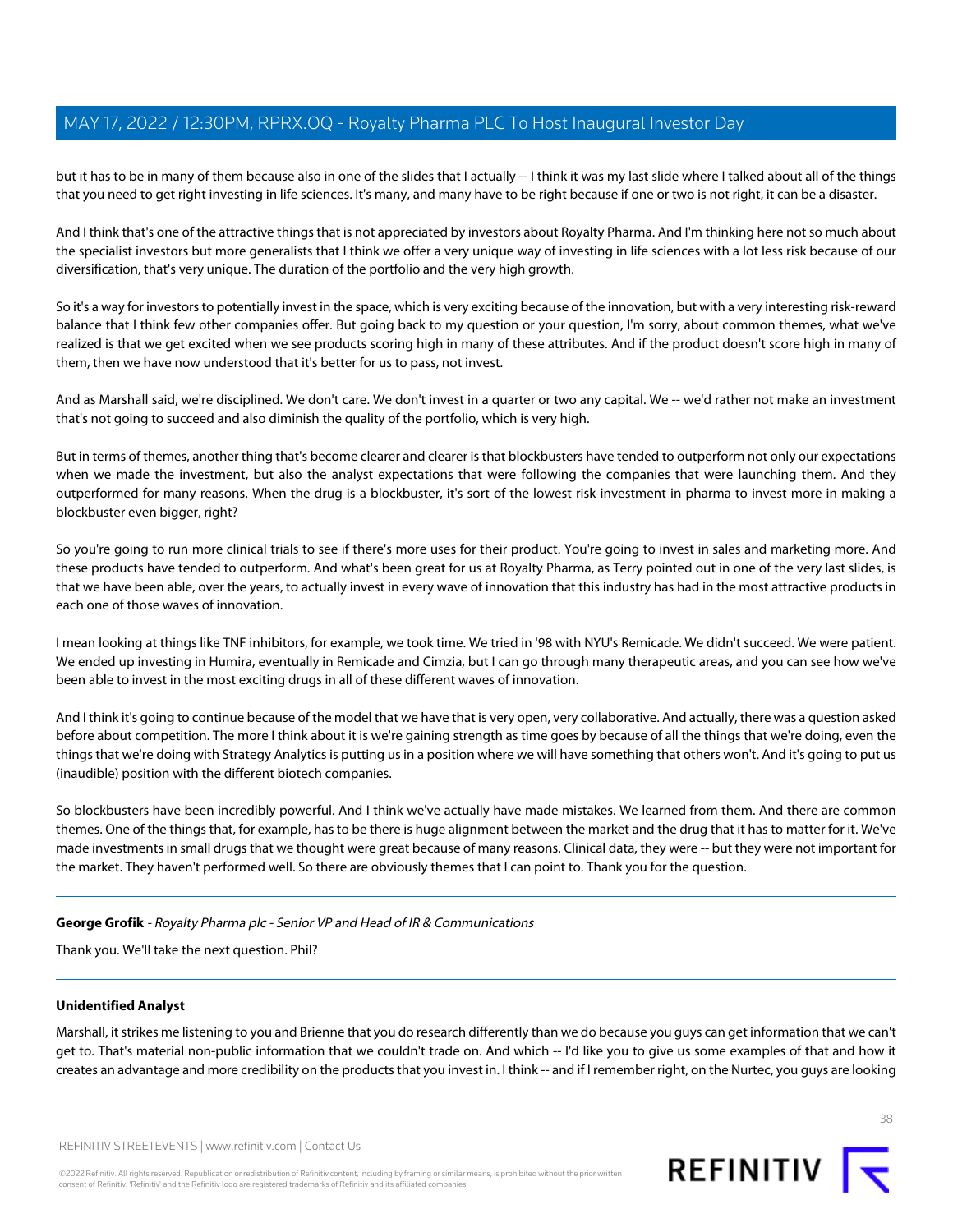at patient-level data from the first study when people were betting on, I believe, it was a maintenance treatment dose or vice versa. And just to give us some examples of where that creates an advantage relative to the kind of research that we're doing here?

#### **Marshall Urist** - Royalty Pharma plc - Executive VP and Head of Research & Investments

Yes. So I think -- thanks for that question, Phil. I think I can start maybe Brienne or Sara also could comment. But I think it plays out on a number at different levels. So like you mentioned, when we partner directly with companies, right, as I referenced, we're under confidentiality with them. And so if we do a synthetic royalty with the company, any -- you can assume that we've gone very deep with them into the data. As Brienne talked about Biohaven, we were deep into the details. And you're right, they were actually two Phase III trials, and we were waiting for a third as well as the long-term safety data as well.

So we went deep to understand the safety profile because for anyone who remembers the history, the first generation in that class that had some liver safety problems. I mean there are other examples with Immunomedics when we did that deal as one example. We were going through every patient of data before they were filing. So -- and I think any -- for all of our synthetic royalties, I think you can assume that we're getting really into the -- really close and into the data.

But I think it goes kind of beyond just that. It's that we have, I think, the luxury of time and a long-term perspective and the support of being able to put the resources in to really -- and this is what I was hoping to bring out during my prepared remarks was that we have the opportunity to put all the resources we can in to get to an answer. And I think having the institution that's built that way, and we're not trying to sort of optimize for like a margin on a deal, we're trying to get to the right answer is also a big competitive advantage.

I don't know, Sara, do you want to...

#### **Pablo Legorreta** - Royalty Pharma plc - Founder & CEO, Chairman of the Board

Yes. Just listening to your answer, Marshall, which is great, and you're so right. But there's other things that happened. We are under confidentiality so we -- in addition to having access to patient-level data, we have access to things like FDA minutes. So we know what the FDA is thinking about the product, what is the focus of the concern FDA might have.

And also through the interactions that we have with the management teams, we really get an incredible sense of how they're presenting the product, the marketing. So there's a lot of things that we gain. And what happens, Phil, is that we're able to get that information because we're financing the company. We're financing the product. So they share that information on their confidentiality. We're making an investment in the product funding the trial.

But also what's interesting, which is very unique about the Royalty Pharma model is that we also then make an equity investment in addition to the royalty investment with incredible information that often public investors don't have access to. And that is totally possible, doable, legal no issue because it's a level playing field, we're actually working with a company who has the same information internally they have the information they're sharing with us.

And we're not depriving the public investors from a potential gain. We're buying the equity directly from the company. So it does put us -- puts us in a very, very unique position where we're coming in and making an investment with deep knowledge both on the royalty and equity side. And my vision for that has been that if we can in those hybrid deals end up doing deals where maybe 2/3 is a royalty -- the capital we deployed 2/3 is a royalty, 1/3 is equity or could be three quarters, one quarter. It's great because we -- as we've seen with Immunomedics, we saw it with Nurtec recently. We end up making a very significant profit on the equity, which ends up resulting in many cases with us recovering our entire investment with the equity investment and then really keeping the royalty almost for free. So it's a very unique aspect of our model but others.

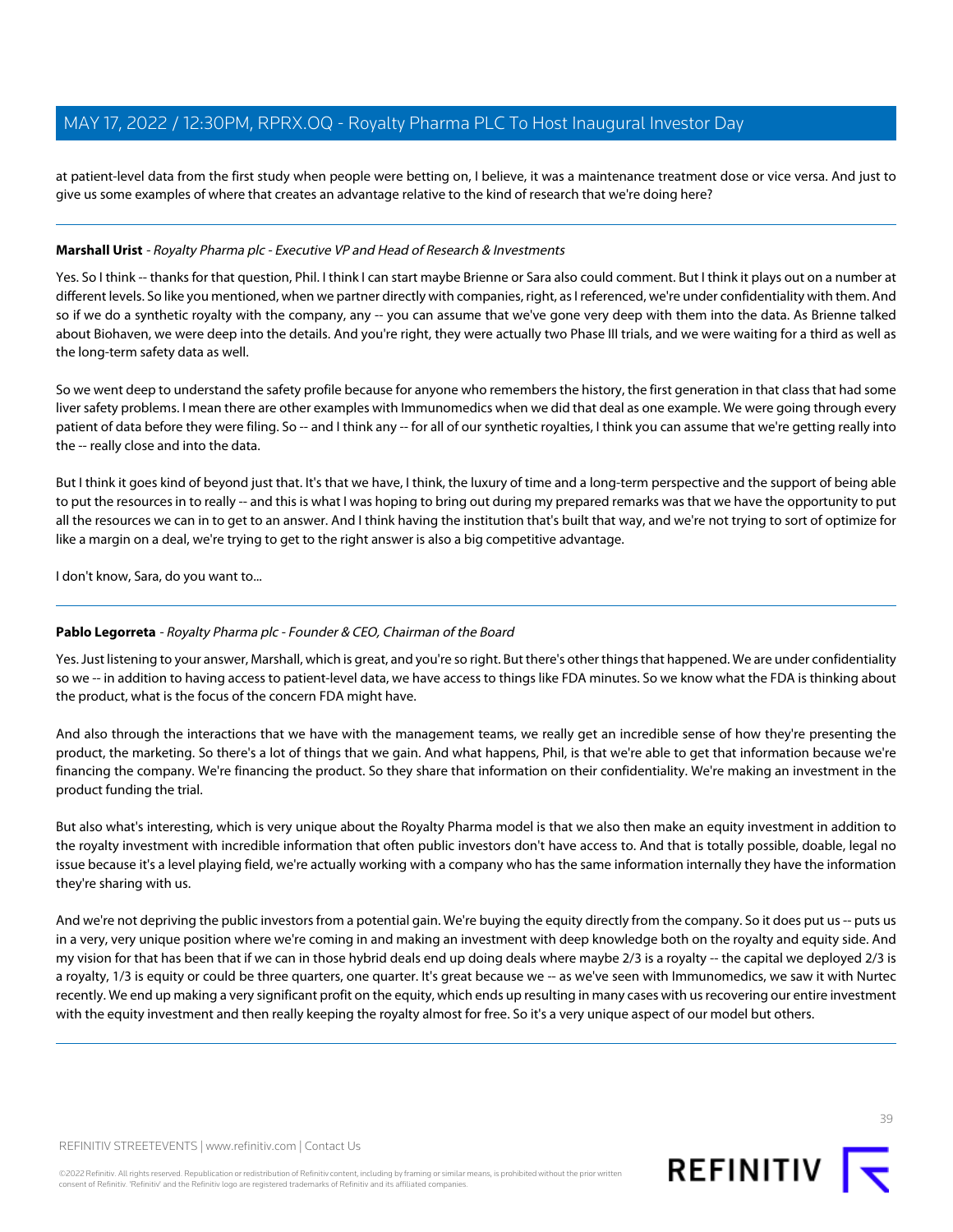#### **George Grofik** - Royalty Pharma plc - Senior VP and Head of IR & Communications

Thank you. We'll take the next question, please. In the back row.

#### **Unidentified Analyst**

(inaudible) Pablo and team, thanks for a great Investor Day, especially your preface comments about how the team looks at everything they do from an investor's point of view. You mentioned the FDA earlier. Can you talk a little bit about what it's like at this point to interact with the FDA, what some of the priorities are for which types of drugs and drug approvals and the general legislative and regulatory environment.

#### **Marshall Urist** - Royalty Pharma plc - Executive VP and Head of Research & Investments

Sure. Thanks for that question. So I think Pablo highlighted one of the key advantages we have is that we do have insight, very granular insight into the back and forth with the FDA. And so a key part of our process is having conviction that our partner has the right strategy that we feel like their strategy is aligned with what the FDA is asking for.

And so I think we've all had a lot of learnings that sometimes there's a little bit of gray area there between what the sponsor might hear and what the FDA says. And I think that's one of our kind of advantages of being able to look at so many things is being able to see those kinds of patterns. And so getting conviction on the regulatory side is absolutely key. And it's not just the FDA. We look at interactions with the EMA, with the PMDA in Japan, increasingly, there's a question about China, I see some of that as well.

So we really take it on a sort of product-by-product basis and look at sort of where that specific product sits from a regulatory perspective and certainly, we bring part of what your preferences -- question is referencing, bring a frame where we look at what's going on, how things might be changing, but I think our advantage is we want to have really high confidence and high conviction that the regulators are comfortable with what the partner is doing.

#### **George Grofik** - Royalty Pharma plc - Senior VP and Head of IR & Communications

Thank you. We have one question from Terence Flynn of Morgan Stanley. Has the bilateral deal mix of 50% over five years, been generally stable. And what are the top reasons why you elect not to move forward with a potential transaction.

Has the bilateral deal mix of around 50% over the past five years been generally stable?

#### **Christopher Hite** - Royalty Pharma plc - Vice Chairman & Executive VP

Are you asking if it hasn't changed? I couldn't hear you, I'm sorry, George.

#### **George Grofik** - Royalty Pharma plc - Senior VP and Head of IR & Communications

Has the bilateral deal mix around 50% over the past five years, has that been generally stable? And how has that evolved over time?

#### **Christopher Hite** - Royalty Pharma plc - Vice Chairman & Executive VP

Well, that's the result of the last five years. We didn't look at the analysis, I don't think prior to that. But I think the fundamental point really on the bilateral is the early engagement, relationship building, win-win solutions. I think Vlad said at best at Biohaven partnering with us, we were flexible and innovative in ways that we could provide capital. And that's not lost upon other participants in the sector.



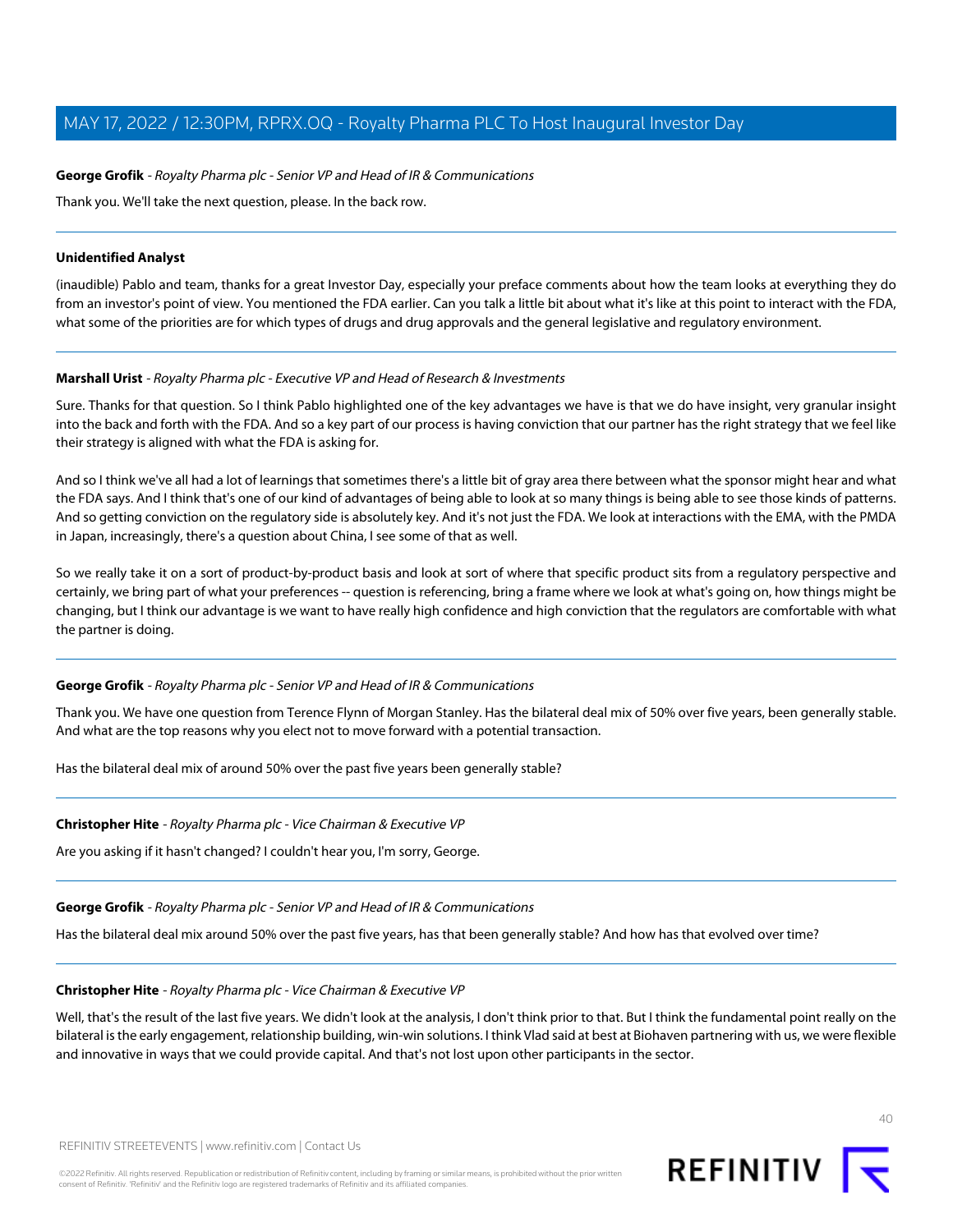So we're not really like a one and done company. We look to provide capital to help our partners finance their company. And typically, biotechnology companies need a lot of capital even at launch and beyond launch to fund the launch, to fund the next program. And we really look for ways to be their partner over the long haul. And I think that is what really attracts people that allows us to have those bilateral engagements.

#### **George Grofik** - Royalty Pharma plc - Senior VP and Head of IR & Communications

Second part of the question from Terence Flynn is what are the top reasons you elect not to move forward with a potential transaction?

#### **Marshall Urist** - Royalty Pharma plc - Executive VP and Head of Research & Investments

Sure. So we've been asked that before. And when we look at it, there's really no one theme that drives why we don't move forward. I talked to you about our process. And so at every stage and every stage along the way, there might be things that don't work out. I mean obvious ones are we can't get comfortable with the clinical trial risk or we might not love the design.

A lot of times, it may be it's a difference on commercial views or on commercial strategy. We really have to get comfortable and been doing more work recently to try to match is the company's planned investment in their commercial infrastructure and their strategy aligned with the forecast that they're putting out there. And you'd be surprised a lot of times those two things aren't necessarily built to gel. And the list goes on and on and on about why that may happen.

I'll tell you as a part of the answer to that, the reasons why things don't work out -- that don't happen much is really the Pablo talked about competition. I think the competitive dynamic is typically not a big reason why things don't work out. The biggest reasons are because on our side, for whatever reason, we're not comfortable with moving forward.

#### <span id="page-40-0"></span>**George Grofik** - Royalty Pharma plc - Senior VP and Head of IR & Communications

Great. Thank you very much. We'll take the next question from Mike.

#### **Michael DiFiore**

Thanks for taking my questions and for putting on such a spectacular event. Two for me. I think this is the first time, correct me if I'm wrong, that you've disclosed that brain shuttle gantenerumab would confer the same royalty as regular gantenerumab. My question is why disclose this now? And might this imply reduced confidence in the current subcu version of gantenerumab?

And my second question is regarding the SEC-mandated accounting changes that have been implemented industry-wide. Have these changes, in any way, changed the way and how Royalty Pharma intends to structure future deals?

#### **Marshall Urist** - Royalty Pharma plc - Executive VP and Head of Research & Investments

Sure. So like the first part of your question on gantenerumab. No. So we actually have talked about that before on conference calls. I think the question has come up. Maybe Steve asked the question or someone else has asked the question again before on conference calls. So that that's not new today, but I think, Terry, just wanted to be clear because part of the theme that he was talking about there was right, all of the optionality within our development-stage portfolio, and even within gantenerumab, there's both the initial program, which we're very excited about and looking forward to the answer later this year, but then also the brain shuttle behind it, which is pretty cool technology as well.

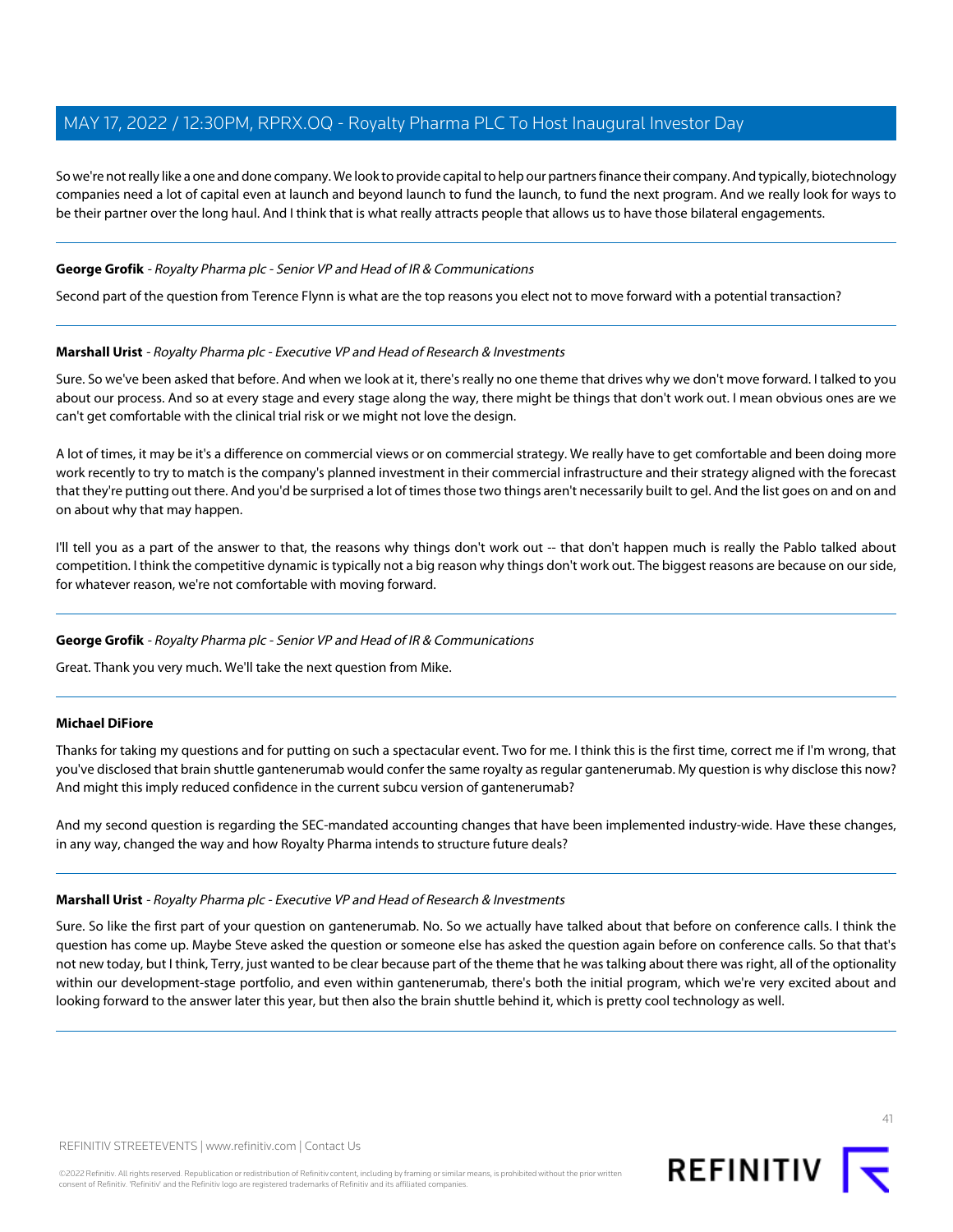#### **Terrance Coyne** - Royalty Pharma plc - Executive VP & CFO

And so the question on the SEC accounting changes that have led to some updates across the industry beginning in the first quarter. We don't expect that-- this to, in any way, change what we're doing at Royalty Pharma. And we've always sort of been focused on the cash that the business generates that we're then able to redeploy in new royalties. And that's how we think we can create the most value, whether there's a segment of that, that shows up in the P&L. At the end of the day it's the cash that the way I described it today is EBITDA less interest expense, is really the cash that the business generates on a consistent basis and growing basis that we're then able to redeploy in new value-enhancing royalties. So the accounting will in no way drive where our investment focus is.

#### **Pablo Legorreta** - Royalty Pharma plc - Founder & CEO, Chairman of the Board

I think we have one of the simplest P&Ls to understand in the industry. When you look at the bars and how we start with the top line, cash expenses, EBITDA, I mean it's so simple and transparent. And as Terry said, the cash conversion is very strong, so.

#### **George Grofik** - Royalty Pharma plc - Senior VP and Head of IR & Communications

Take the next question, please. Steve?

#### **Stephen Michael Scala** - Cowen and Company, LLC, Research Division - MD & Senior Research Analyst

Early on, there was a slide that showed products on the way in the future. And on that slide, in fact, it was the first two you mentioned, were gantenerumab and otilimab, two products that I think investors have very low expectations for. I'm thinking about that, and then I'm thinking of the answer to Phil's question just a moment ago about how you have access to data that we don't have.

I think there was an interim look at gantenerumab. I'm not asking what it is you know about these compounds that might be prompting your enthusiasm, but what's the nature of what you might have that we don't have? That's the question.

#### **Marshall Urist** - Royalty Pharma plc - Executive VP and Head of Research & Investments

Sure, Steve. So I'm -- we've touched on this topic before, and I think to be clear, our excitement about both products is really driven by the -- really driven by the characteristics that we've talked about many times, right, about the potential of this market, the market or the fact that do you have two like clean up or down Phase III trials that are really well designed, do you have differentiated delivery like Terry talked about.

And it's also the idea of how we can build within a deal like Sara talked about, right, a really base of attractive returns based on Tremfya and the development funding bonds and then add a tremendous amount of optionality with things like gantenerumab and otilimab. So I think that's the right way to think about it, to your question. And certainly, there is variability in from deal to deal, depending on who the royalty holder might be in terms of the depth of information that we get. Sometimes we honestly don't know much more than you all do. And sometimes, as we talked about, we have deep, deep information. So it's really highly varied.

#### **George Grofik** - Royalty Pharma plc - Senior VP and Head of IR & Communications

Great. We'll take the next question please.

Great. Well, if there are no further questions, this will conclude the Q&A session and today's event. As a reminder, we do have a management luncheon, which will begin shortly. And we thank you all for joining us today and for your continuing interest in the Royalty Pharma story.